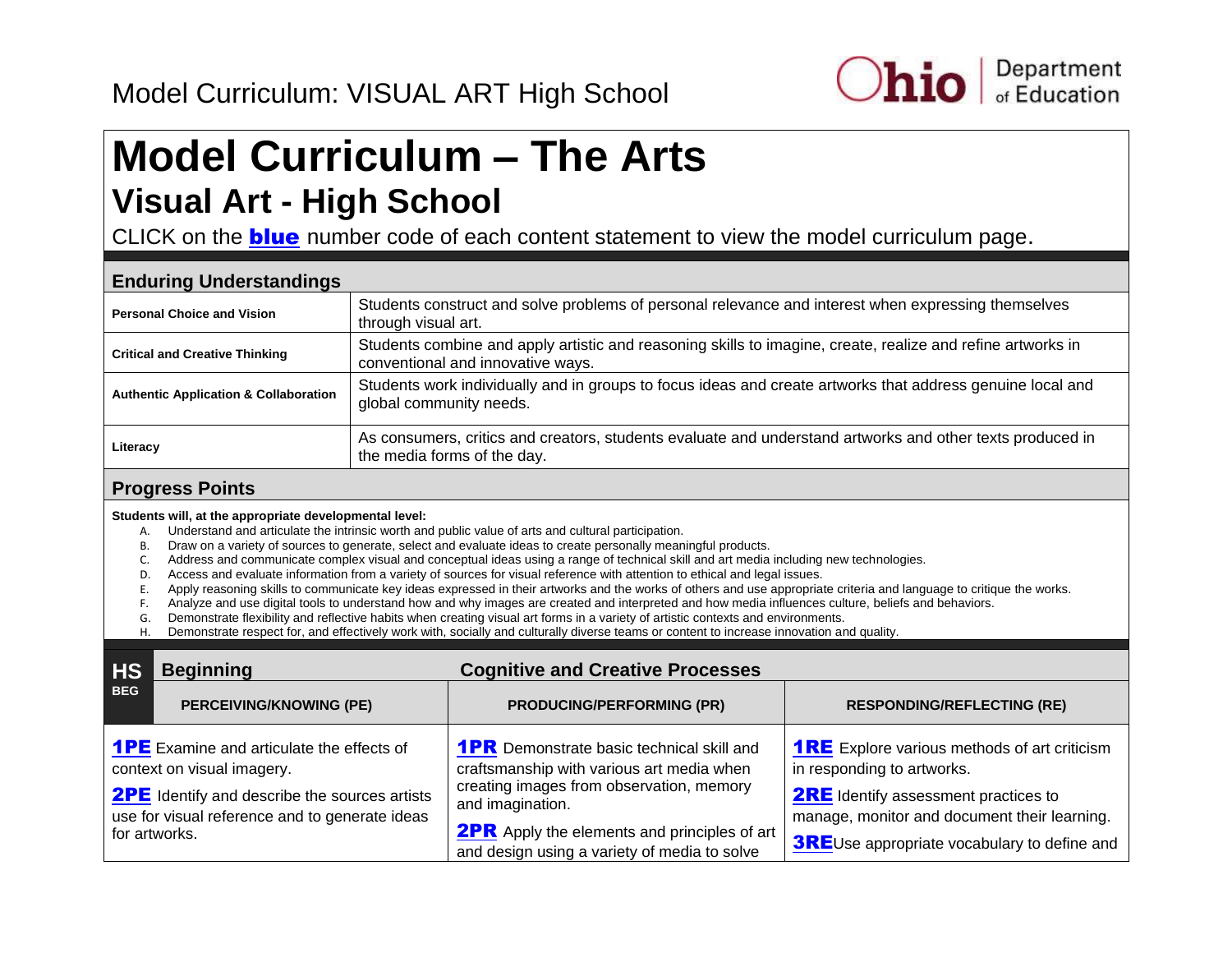

<span id="page-1-0"></span>

| <b>3PE</b> Identify the relationship between<br>community or cultural values and trends in<br>visual art.<br><b>4PE</b> Identify the factors that influence the<br>work of individual artists.<br><b>5PE</b> Describe the role of technology as a<br>visual art medium.<br><b>6PE</b> Describe the decisions made in the<br>design of everyday objects.                                                                                                                                                                                                                                                                                                                     | specific visual art problems.<br><b>3PR</b> Explore multiple solutions to visual art<br>problems through preparatory work.<br><b>4PR</b> Establish the appropriate levels of<br>craftsmanship when completing artworks.<br><b>5PR</b> Investigate how to access available<br>digital tools and innovative technologies to<br>create and manipulate artwork.<br><b>6PR</b> Identify and apply visual literacy as a<br>means to create images that are personally<br>expressive.                                                                                                                                                                                                                                                                                                                   | describe techniques and materials used to<br>create works of art.<br><b>4RE</b> Investigate the role of innovative<br>technologies in the creation and composition of<br>new media imagery.<br><b>5RE</b> Identify and explain one or more<br>theories of aesthetics and visual culture.<br><b>6RE</b> Identify various venues for viewing works<br>of art.<br><b>7RE</b> Recognize and articulate the importance<br>of lifelong involvement and advocacy in the<br>arts.                                                                                                                                                                                                                                                                                                 |
|-----------------------------------------------------------------------------------------------------------------------------------------------------------------------------------------------------------------------------------------------------------------------------------------------------------------------------------------------------------------------------------------------------------------------------------------------------------------------------------------------------------------------------------------------------------------------------------------------------------------------------------------------------------------------------|--------------------------------------------------------------------------------------------------------------------------------------------------------------------------------------------------------------------------------------------------------------------------------------------------------------------------------------------------------------------------------------------------------------------------------------------------------------------------------------------------------------------------------------------------------------------------------------------------------------------------------------------------------------------------------------------------------------------------------------------------------------------------------------------------|---------------------------------------------------------------------------------------------------------------------------------------------------------------------------------------------------------------------------------------------------------------------------------------------------------------------------------------------------------------------------------------------------------------------------------------------------------------------------------------------------------------------------------------------------------------------------------------------------------------------------------------------------------------------------------------------------------------------------------------------------------------------------|
| <b>HS</b><br><b>Intermediate</b>                                                                                                                                                                                                                                                                                                                                                                                                                                                                                                                                                                                                                                            | <b>Cognitive and Creative Processes</b>                                                                                                                                                                                                                                                                                                                                                                                                                                                                                                                                                                                                                                                                                                                                                          |                                                                                                                                                                                                                                                                                                                                                                                                                                                                                                                                                                                                                                                                                                                                                                           |
| <b>INT</b><br><b>PERCEIVING/KNOWING (PE)</b>                                                                                                                                                                                                                                                                                                                                                                                                                                                                                                                                                                                                                                | <b>PRODUCING/PERFORMING (PR)</b>                                                                                                                                                                                                                                                                                                                                                                                                                                                                                                                                                                                                                                                                                                                                                                 | <b>RESPONDING/REFLECTING (RE)</b>                                                                                                                                                                                                                                                                                                                                                                                                                                                                                                                                                                                                                                                                                                                                         |
| <b>1PE</b> Examine the context details of visual<br>imagery and explain the social and cultural<br>influences on the images.<br><b>2PE</b> Describe sources visual artists use to<br>generate ideas for artworks.<br><b>3PE</b> Explore the relationship between<br>community or cultural values and trends in<br>visual art.<br><b>4PE</b> Analyze the work of individual artists and<br>explain how they are influenced by cultural<br>factors.<br><b>5PE</b> Explore the application of technology to<br>the production of visual artworks.<br><b>6PE</b> Connect processes and decisions made<br>in the design of everyday objects,<br>environments, and communications | <b>1PR</b> Demonstrate proficient technical skills<br>and craftsmanship with various art media<br>when creating images from observation,<br>memory, or imagination.<br><b>2PR</b> Make informed choices in the selection<br>of materials and techniques as they relate to<br>solving a visual problem.<br><b>3PR</b> Generate a variety of solutions to visual<br>arts problems through preparatory work.<br><b>4PR</b> Establish and apply appropriate levels<br>of craftsmanship to complete artworks.<br><b>5PR</b> Understand and demonstrate how to<br>access available digital tools and innovative<br>technologies to create and manipulate<br>artwork.<br><b>6PR</b> Incorporate visual literacy as a means<br>to create images that advance individual<br>expression and communication. | <b>1RE</b> Apply methods of art criticism when<br>discussing selected works of art.<br><b>2RE</b> Apply assessment practices to revise<br>and improve their artworks and to document<br>their learning.<br><b>3RE</b> Expand the use of arts-specific<br>vocabulary to define and describe techniques<br>and materials used to create works of art.<br><b>4RE</b> Explain the role of innovative<br>technologies in the creation and composition of<br>new media imagery.<br><b>5RE</b> Compare and contrast various theories<br>of aesthetics and visual culture.<br><b>6RE</b> Identify the challenges various venues<br>present to the creation of works of art.<br><b>7RE</b> Explore and discuss opportunities for<br>lifelong involvement and advocacy in the arts. |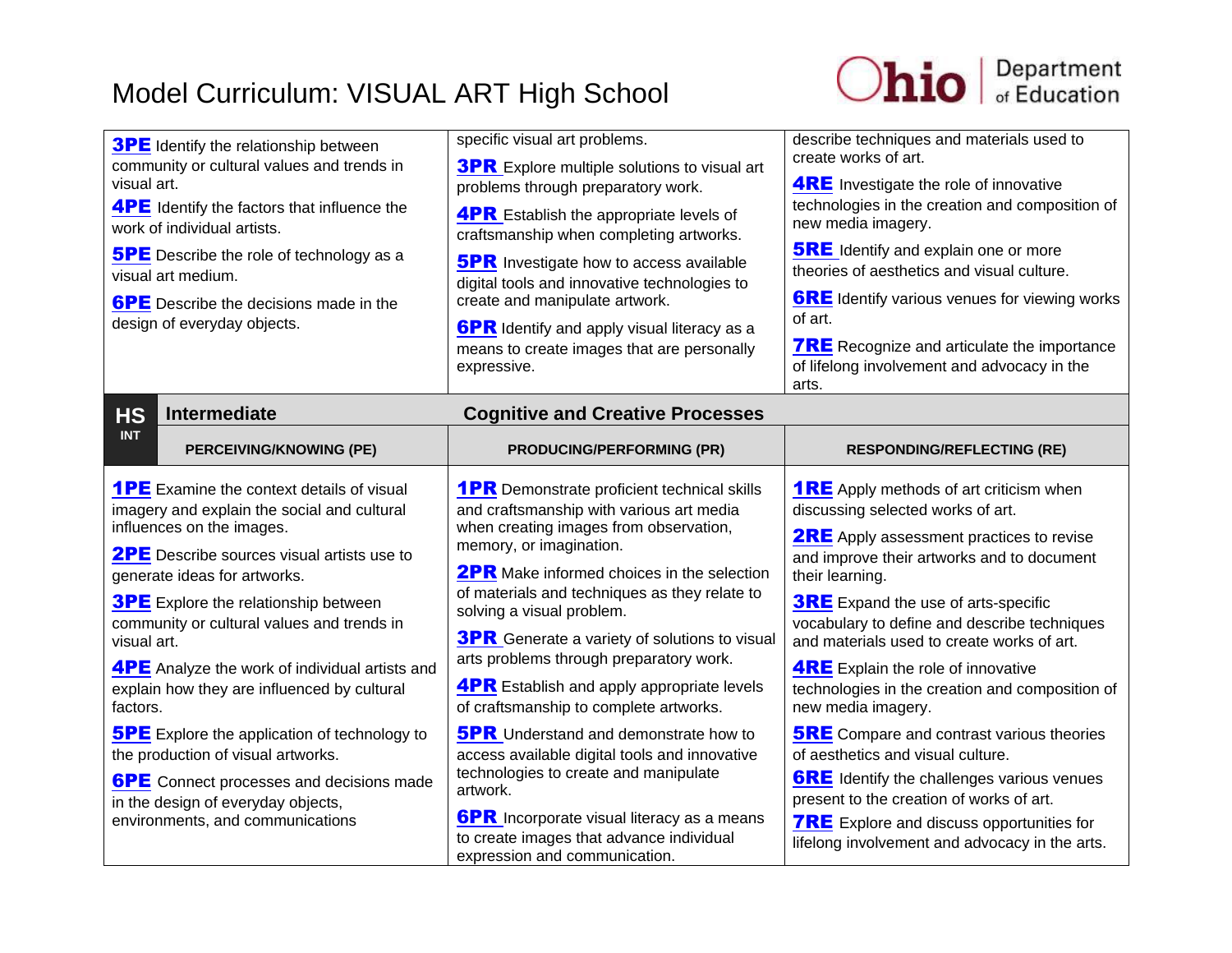

<span id="page-2-0"></span>

| <b>HS</b><br><b>Accelerated</b>                                                                                                                                                                                                                                                                                                                                                                                                                                                                                                                                                                                                                                                        | <b>Cognitive and Creative Processes</b>                                                                                                                                                                                                                                                                                                                                                                                                                                                                                                                                                                                                                                                                                                                                                   |                                                                                                                                                                                                                                                                                                                                                                                                                                                                                                                                                                                                                                                                                                                                                                                                                                                                                  |
|----------------------------------------------------------------------------------------------------------------------------------------------------------------------------------------------------------------------------------------------------------------------------------------------------------------------------------------------------------------------------------------------------------------------------------------------------------------------------------------------------------------------------------------------------------------------------------------------------------------------------------------------------------------------------------------|-------------------------------------------------------------------------------------------------------------------------------------------------------------------------------------------------------------------------------------------------------------------------------------------------------------------------------------------------------------------------------------------------------------------------------------------------------------------------------------------------------------------------------------------------------------------------------------------------------------------------------------------------------------------------------------------------------------------------------------------------------------------------------------------|----------------------------------------------------------------------------------------------------------------------------------------------------------------------------------------------------------------------------------------------------------------------------------------------------------------------------------------------------------------------------------------------------------------------------------------------------------------------------------------------------------------------------------------------------------------------------------------------------------------------------------------------------------------------------------------------------------------------------------------------------------------------------------------------------------------------------------------------------------------------------------|
| <b>ACC</b><br><b>PERCEIVING/KNOWING (PE)</b>                                                                                                                                                                                                                                                                                                                                                                                                                                                                                                                                                                                                                                           | <b>PRODUCING/PERFORMING (PR)</b>                                                                                                                                                                                                                                                                                                                                                                                                                                                                                                                                                                                                                                                                                                                                                          | <b>RESPONDING/REFLECTING (RE)</b>                                                                                                                                                                                                                                                                                                                                                                                                                                                                                                                                                                                                                                                                                                                                                                                                                                                |
| <b>1PE</b> Analyze interdisciplinary connections<br>that influence social and cultural contexts of<br>visual imagery.<br><b>2PE</b> Analyze and explain the factors that<br>influence artworks.<br><b>3PE</b> Compare and contrast the styles in<br>artworks by artists of different cultures and<br>historical trends.<br><b>4PE</b> Explain how individual artists impact<br>cultural developments.<br><b>5PE</b> Investigate the influence of technology<br>on visual art and its effects on their own works.<br><b>6PE</b> Identify, examine and understand the<br>aesthetic, stylistic and functional considerations<br>of designing objects, environments and<br>communications. | <b>1PR</b> Demonstrate increased technical skill<br>and craftsmanship with various art media<br>when creating images from observation,<br>memory and imagination.<br><b>2PR</b> Make informed choices in the selection<br>of materials and techniques that relate to<br>solving a visual problem.<br><b>3PR</b> Solve visual art problems that<br>demonstrate skill, imagination and<br>observation.<br><b>4PR</b> Prepare artworks for display that<br>demonstrate high levels of craftsmanship.<br><b>5PR</b> Explore and expand on personal art<br>applications through the use of available<br>digital tools, innovative technologies and<br>media arts.<br><b>6PR</b> Expand visual literacy as a means to<br>create images that advance individual<br>expression and communication. | <b>1RE</b> Apply art criticism methods and inquiry<br>skills to interpret visual images produced by<br>new media and media arts.<br><b>2RE</b> Practice self-assessment to understand<br>their progress and prioritize steps for<br>improvement.<br><b>3RE</b> Explain artistic processes from idea<br>conception to completion of a work of art using<br>descriptive and arts-specific terminology.<br><b>4RE</b> Respond to critical questions about the<br>meaning and influence of new media imagery<br>in our culture.<br><b>5RE</b> Develop and support a personal<br>philosophy of art based on aesthetic theories<br>and understanding of visual culture.<br><b>6RE</b> Explain how a response to a work of art<br>is affected by the context in which it is viewed.<br><b>7RE</b> Investigate and plan strategies for<br>lifelong involvement and advocacy in the arts. |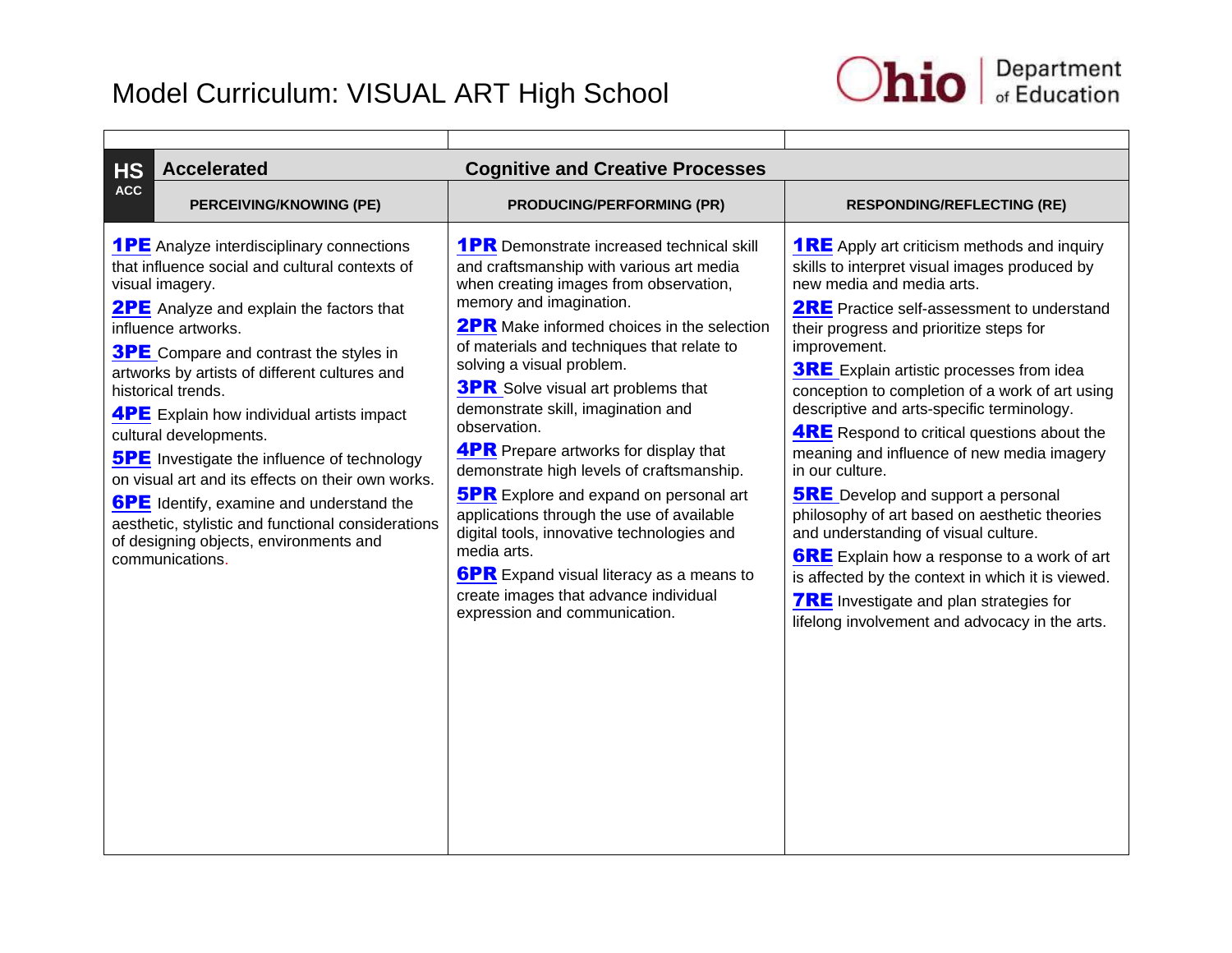

<span id="page-3-0"></span>

| <b>Advanced</b><br><b>HS</b><br><b>Cognitive and Creative Processes</b>                                                                                                                                                                                                                                                                                                                                                                                                                                                                                                                                                                                                                                                                                   |                                                                                                                                                                                                                                                                                                                                                                                                                                                                                                                                                                                                                                                                                                                                                                                       |                                                                                                                                                                                                                                                                                                                                                                                                                                                                                                                                                                                                                                                                                                                                                                                                                                                                                                                                                                                                                                 |  |
|-----------------------------------------------------------------------------------------------------------------------------------------------------------------------------------------------------------------------------------------------------------------------------------------------------------------------------------------------------------------------------------------------------------------------------------------------------------------------------------------------------------------------------------------------------------------------------------------------------------------------------------------------------------------------------------------------------------------------------------------------------------|---------------------------------------------------------------------------------------------------------------------------------------------------------------------------------------------------------------------------------------------------------------------------------------------------------------------------------------------------------------------------------------------------------------------------------------------------------------------------------------------------------------------------------------------------------------------------------------------------------------------------------------------------------------------------------------------------------------------------------------------------------------------------------------|---------------------------------------------------------------------------------------------------------------------------------------------------------------------------------------------------------------------------------------------------------------------------------------------------------------------------------------------------------------------------------------------------------------------------------------------------------------------------------------------------------------------------------------------------------------------------------------------------------------------------------------------------------------------------------------------------------------------------------------------------------------------------------------------------------------------------------------------------------------------------------------------------------------------------------------------------------------------------------------------------------------------------------|--|
| <b>ADV</b><br>PERCEIVING/KNOWING (PE)                                                                                                                                                                                                                                                                                                                                                                                                                                                                                                                                                                                                                                                                                                                     | <b>PRODUCING/PERFORMING (PR)</b>                                                                                                                                                                                                                                                                                                                                                                                                                                                                                                                                                                                                                                                                                                                                                      | <b>RESPONDING/REFLECTING (RE)</b>                                                                                                                                                                                                                                                                                                                                                                                                                                                                                                                                                                                                                                                                                                                                                                                                                                                                                                                                                                                               |  |
| <b>1PE</b> Interpret social and cultural contexts to<br>develop personal meaning in visual imagery.<br><b>2PE</b> Interpret and evaluate the way a theme<br>or meaning in an artwork expresses the social,<br>political or cultural context.<br><b>3PE</b> Compare and contrast universal themes<br>and sociopolitical issues in artworks from<br>different cultures and historical periods.<br><b>4PE</b> Demonstrate the ability to form and<br>defend judgments regarding the relationships<br>between artists and culture.<br><b>5PE</b> Envision and explain how technology<br>can impact visual art and literacy.<br><b>6PE</b> Apply self-direction, independence and a<br>purposed approach when defining and solving<br>a visual design problem. | <b>1PR</b> Demonstrate advanced technical skills<br>and craftsmanship with various art media<br>when creating images from observation,<br>memory and imagination.<br><b>2PR</b> Use criteria to revise works-in-progress<br>and describe changes made and what was<br>learned in the process.<br><b>3PR</b> Contribute to a portfolio of works that<br>demonstrates technical skill, a range of media<br>and various original solutions to visual art<br>problems.<br><b>4PR</b> Select, organize and prepare artworks<br>for exhibition.<br><b>5PR</b> Create original artworks that<br>demonstrate the ability to select, use and vary<br>available digital tools and innovative<br>technologies.<br><b>6PR</b> Visually express complex concepts and<br>meaning in their artworks. | <b>1RE</b> Apply art criticism methods and inquiry<br>skills as viewer, critic and consumer of visual<br>images produced by new media and media<br>arts.<br><b>2RE</b> Apply assessment practices to select,<br>organize and present personal artworks that<br>document their understanding of visual art and<br>literacy concepts.<br><b>3RE</b> Apply inquiry and analytic processes<br>when viewing, judging and consuming visual<br>content and images produced by new media<br>and media arts.<br><b>4RE</b> Analyze and explain the relationship<br>between the content and ideas in artworks and<br>the use of media and compositional elements.<br><b>5RE</b> Defend personal philosophies of art<br>based on a connection to aesthetic theories<br>and visual culture.<br><b>6RE</b> Engage in discourse and express a point<br>of view about issues related to the public<br>display of works of art.<br><b>7RE</b> Form and demonstrate personal<br>strategies for lifelong involvement and<br>advocacy in the arts. |  |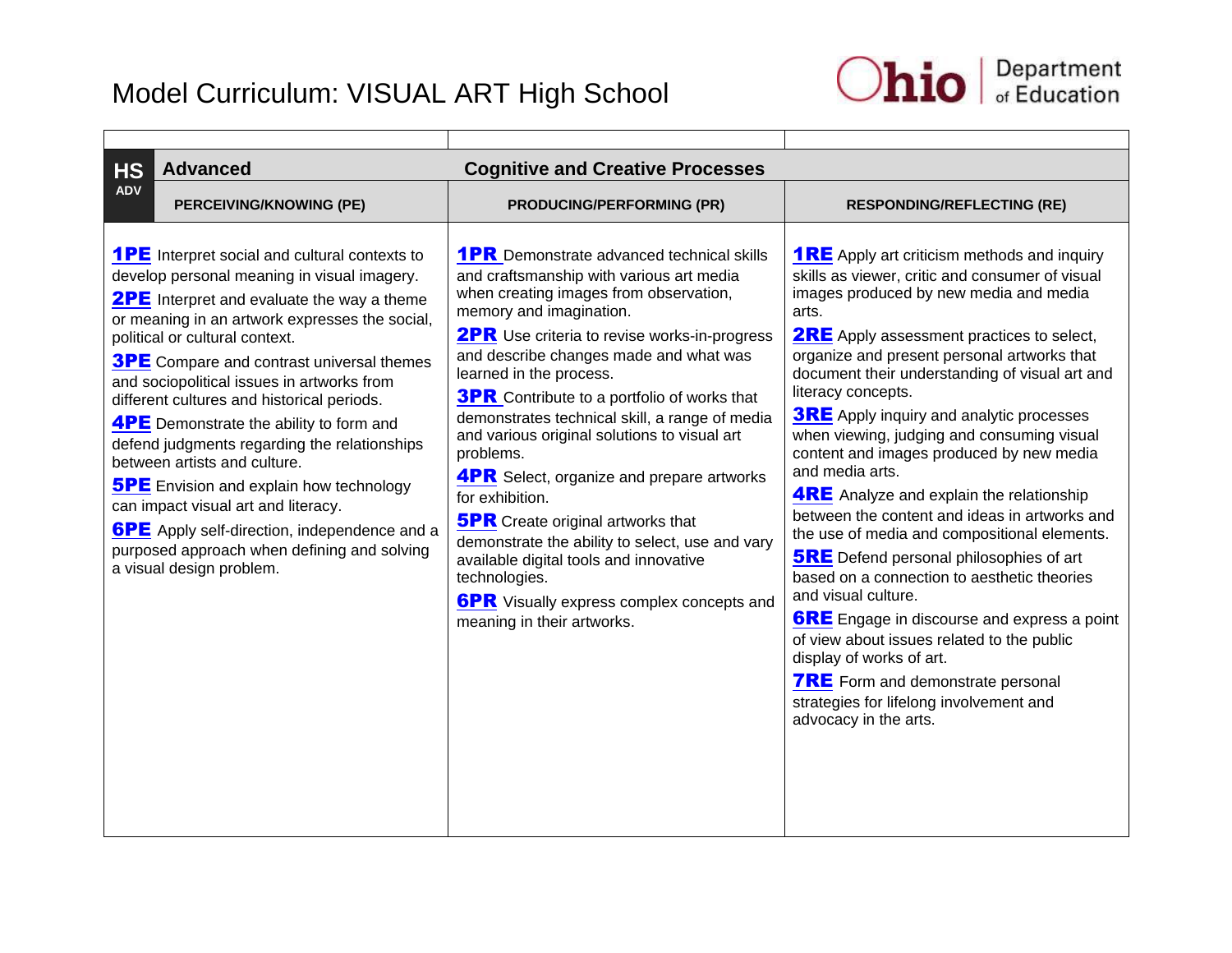

## <span id="page-4-0"></span>**HS BEG – 1PE, 6PR, 5RE, 6RE**

| <b>Discipline</b>         | Visual Art                                                                                                                                                                                                                                                                                                                                                                                 |
|---------------------------|--------------------------------------------------------------------------------------------------------------------------------------------------------------------------------------------------------------------------------------------------------------------------------------------------------------------------------------------------------------------------------------------|
| <b>Strand/Process</b>     | Perceiving/Knowing (PE); Producing/Performing (PR); Responding/Reflecting (RE)                                                                                                                                                                                                                                                                                                             |
| <b>Grade Level</b>        | HS Beginning                                                                                                                                                                                                                                                                                                                                                                               |
| <b>Content Statements</b> | 1PE Examine and articulate the effects of context on visual image.<br>6PR Identify and apply visual literacy as a means to create images that are personally expressive.<br>5RE Identify and explain one or more theories of aesthetics and visual culture.<br>6RE Identify various venues for viewing works of art.                                                                       |
|                           | <b>Enduring Understandings: Critical and Creative Thinking; Literacy</b><br><b>Progress Points:</b><br>A. Understand and articulate the intrinsic worth and public value of arts and cultural participation.<br>E. Apply reasoning skills to communicate key ideas expressed in their artworks and the works of others and use<br>appropriate criteria and language to critique the works. |
| <b>Essential Question</b> | How does an artist create compelling imagery with context and meaning?                                                                                                                                                                                                                                                                                                                     |

| <b>Content Elaborations</b>                                                                                                                                                                                                                                                                                                                                                       | <b>Expectations for Learning</b>                                                                                                                                                                                                                                                                                                                                                                                     | <b>Instructional Strategies and Resources</b>                                                                                                                                                                        |
|-----------------------------------------------------------------------------------------------------------------------------------------------------------------------------------------------------------------------------------------------------------------------------------------------------------------------------------------------------------------------------------|----------------------------------------------------------------------------------------------------------------------------------------------------------------------------------------------------------------------------------------------------------------------------------------------------------------------------------------------------------------------------------------------------------------------|----------------------------------------------------------------------------------------------------------------------------------------------------------------------------------------------------------------------|
| Students will learn<br>The important role context plays in<br>making sense of images they<br>observe:<br>The importance of visual<br>$\bullet$<br>communication and literacy;<br>The context of an image and where<br>$\bullet$<br>it is viewed has a powerful effect on<br>the way the image is perceived;<br>Features that contribute to high-<br>$\bullet$<br>quality imagery; | Students will demonstrate learning by<br>Articulating the effects of context on what<br>$\bullet$<br>is seen/imagery;<br>Creating a composition that emphasizes<br>$\bullet$<br>the relationship between image and<br>context:<br>Applying an aesthetic theory to analyze a<br>$\bullet$<br>selected work of art or an image in visual<br>culture:<br>Identifying places where artwork can be<br>$\bullet$<br>shown. | Students will be engaged and supported<br>in learning by<br>Observation:<br>Critical reasoning;<br>Questioning and taking action;<br>Formative assessment<br>Problem-solving.<br><b>Resources LINK to Pearltrees</b> |
| The meaning of different aesthetic<br>theories.                                                                                                                                                                                                                                                                                                                                   | <b>Assessment</b><br>Students will know how well they are learning<br>by<br><b>Standards-Based Rubric Template</b><br>$\bullet$<br><b>Arts Assessment Menu</b><br>$\bullet$                                                                                                                                                                                                                                          | Lesson Design and Content<br><b>Digital Tools</b><br>Research and Advocacy<br><b>Professional Organizations</b><br>Careers<br><b>Cross Disciplinary Fine Arts</b>                                                    |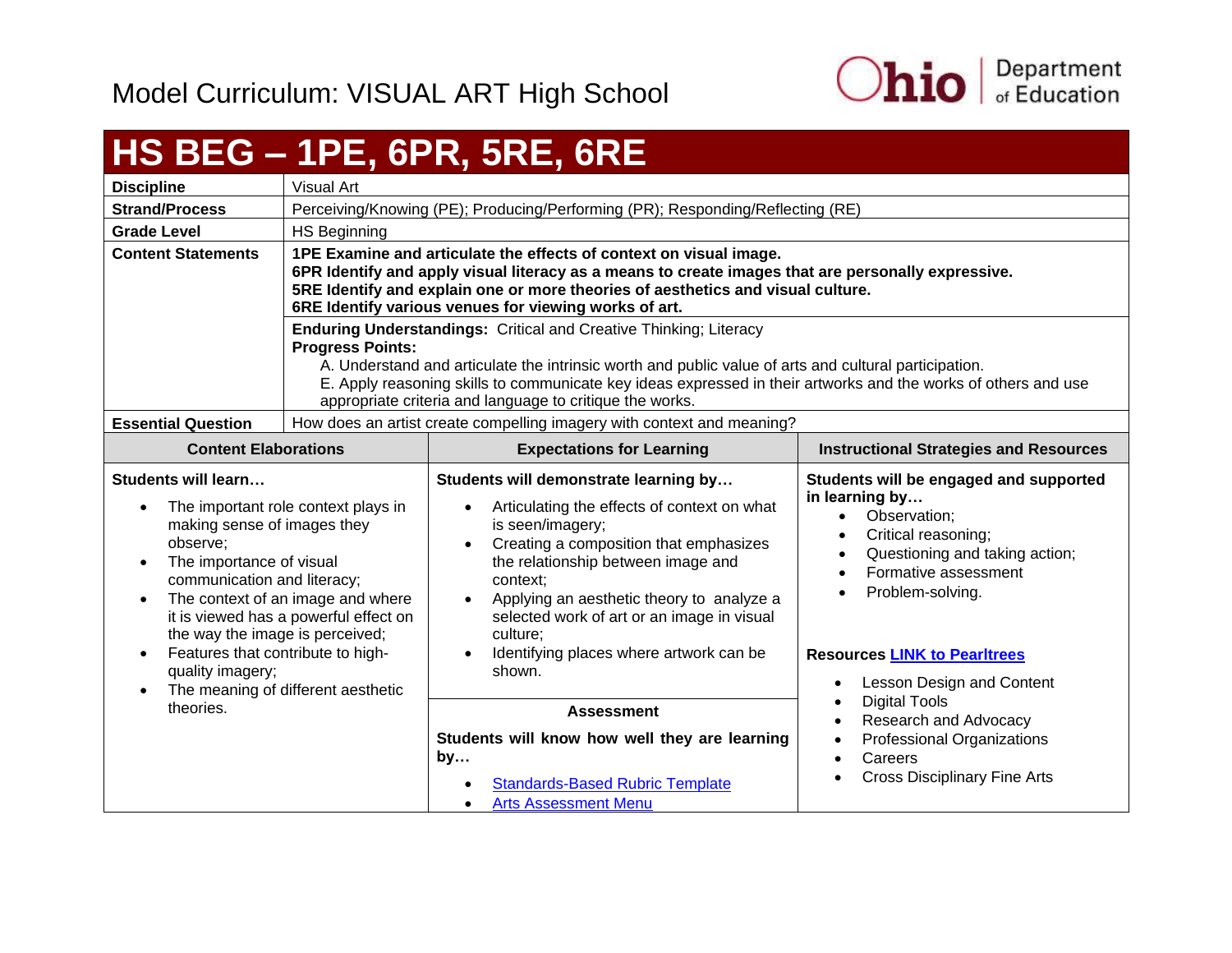

| <b>Application</b>                                                                                                                                                                                                                                                                   |                                                                                                                                                                                                                                              |                                                                                                                                                                                            |  |
|--------------------------------------------------------------------------------------------------------------------------------------------------------------------------------------------------------------------------------------------------------------------------------------|----------------------------------------------------------------------------------------------------------------------------------------------------------------------------------------------------------------------------------------------|--------------------------------------------------------------------------------------------------------------------------------------------------------------------------------------------|--|
| <b>Student Performance Tasks</b>                                                                                                                                                                                                                                                     | <b>Career Connections</b>                                                                                                                                                                                                                    | <b>Diverse Learners</b>                                                                                                                                                                    |  |
| Students write a critique on two or more<br>artworks that contain similar images but<br>have different contexts. They apply at least<br>one aesthetic theory to their reasoning.<br>Students create a work of art that<br>demonstrates the concept of image-context<br>relationship. | <b>Pearltrees Careers Link</b><br><b>Art Dealer</b><br>$\bullet$<br><b>Art Therapist</b><br>$\bullet$<br><b>Art Critic</b><br>$\bullet$<br><b>Learning Standards Connections</b><br><b>English Language Arts</b><br>Grades 9-10<br>$\bullet$ | Strategies for meeting the needs of learners<br>with special needs and talents in the arts can<br>be found below.<br><b>ODE Diverse Learners</b><br><b>VSA Ohio</b><br><b>CAST</b><br>ВАСК |  |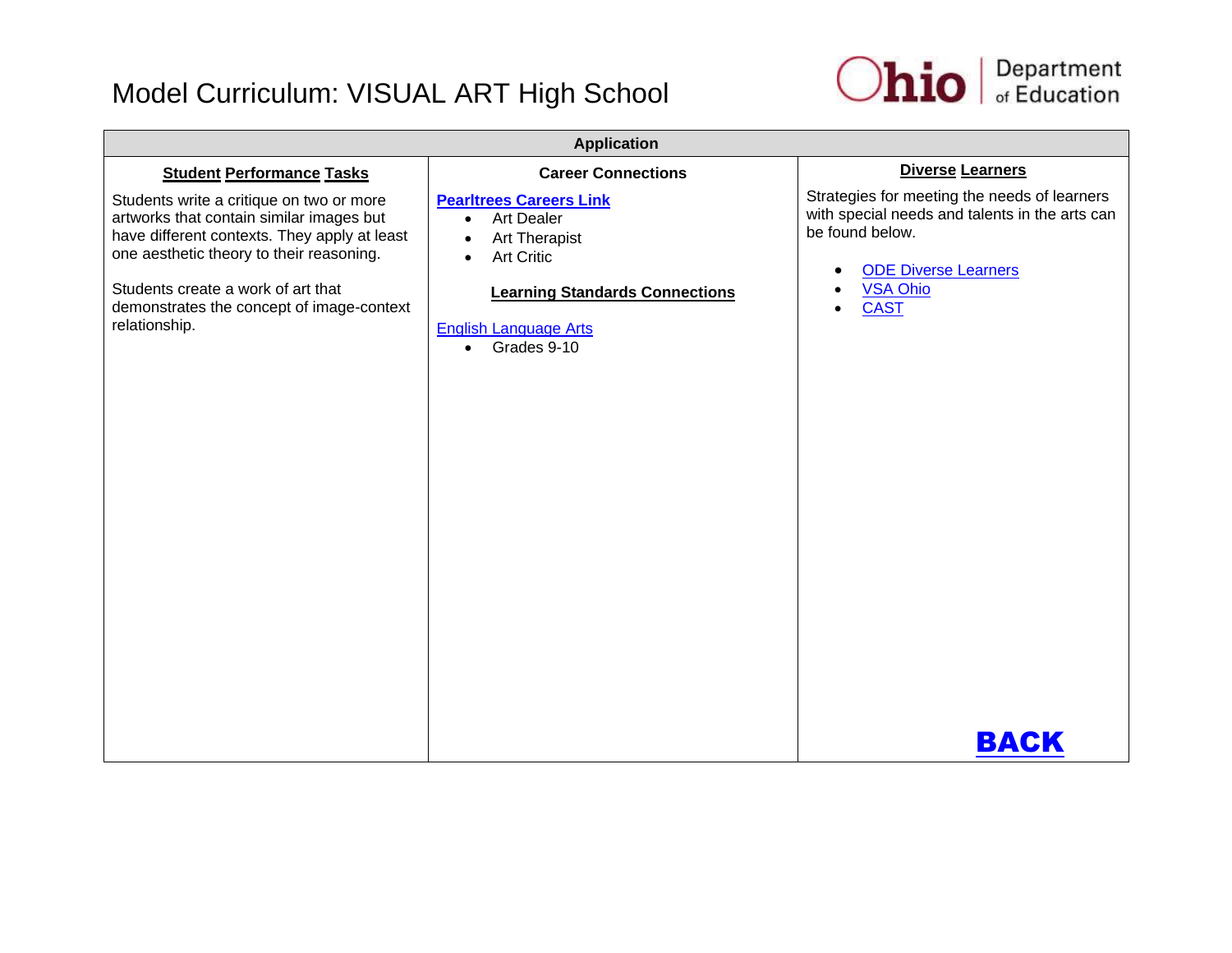

#### <span id="page-6-0"></span>**HS BEG – 2PE, 4PE Discipline** Visual Art **Strand/Process** | Perceiving/Knowing (PE) **Grade Level** HS Beginning **Content Statements 2PE Identify and describe the sources artists use for visual reference and to generate ideas for artworks. 4PE Identify the factors that influence the work of individual artists. Enduring Understandings:** Critical and Creative Thinking; Authentic Application and Collaboration **Progress Points:**  A. Understand and articulate the intrinsic worth and public value of arts and cultural participation. E. Apply reasoning skills to communicate key ideas expressed in their artworks and the works of others and use appropriate criteria and language to critique the works. **Essential Question** | What inspires artists? How do artists generate ideas? **Content Elaborations Expectations for Learning Instructional Strategies and Resources Students will learn…** Artists generate ideas from multiple sources; To analyze selected artworks and determine the sources and influences on artists' ideas; • The artist's power to change how we see and think about the world around us. **Students will demonstrate learning by…** • Articulating how personal interests can be the source of subject matter for artworks; Documenting issues and idea sources that inspired artists; • Making connections between a selected theme and the various ways different artists choose to convey it in their works. **Students will be engaged and supported in learning by…** Indirect instruction; Experimental learning; Independent learning; Interactive instruction. **Resources [LINK to Pearltrees](http://www.pearltrees.com/ohioartsed)** Lesson Design and Content Digital Tools Research and Advocacy Professional Organizations **Careers**  Cross Disciplinary Fine Arts **Assessment Students will know how well they are learning by…** [Standards-Based Rubric Template](https://education.ohio.gov/getattachment/Topics/Ohio-s-New-Learning-Standards/Fine-Arts/Standards_based_Rubric.pdf.aspx) [Arts Assessment Menu](https://education.ohio.gov/getattachment/Topics/Ohio-s-New-Learning-Standards/Fine-Arts/Arts-Assess-Chart.pdf.aspx)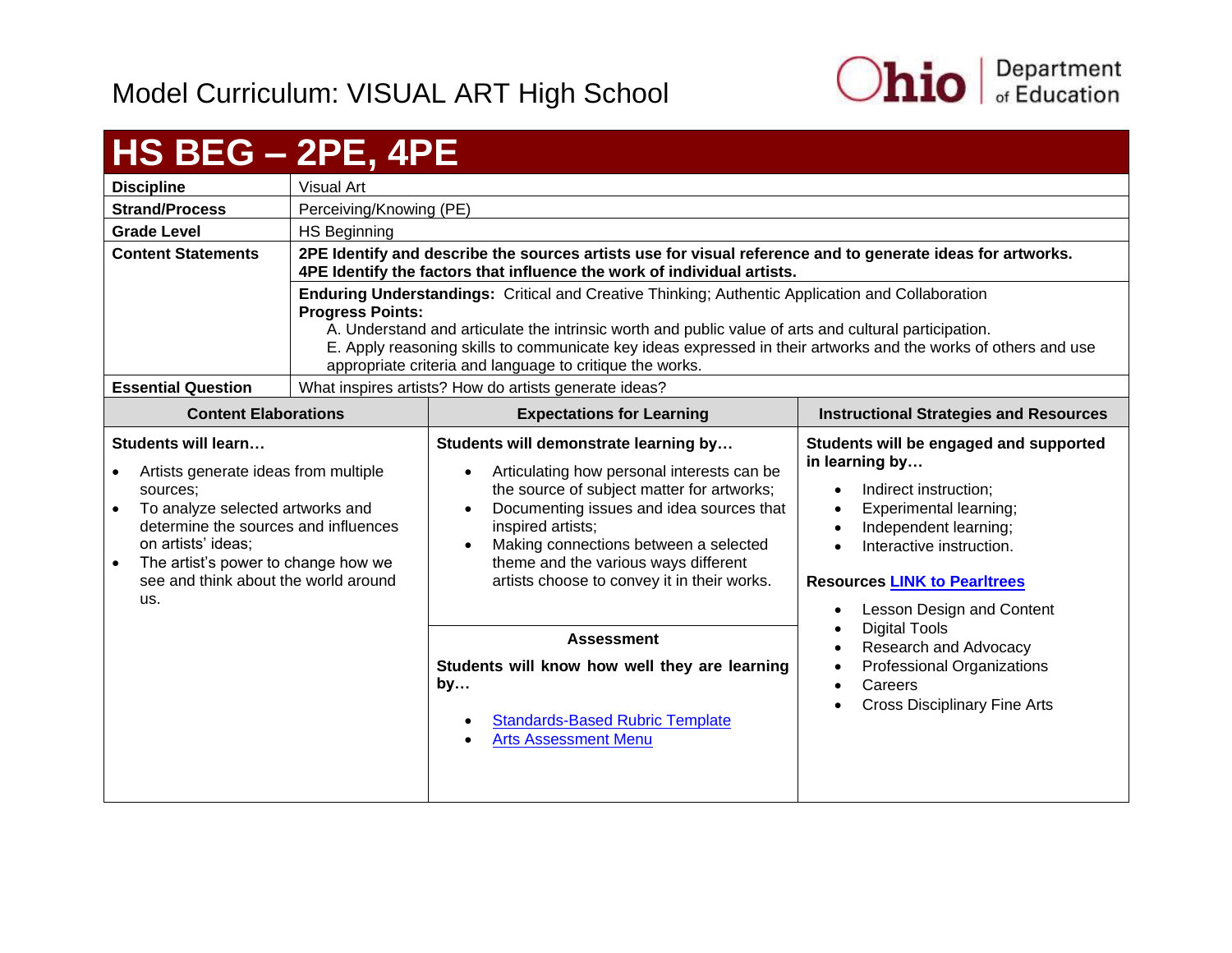

| <b>Application</b>                                                                                                                                                                                                                                                                                                                                                                                                                                                                                                                                       |                                                                                                                                                                                                                                                                                      |                                                                                                                                                                                            |  |
|----------------------------------------------------------------------------------------------------------------------------------------------------------------------------------------------------------------------------------------------------------------------------------------------------------------------------------------------------------------------------------------------------------------------------------------------------------------------------------------------------------------------------------------------------------|--------------------------------------------------------------------------------------------------------------------------------------------------------------------------------------------------------------------------------------------------------------------------------------|--------------------------------------------------------------------------------------------------------------------------------------------------------------------------------------------|--|
| <b>Student Performance Tasks</b>                                                                                                                                                                                                                                                                                                                                                                                                                                                                                                                         | <b>Career Connections</b>                                                                                                                                                                                                                                                            | <b>Diverse Learners</b>                                                                                                                                                                    |  |
| Students consider the theme "boundaries"<br>from Season 6 of Art21 (see Pearltrees<br>resources). They create a work of art to<br>convey the theme. Choice of media is up to<br>them, including digital media.<br>Once students' works are complete, they<br>investigate the contemporary artists in<br>Season 6 who addressed the "boundaries"<br>theme and make comparisons among their<br>works and those of the artists with attention<br>to the different ways the artists interpreted<br>the theme and how this affected their own<br>perceptions. | <b>Pearltrees Careers Link</b><br><b>Art Dealer</b><br>$\bullet$<br><b>Art Therapist</b><br>$\bullet$<br><b>Learning Standards Connections</b><br><b>English Language Arts</b><br>Grades 9-10<br>$\bullet$<br><b>Social Studies</b><br><b>Contemporary World Issues</b><br>$\bullet$ | Strategies for meeting the needs of learners<br>with special needs and talents in the arts can<br>be found below.<br><b>ODE Diverse Learners</b><br><b>VSA Ohio</b><br><b>CAST</b><br>ВАСК |  |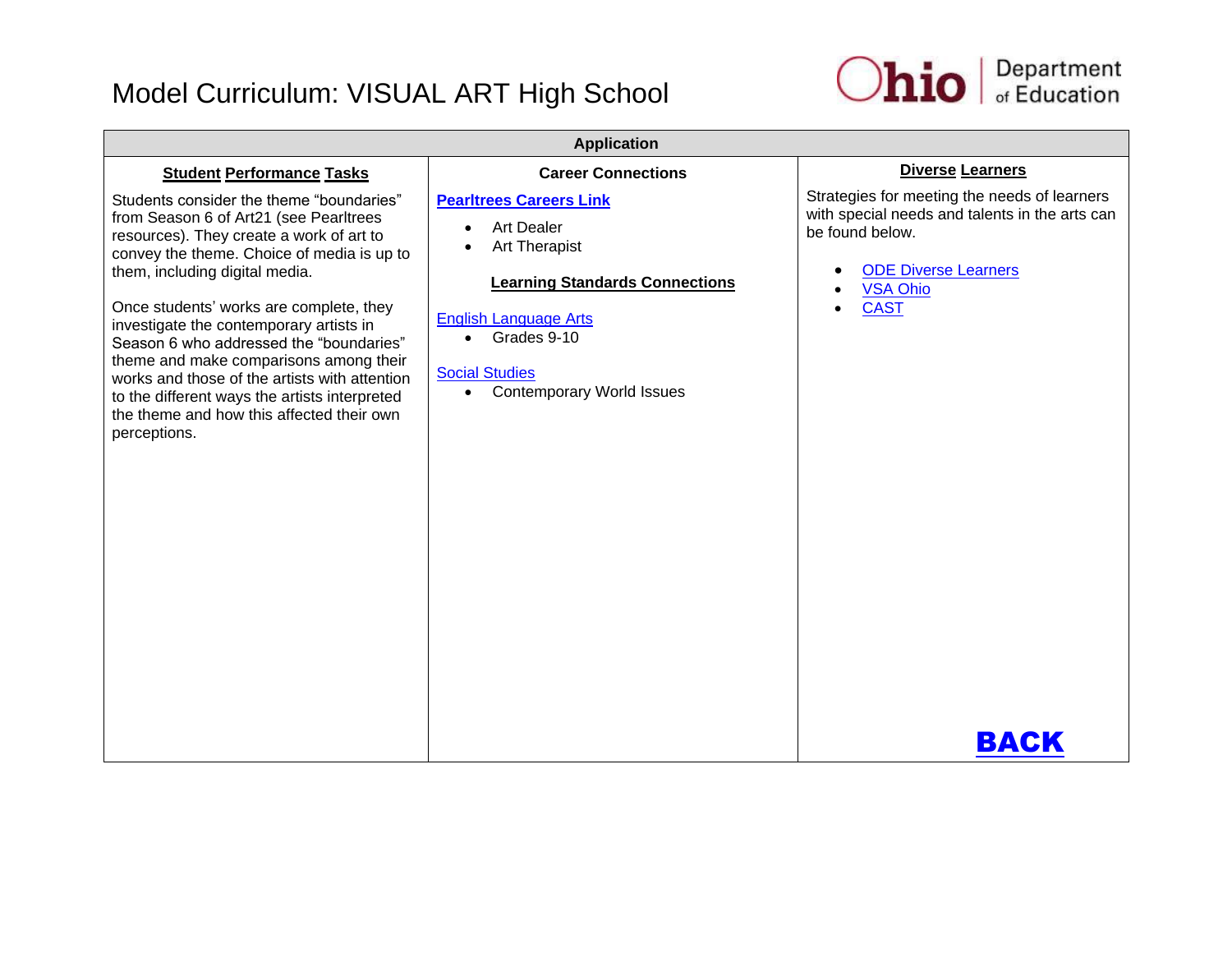

#### <span id="page-8-0"></span>**HS BEG – 3PE, 7RE Discipline** | Visual Art **Strand/Process** | Perceiving/Knowing (PE); Responding/Reflecting (RE) **Grade Level** HS Beginning **Content Statements 3PE Identify the relationship between community or cultural values and trends in visual art. 7RE Recognize and articulate the importance of lifelong involvement and advocacy in the arts. Enduring Understandings:** Critical and Creative Thinking; Authentic Application and Collaboration **Progress Points:** A. Understand and articulate the intrinsic worth and public value of arts and cultural participation. G. Demonstrate flexibility and reflective habits when creating visual art forms in a variety of artistic contexts and environments. **Essential Question** | How do artists and their art intersect with community? How does one instill lifelong learning in the arts? **Content Elaborations Expectations for Learning Instructional Strategies and Resources Students will learn…** • The role that art plays in a community; • How artists contribute to their communities; • How the values of a community effect trends in art; • Why lifelong learning/engagement in the arts is important. **Students will demonstrate learning by…** • Identifying and explaining trends in visual art; • Determining ways to work together to create a demand for art in our communities and lives; • Creating and sharing public value statements about art. **Students will be engaged and supported in learning by…** Cues, questions and advance organizers; Inquiry-based learning; Sharing and reflection; Project-based learning; Observation; Problem-solving. **Resources [LINK to Pearltrees](http://www.pearltrees.com/ohioartsed)** Lesson Design and Content Digital Tools Research and Advocacy Professional Organizations **Careers**  Cross Disciplinary Fine Arts **Assessment Students will know how well they are learning by…** [Standards-Based Rubric Template](https://education.ohio.gov/getattachment/Topics/Ohio-s-New-Learning-Standards/Fine-Arts/Standards_based_Rubric.pdf.aspx) [Arts Assessment Menu](https://education.ohio.gov/getattachment/Topics/Ohio-s-New-Learning-Standards/Fine-Arts/Arts-Assess-Chart.pdf.aspx)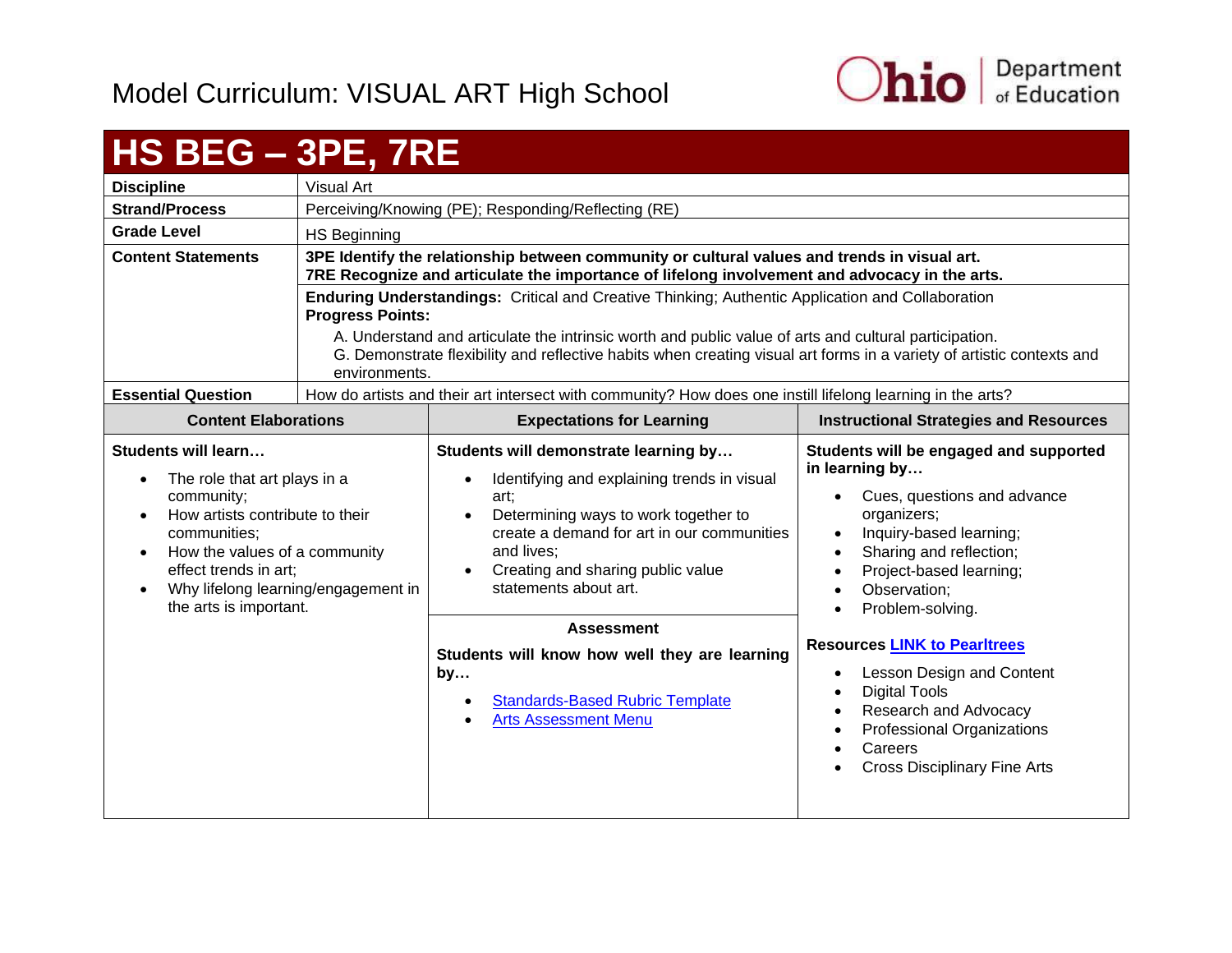

| <b>Application</b>                                                                                                                                                                                                                                                                                                                                                                                                                                                                                                    |                                                                                                                                                                                                                                                                                                                                                                                                                                      |                                                                                                                                                                                            |  |
|-----------------------------------------------------------------------------------------------------------------------------------------------------------------------------------------------------------------------------------------------------------------------------------------------------------------------------------------------------------------------------------------------------------------------------------------------------------------------------------------------------------------------|--------------------------------------------------------------------------------------------------------------------------------------------------------------------------------------------------------------------------------------------------------------------------------------------------------------------------------------------------------------------------------------------------------------------------------------|--------------------------------------------------------------------------------------------------------------------------------------------------------------------------------------------|--|
| <b>Student Performance Tasks</b>                                                                                                                                                                                                                                                                                                                                                                                                                                                                                      | <b>Career Connections</b>                                                                                                                                                                                                                                                                                                                                                                                                            | <b>Diverse Learners</b>                                                                                                                                                                    |  |
| Students work individually or in groups to<br>design and create a work of art that will exist<br>in their community.<br>They can present the work in an innovative<br>way such as a painting, installation or an<br>impermanent work. The artwork may<br>address a particular community issue.<br>Students document their creative process<br>from intent to how they believe the work<br>contributes to the community, environment<br>or site. They photograph their site-specific<br>work to share with classmates. | <b>Pearltrees Careers Link</b><br><b>Exhibit Designer</b><br>$\bullet$<br>Performance Artist<br><b>Environmental Designer</b><br><b>Learning Standards Connections</b><br><b>English Language Arts</b><br>Grades 9-10<br>$\bullet$<br><b>Science</b><br>High School Science Model Curriculum<br>$\bullet$<br><b>Social Studies</b><br>World Geography<br><b>Economics and Financial Literacy</b><br><b>Contemporary World Issues</b> | Strategies for meeting the needs of learners<br>with special needs and talents in the arts can<br>be found below.<br><b>ODE Diverse Learners</b><br><b>VSA Ohio</b><br><b>CAST</b><br>ВАСК |  |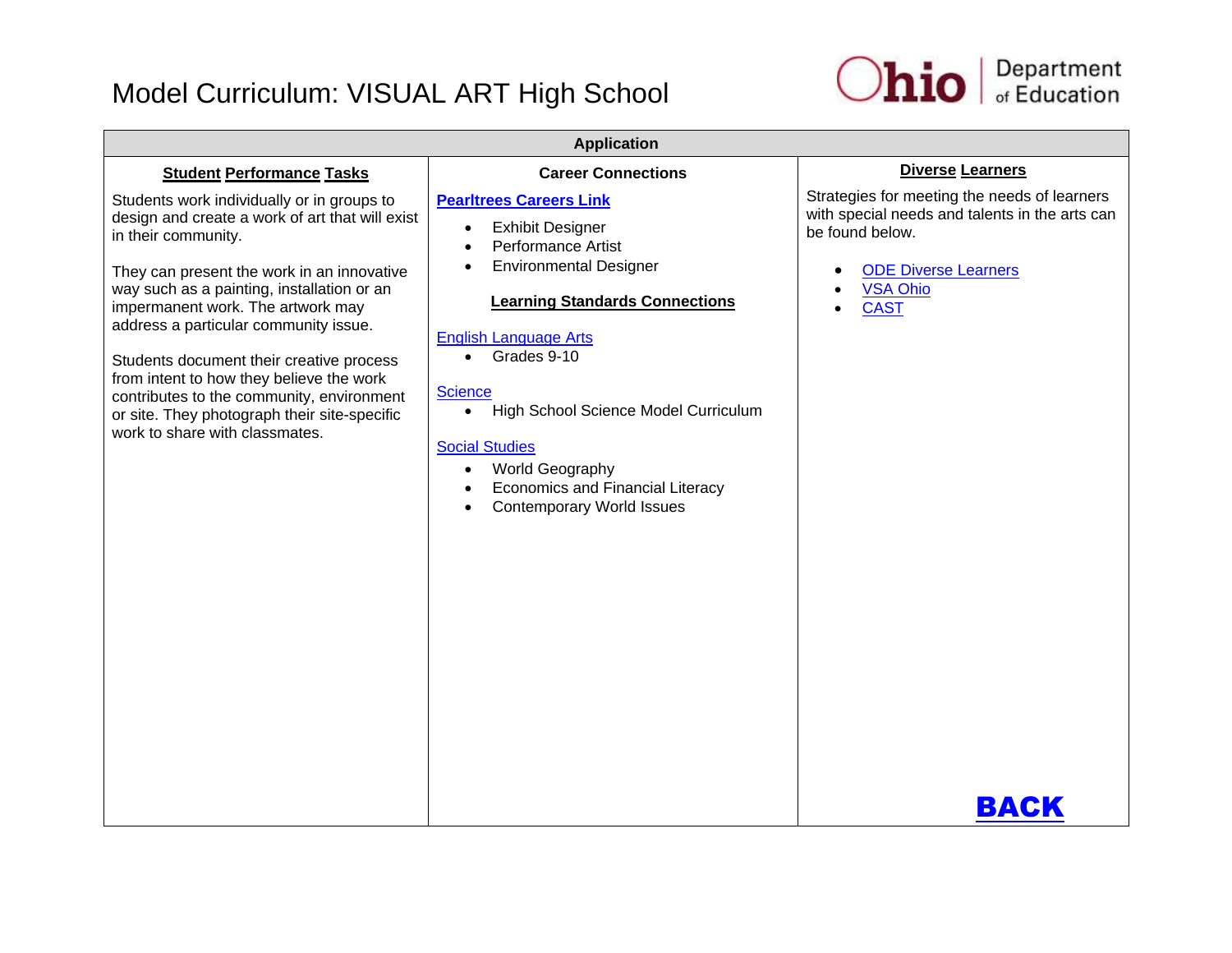

#### <span id="page-10-0"></span>**HS BEG – 5PE, 5PR, 4RE Discipline** | Visual Art **Strand/Process** Perceiving/Knowing (PE); Producing/Performing (PR); Responding/Reflecting (RE) Grade Level | HS Beginning **Content Statements 5PE Describe the role of technology as a visual art medium; 5PR Investigate how to access available tools and innovative technologies to create and manipulate artwork; 4RE Investigate the role of innovative technologies in the creation and composition of new media imagery. Enduring Understandings:** Critical and Creative Thinking; Authentic Application and Collaboration **Progress Points:** F. Analyze and use digital tools to understand how and why images are created and interpreted and how media influences culture, beliefs and behaviors. **Essential Question** | How does technology influence art making? **Content Elaborations Expectations for Learning Instructional Strategies and Resources Students will learn…** • How selected artists use technology in significant ways; • How technology has influenced how art is made and presented; • To express themselves using digital tools and technology. **Students will demonstrate learning by…** Articulating ways that technology impacts methods for creating art; Creating an original work of art using a digital tool or new technology; Identifying the new tools, methods and equipment that artists are using to integrate technology into their processes. **Students will be engaged and supported in learning by…** • Observation: Critical reasoning; • Independent study; • Inquiry-based instruction; • Collaboration: Experiential exploration. **Resources [LINK to Pearltrees](http://www.pearltrees.com/ohioartsed)** • Lesson Design and Content Digital Tools • Research and Advocacy Professional Organizations Careers Cross Disciplinary Fine Arts **Assessment Students will know how well they are learning by…** [Standards-Based Rubric Template](https://education.ohio.gov/getattachment/Topics/Ohio-s-New-Learning-Standards/Fine-Arts/Standards_based_Rubric.pdf.aspx) [Arts Assessment Menu](https://education.ohio.gov/getattachment/Topics/Ohio-s-New-Learning-Standards/Fine-Arts/Arts-Assess-Chart.pdf.aspx)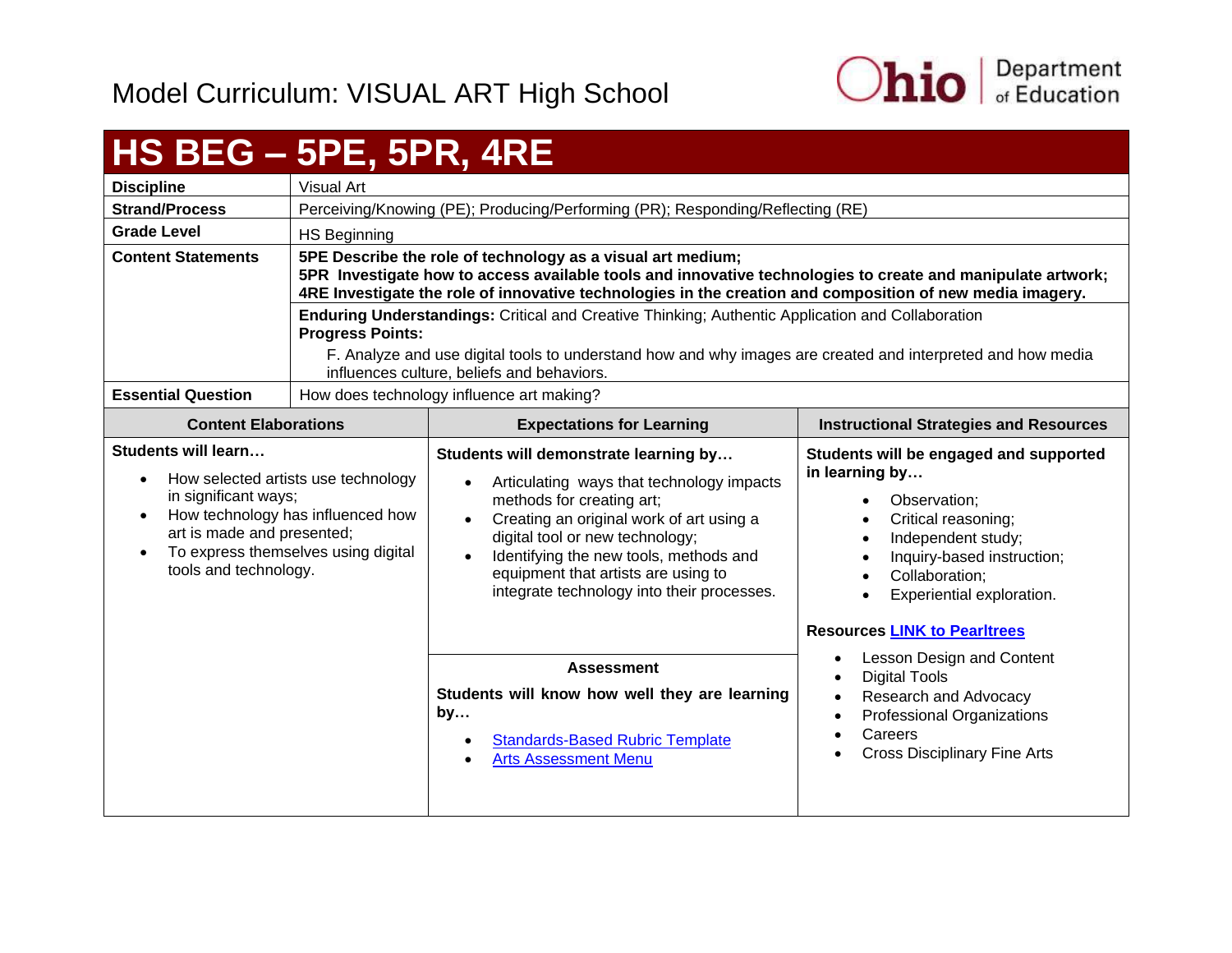

| <b>Application</b>                                                                                                                                                                                                                                                                                                     |                                                                                                                                                                                                                                                                                                                |                                                                                                                                                                                    |  |
|------------------------------------------------------------------------------------------------------------------------------------------------------------------------------------------------------------------------------------------------------------------------------------------------------------------------|----------------------------------------------------------------------------------------------------------------------------------------------------------------------------------------------------------------------------------------------------------------------------------------------------------------|------------------------------------------------------------------------------------------------------------------------------------------------------------------------------------|--|
| <b>Student Performance Tasks</b>                                                                                                                                                                                                                                                                                       | <b>Career Connections</b>                                                                                                                                                                                                                                                                                      | Diverse Learners                                                                                                                                                                   |  |
| Students research an artist who uses<br>technology and compare his or her<br>approach with an artist who uses more<br>traditional methods.<br>Students design a contemporary toy that<br>integrates technology into their design<br>process.<br>They explain their use of technology and<br>their approach with peers. | <b>Pearltrees Careers Link</b><br>Video Game Designer<br>$\bullet$<br>Web Designer<br><b>Exhibition Designer</b><br>$\bullet$<br>App Designer<br><b>Learning Standards Connections</b><br><b>English Language Arts</b><br>• Grades 9-10<br><b>Technology</b><br>www.pearltrees.com/ohiotechnology<br>$\bullet$ | Strategies for meeting the needs of learners<br>with special needs and talents in the arts can<br>be found below.<br><b>ODE Diverse Learners</b><br><b>VSA Ohio</b><br><b>CAST</b> |  |
|                                                                                                                                                                                                                                                                                                                        |                                                                                                                                                                                                                                                                                                                | BACK                                                                                                                                                                               |  |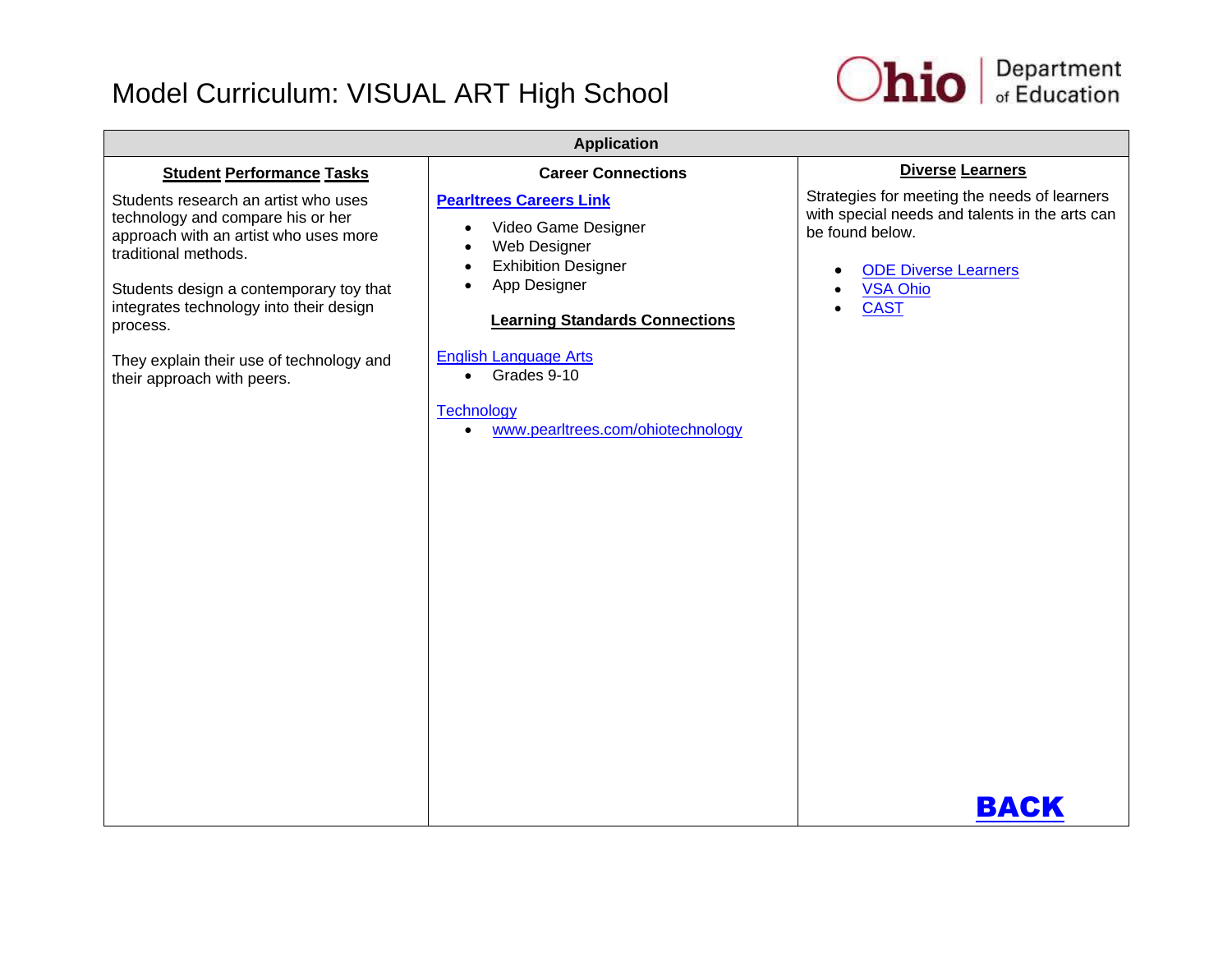

<span id="page-12-0"></span>

| HS BEG - 6PE                                                                                                                |                                                                       |                                                                                                                                                                                                                                                                                                                                                                                |                                                                                                                                                                                                                                                                                                                                                                                                                                                                |
|-----------------------------------------------------------------------------------------------------------------------------|-----------------------------------------------------------------------|--------------------------------------------------------------------------------------------------------------------------------------------------------------------------------------------------------------------------------------------------------------------------------------------------------------------------------------------------------------------------------|----------------------------------------------------------------------------------------------------------------------------------------------------------------------------------------------------------------------------------------------------------------------------------------------------------------------------------------------------------------------------------------------------------------------------------------------------------------|
| <b>Discipline</b>                                                                                                           | <b>Visual Art</b>                                                     |                                                                                                                                                                                                                                                                                                                                                                                |                                                                                                                                                                                                                                                                                                                                                                                                                                                                |
| <b>Strand/Process</b>                                                                                                       | Perceiving/Knowing (PE)                                               |                                                                                                                                                                                                                                                                                                                                                                                |                                                                                                                                                                                                                                                                                                                                                                                                                                                                |
| <b>Grade Level</b>                                                                                                          | <b>HS Beginning</b>                                                   |                                                                                                                                                                                                                                                                                                                                                                                |                                                                                                                                                                                                                                                                                                                                                                                                                                                                |
| <b>Content Statements</b>                                                                                                   |                                                                       | 6PE Describe the decisions made in the design of everyday objects.                                                                                                                                                                                                                                                                                                             |                                                                                                                                                                                                                                                                                                                                                                                                                                                                |
|                                                                                                                             | <b>Progress Points:</b><br>environments                               | Enduring Understandings: Critical and Creative Thinking; Authentic Application and Collaboration<br>G. Demonstrate flexibility and reflective habits when creating visual art forms in a variety of artistic contexts and                                                                                                                                                      |                                                                                                                                                                                                                                                                                                                                                                                                                                                                |
| <b>Essential Question</b>                                                                                                   | What does it mean to design an object?                                |                                                                                                                                                                                                                                                                                                                                                                                |                                                                                                                                                                                                                                                                                                                                                                                                                                                                |
| <b>Content Elaborations</b>                                                                                                 |                                                                       | <b>Expectations for Learning</b>                                                                                                                                                                                                                                                                                                                                               | <b>Instructional Strategies and Resources</b>                                                                                                                                                                                                                                                                                                                                                                                                                  |
| <b>Students will learn</b><br>The meaning of visual<br>$\bullet$<br>communication in design;<br>give form to their designs. | The stages of the design process;<br>How designers make decisions and | Students will demonstrate learning by<br>Researching the design process of a<br>$\bullet$<br>particular object/designer;<br>Analyzing an object and describing<br>$\bullet$<br>choices made in the design of that object.<br><b>Assessment</b><br>Students will know how well they are learning<br>by<br><b>Standards-Based Rubric Template</b><br><b>Arts Assessment Menu</b> | Students will be engaged and supported<br>in learning by<br>Direct instruction;<br>$\bullet$<br>Independent learning;<br>Project-based learning;<br>$\bullet$<br>Inquiry-based learning.<br>$\bullet$<br><b>Resources LINK to Pearltrees</b><br>Lesson Design and Content<br>$\bullet$<br><b>Digital Tools</b><br>$\bullet$<br>Research and Advocacy<br>$\bullet$<br>Professional Organizations<br>$\bullet$<br>Careers<br><b>Cross Disciplinary Fine Arts</b> |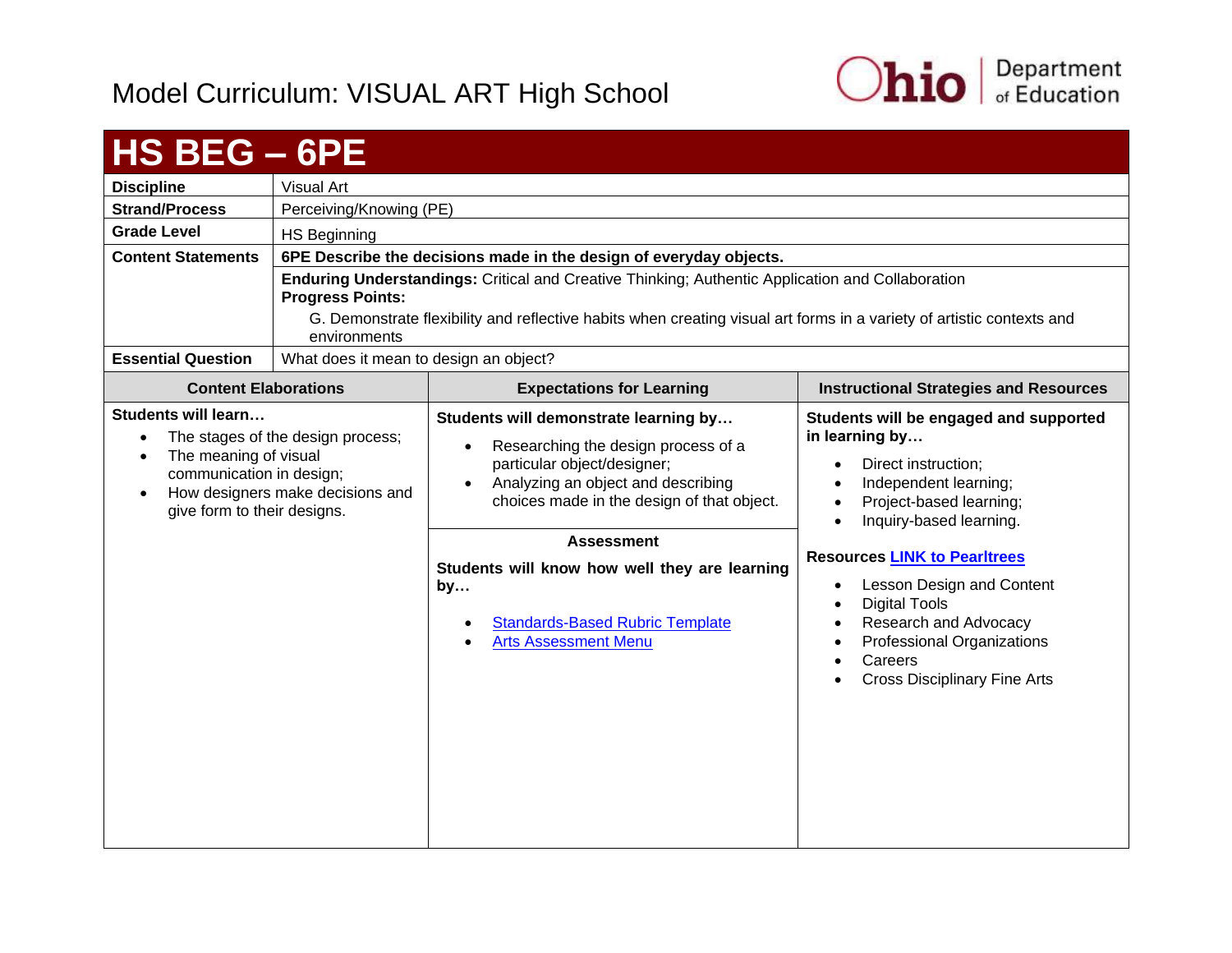

| <b>Application</b>                                                                                                                                                                                                                                                                                                                                                                                                                                                                                                                                                                        |                                                                                                                                                                                                                                                                                                                                                                                                                   |                                                                                                                                                                                            |  |
|-------------------------------------------------------------------------------------------------------------------------------------------------------------------------------------------------------------------------------------------------------------------------------------------------------------------------------------------------------------------------------------------------------------------------------------------------------------------------------------------------------------------------------------------------------------------------------------------|-------------------------------------------------------------------------------------------------------------------------------------------------------------------------------------------------------------------------------------------------------------------------------------------------------------------------------------------------------------------------------------------------------------------|--------------------------------------------------------------------------------------------------------------------------------------------------------------------------------------------|--|
| <b>Student Performance Tasks</b>                                                                                                                                                                                                                                                                                                                                                                                                                                                                                                                                                          | <b>Career Connections</b>                                                                                                                                                                                                                                                                                                                                                                                         | <b>Diverse Learners</b>                                                                                                                                                                    |  |
| Students study the projects of designer<br>Maya-Lin. Working in small groups, they<br>choose one of her architectural or memorial<br>designs and prepare a presentation on it for<br>the class, highlighting the stages of her<br>design process. They speculate on what<br>challenges she faced throughout the design<br>process. They also address how art,<br>technology, culture and business intersect in<br>the project.<br>Students then work together to redesign the<br>same architectural or memorial project they<br>presented, offering an alternative to Maya's<br>solution. | <b>Pearltrees Careers Link</b><br>Architect<br>Package Designer<br><b>Exhibition Designer</b><br><b>Learning Standards Connections</b><br><b>English Language Arts</b><br>Grades 9-10<br>$\bullet$<br><b>Social Studies</b><br><b>American History</b><br>$\bullet$<br><b>Modern World History</b><br>World Geography<br>$\bullet$<br><b>Economics and Financial Literacy</b><br><b>Contemporary World Issues</b> | Strategies for meeting the needs of learners<br>with special needs and talents in the arts can<br>be found below.<br><b>ODE Diverse Learners</b><br><b>VSA Ohio</b><br><b>CAST</b><br>BACK |  |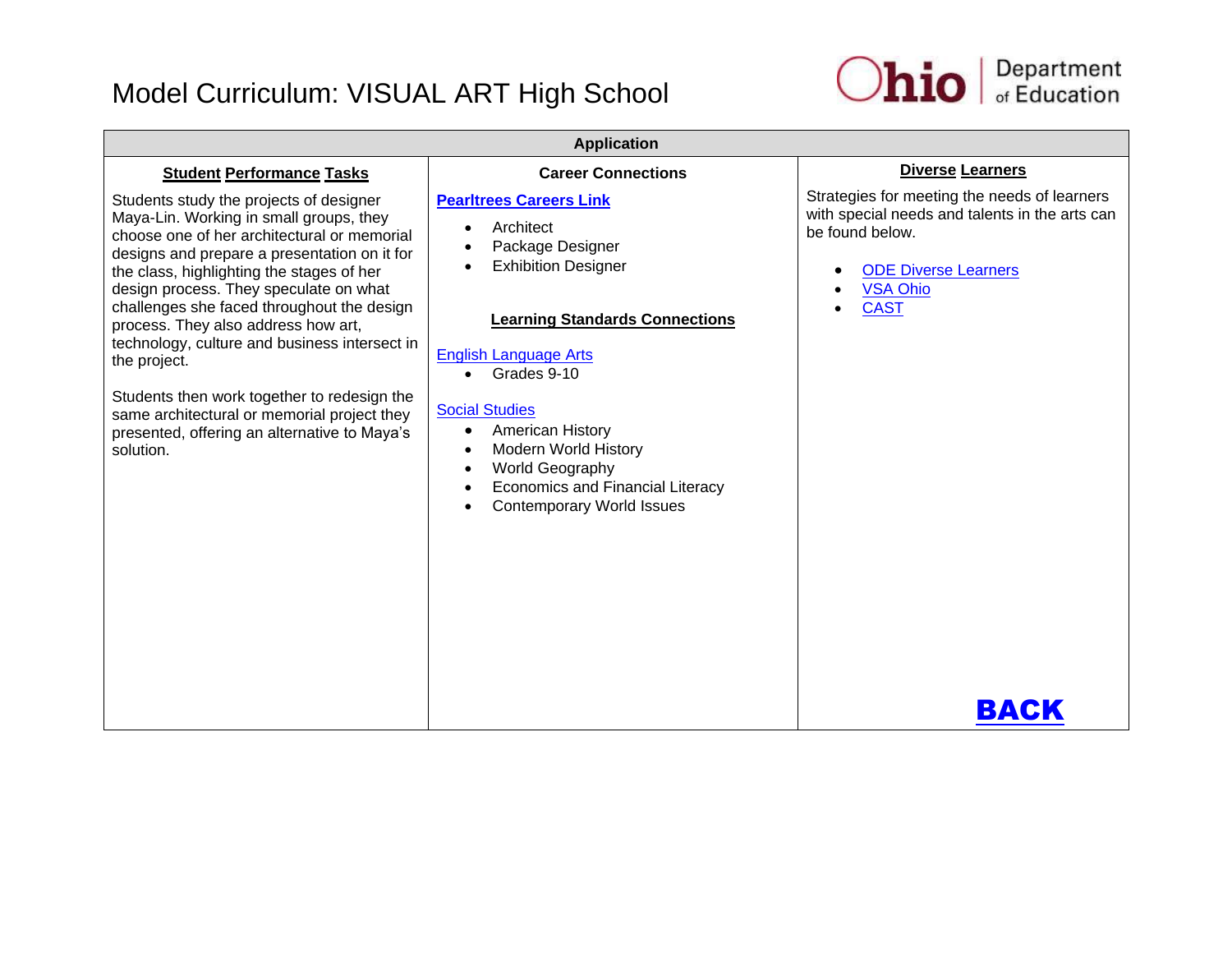

## <span id="page-14-0"></span>**HS BEG – 1PR, 2PR**

| <b>Discipline</b>               | Visual Art                                                                                                                                                                                                                                                                                                                                                                                  |                                                                                                                                                |                                                                                                 |
|---------------------------------|---------------------------------------------------------------------------------------------------------------------------------------------------------------------------------------------------------------------------------------------------------------------------------------------------------------------------------------------------------------------------------------------|------------------------------------------------------------------------------------------------------------------------------------------------|-------------------------------------------------------------------------------------------------|
| <b>Strand/Process</b>           | Producing/Performing (PR)                                                                                                                                                                                                                                                                                                                                                                   |                                                                                                                                                |                                                                                                 |
| <b>Grade Level</b>              | HS Beginning                                                                                                                                                                                                                                                                                                                                                                                |                                                                                                                                                |                                                                                                 |
| <b>Content Statements</b>       | 1PR Demonstrate basic technical skill and craftsmanship with various art media when creating images from<br>observation, memory and imagination;<br>2PR Apply the elements and principles of art and design using a variety of media to solve specific visual art<br>problems.                                                                                                              |                                                                                                                                                |                                                                                                 |
|                                 | <b>Enduring Understandings: Personal Choice and Vision; Critical and Creative Thinking</b><br><b>Progress Points:</b><br>B. Draw on a variety of sources to generate, select and evaluate ideas to create personally meaningful products;<br>C. Address and communicate complex visual and conceptual ideas using a range of technical skills and art media,<br>including new technologies. |                                                                                                                                                |                                                                                                 |
| <b>Essential Question</b>       | How does an artist develop technical skill and make inform choices in creating art?                                                                                                                                                                                                                                                                                                         |                                                                                                                                                |                                                                                                 |
|                                 | <b>Expectations for Learning</b><br><b>Content Elaborations</b>                                                                                                                                                                                                                                                                                                                             |                                                                                                                                                | <b>Instructional Strategies and Resources</b>                                                   |
| Students will learn<br>mediums; | Basic technical skills in various art                                                                                                                                                                                                                                                                                                                                                       | Students will demonstrate learning by<br>Establishing and applying the criteria for<br>$\bullet$<br>basic craftsmanship when creating original | Students will be engaged and supported<br>in learning by<br>Observing and drawing;<br>$\bullet$ |

- To create images from observation, memory and imagination;
- The meaning and qualities of basic craftsmanship as they relate to a chosen medium;
- To recognize and define a "visual art problem" in an artwork;
- To apply the elements and principles of design as a means of visually communicating a solution to problems artists encounter in their work.
- Providing examples of how the elements and principles of design were applied to solve a "problem" within an artwork.
- **Assessment Students will know how well they are learning by…**
	- [Standards-Based Rubric Template](https://education.ohio.gov/getattachment/Topics/Ohio-s-New-Learning-Standards/Fine-Arts/Standards_based_Rubric.pdf.aspx)
	- [Arts Assessment Menu](https://education.ohio.gov/getattachment/Topics/Ohio-s-New-Learning-Standards/Fine-Arts/Arts-Assess-Chart.pdf.aspx)

work;

• Lesson Design and Content

**Resources [LINK to Pearltrees](http://www.pearltrees.com/ohioartsed)**

 Inquiry-based learning; Formative assessment; Critical reasoning.

- Digital Tools
- Research and Advocacy
- Professional Organizations
- **Careers**
- Cross Disciplinary Fine Arts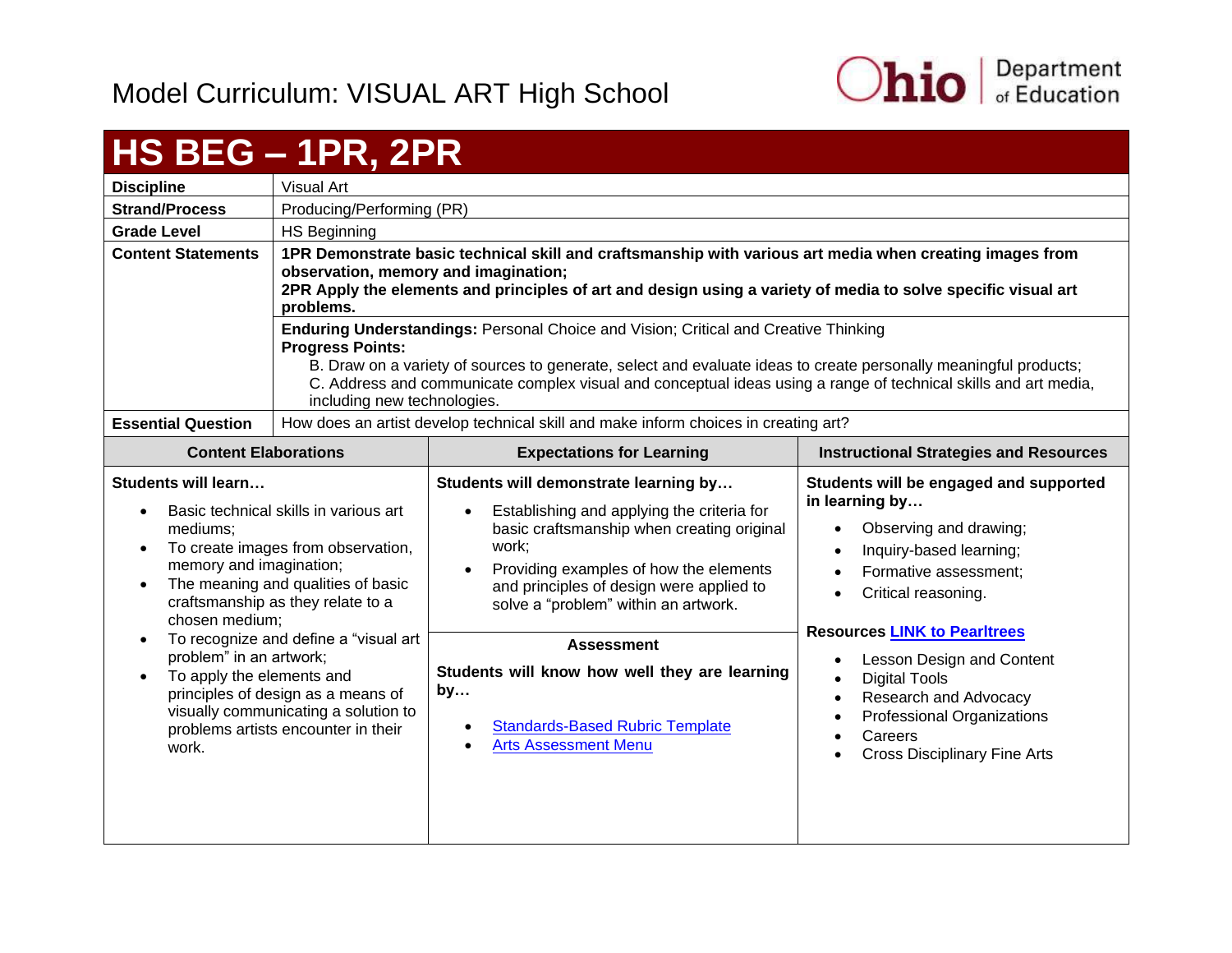

| <b>Application</b>                                                                                                                                                                                                                                                                                                                                                                                                                  |                                                                                                                                                                                                                                                                                                                                                            |                                                                                                                                                                                            |  |
|-------------------------------------------------------------------------------------------------------------------------------------------------------------------------------------------------------------------------------------------------------------------------------------------------------------------------------------------------------------------------------------------------------------------------------------|------------------------------------------------------------------------------------------------------------------------------------------------------------------------------------------------------------------------------------------------------------------------------------------------------------------------------------------------------------|--------------------------------------------------------------------------------------------------------------------------------------------------------------------------------------------|--|
| <b>Student Performance Tasks</b>                                                                                                                                                                                                                                                                                                                                                                                                    | <b>Career Connections</b>                                                                                                                                                                                                                                                                                                                                  | <b>Diverse Learners</b>                                                                                                                                                                    |  |
| Students select an artist whose work<br>involves appropriation. They explain their<br>understanding of this concept as<br>demonstrated through the artist's work.<br>They create a work that involves remixing or<br>repurposing images or objects to<br>demonstrate their understanding of<br>appropriation.<br>They apply art criticism methods to respond<br>in writing as they analyze and interpret the<br>appropriated works. | <b>Pearltrees Careers Link</b><br>Illustrator<br>$\bullet$<br><b>Typography Designer</b><br>$\bullet$<br><b>Graphic Designer</b><br>$\bullet$<br><b>Medical Illustrator</b><br><b>Learning Standards Connections</b><br><b>English Language Arts</b><br>Grades 9-10<br>$\bullet$<br><b>Social Studies</b><br><b>Contemporary World Issues</b><br>$\bullet$ | Strategies for meeting the needs of learners<br>with special needs and talents in the arts can<br>be found below.<br><b>ODE Diverse Learners</b><br><b>VSA Ohio</b><br><b>CAST</b><br>ВАСК |  |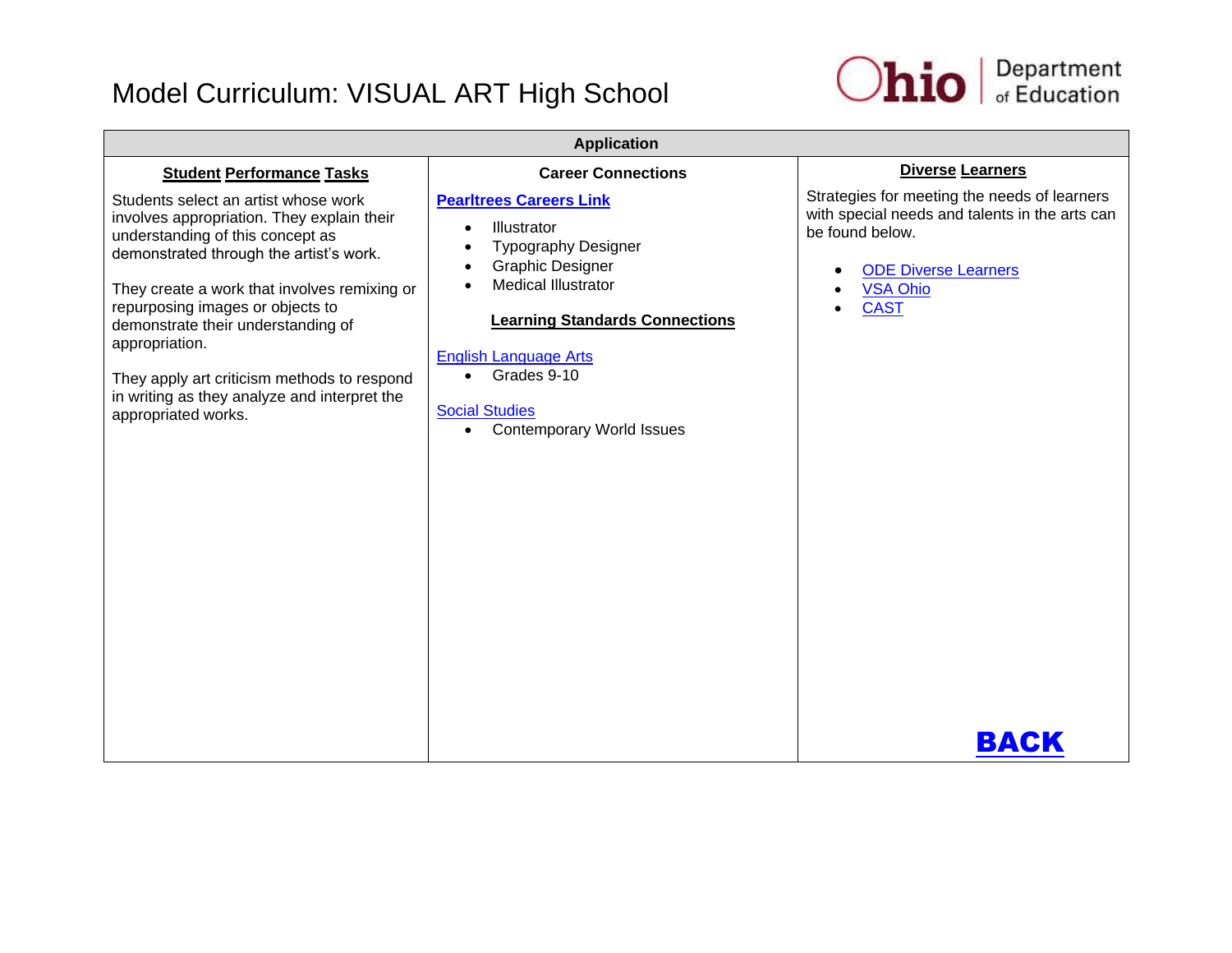

## <span id="page-16-0"></span>**HS BEG – 3PR, 4PR, 2RE**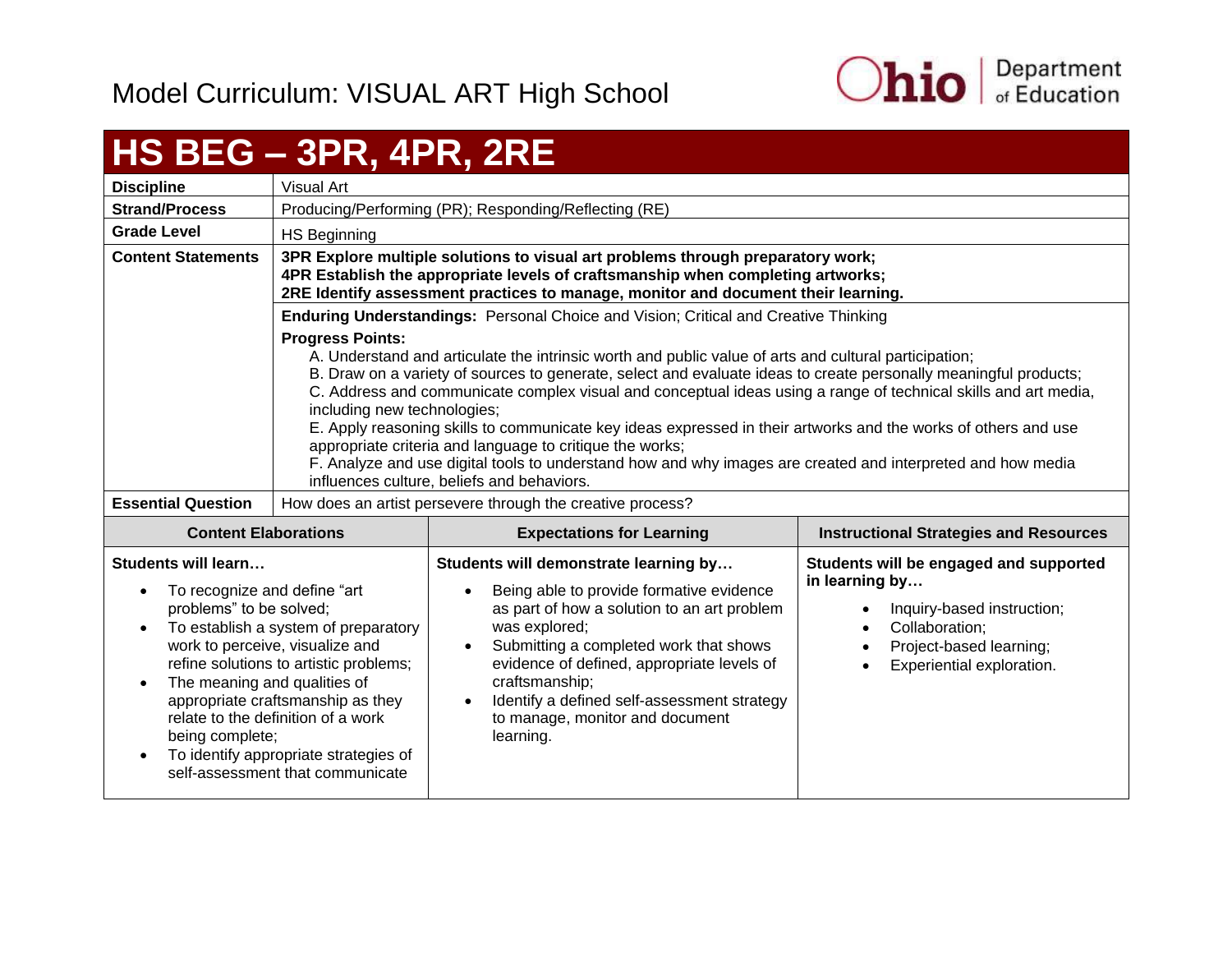

| learning.                                                                                                                                                                                                                                                                                                                                                                                                                            | <b>Assessment</b><br>Students will know how well they are learning<br>by<br><b>Standards-Based Rubric Template</b><br><b>Arts Assessment Menu</b>                                                                                                                                                                                                                                                                                                                                         | <b>Resources LINK to Pearltrees</b><br>Lesson Design and Content<br><b>Digital Tools</b><br>$\bullet$<br>Research and Advocacy<br>$\bullet$<br>Professional Organizations<br>Careers<br><b>Cross Disciplinary Fine Arts</b> |
|--------------------------------------------------------------------------------------------------------------------------------------------------------------------------------------------------------------------------------------------------------------------------------------------------------------------------------------------------------------------------------------------------------------------------------------|-------------------------------------------------------------------------------------------------------------------------------------------------------------------------------------------------------------------------------------------------------------------------------------------------------------------------------------------------------------------------------------------------------------------------------------------------------------------------------------------|-----------------------------------------------------------------------------------------------------------------------------------------------------------------------------------------------------------------------------|
|                                                                                                                                                                                                                                                                                                                                                                                                                                      | <b>Application</b>                                                                                                                                                                                                                                                                                                                                                                                                                                                                        |                                                                                                                                                                                                                             |
| <b>Student Performance Tasks</b><br>Students will keep a sketchbook.<br>Students will be asked to critique their work<br>based upon a rubric created by the teacher.<br>The teacher should show examples of what<br>the "appropriate" levels are.<br>Students will create an online or traditional<br>portfolio to keep track of their art work.<br>Teacher will help with the template and<br>explain the process of tracking work. | <b>Career Connections</b><br><b>Pearltrees Careers Link</b><br>Animator<br>Printmaker<br>Jeweler<br>Physician<br>Art Teacher<br><b>Learning Standards Connections</b><br><b>English Language Arts</b><br>Grades 9-10<br>$\bullet$<br><b>Mathematics</b><br><b>Statistics and Probability</b><br>$\bullet$<br><b>Science</b><br>High School Science Model Curriculum<br>$\bullet$<br><b>Social Studies</b><br>American History<br>$\bullet$<br>American Government<br>Modern World History | <b>Diverse Learners</b><br>Strategies for meeting the needs of learners<br>with special needs and talents in the arts can<br>be found below.<br><b>ODE Diverse Learners</b><br><b>VSA Ohio</b><br><b>CAST</b>               |
|                                                                                                                                                                                                                                                                                                                                                                                                                                      |                                                                                                                                                                                                                                                                                                                                                                                                                                                                                           | BACK                                                                                                                                                                                                                        |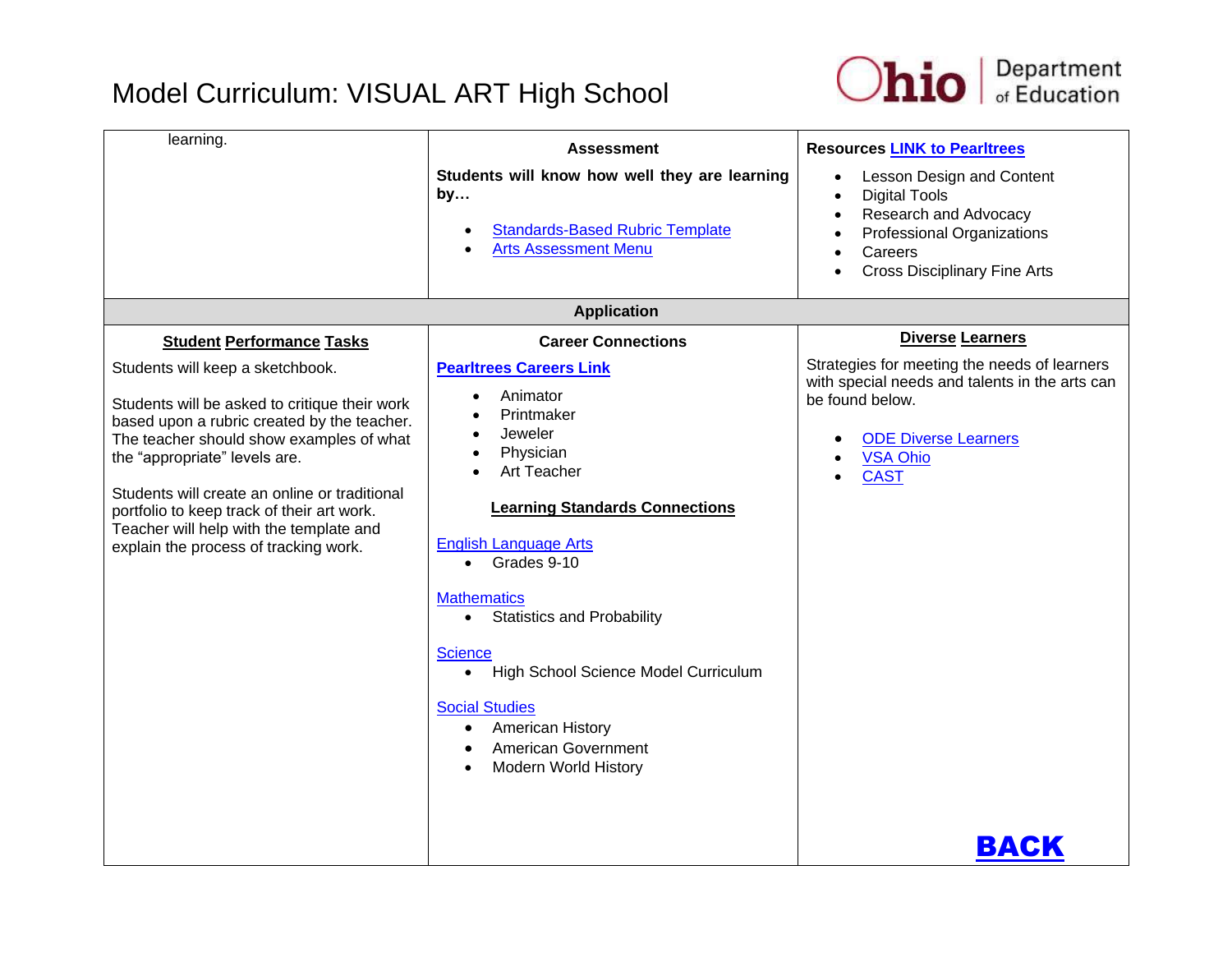

# <span id="page-18-0"></span>**HS BEG – 1RE, 3RE**

| <b>Discipline</b>         | Visual Art                                                                                                                                                                                                                                                                                                                                                                                                                                                                  |
|---------------------------|-----------------------------------------------------------------------------------------------------------------------------------------------------------------------------------------------------------------------------------------------------------------------------------------------------------------------------------------------------------------------------------------------------------------------------------------------------------------------------|
| <b>Strand/Process</b>     | Responding/Reflecting (RE)                                                                                                                                                                                                                                                                                                                                                                                                                                                  |
| <b>Grade Level</b>        | HS Beginning                                                                                                                                                                                                                                                                                                                                                                                                                                                                |
| <b>Content Statements</b> | 1RE Explore various methods of art criticism in responding to artworks;<br>3RE Use appropriate vocabulary to define and describe techniques and materials used to create works of art.                                                                                                                                                                                                                                                                                      |
|                           | <b>Enduring Understandings: Literacy</b>                                                                                                                                                                                                                                                                                                                                                                                                                                    |
|                           | <b>Progress Points:</b><br>A. Understand and articulate the intrinsic worth and public value of arts and cultural participation;<br>E. Apply reasoning skills to communicate key ideas expressed in their artworks and the works of others and use<br>appropriate criteria and language to critique the works;<br>F. Analyze and use digital tools to understand how and why images are created and interpreted and how media<br>influences culture, beliefs and behaviors. |
| <b>Essential Question</b> | How does an artist use inquiry and discussion skills to communicate about art?                                                                                                                                                                                                                                                                                                                                                                                              |

| <b>Content Elaborations</b>                                                                                                                                                                                                                               | <b>Expectations for Learning</b>                                                                                                                                                                                                                                 | <b>Instructional Strategies and Resources</b>                                                                                                                    |
|-----------------------------------------------------------------------------------------------------------------------------------------------------------------------------------------------------------------------------------------------------------|------------------------------------------------------------------------------------------------------------------------------------------------------------------------------------------------------------------------------------------------------------------|------------------------------------------------------------------------------------------------------------------------------------------------------------------|
| Students will learn<br>The definition of art criticism and<br>explore how to use a technique to<br>respond to what is seen in an<br>artwork;<br>To use art-specific vocabulary in<br>talking about techniques and<br>materials used to create an artwork. | Students will demonstrate learning by<br>Documenting art criticism methods used to<br>$\bullet$<br>respond to an artwork;<br>Provide evidence of use-appropriate<br>$\bullet$<br>vocabulary to define the techniques and<br>materials used to create an artwork. | Students will be engaged and supported<br>in learning by<br>Inquiry-based learning;<br>Project-based learning;<br>Observation;<br>Visualization and association. |
|                                                                                                                                                                                                                                                           |                                                                                                                                                                                                                                                                  | <b>Resources LINK to Pearltrees</b>                                                                                                                              |
|                                                                                                                                                                                                                                                           | <b>Assessment</b><br>Students will know how well they are learning<br>by<br><b>Standards-Based Rubric Template</b><br>$\bullet$<br><b>Arts Assessment Menu</b><br>$\bullet$                                                                                      | Lesson Design and Content<br><b>Digital Tools</b><br>Research and Advocacy<br>Professional Organizations<br>Careers<br><b>Cross Disciplinary Fine Arts</b>       |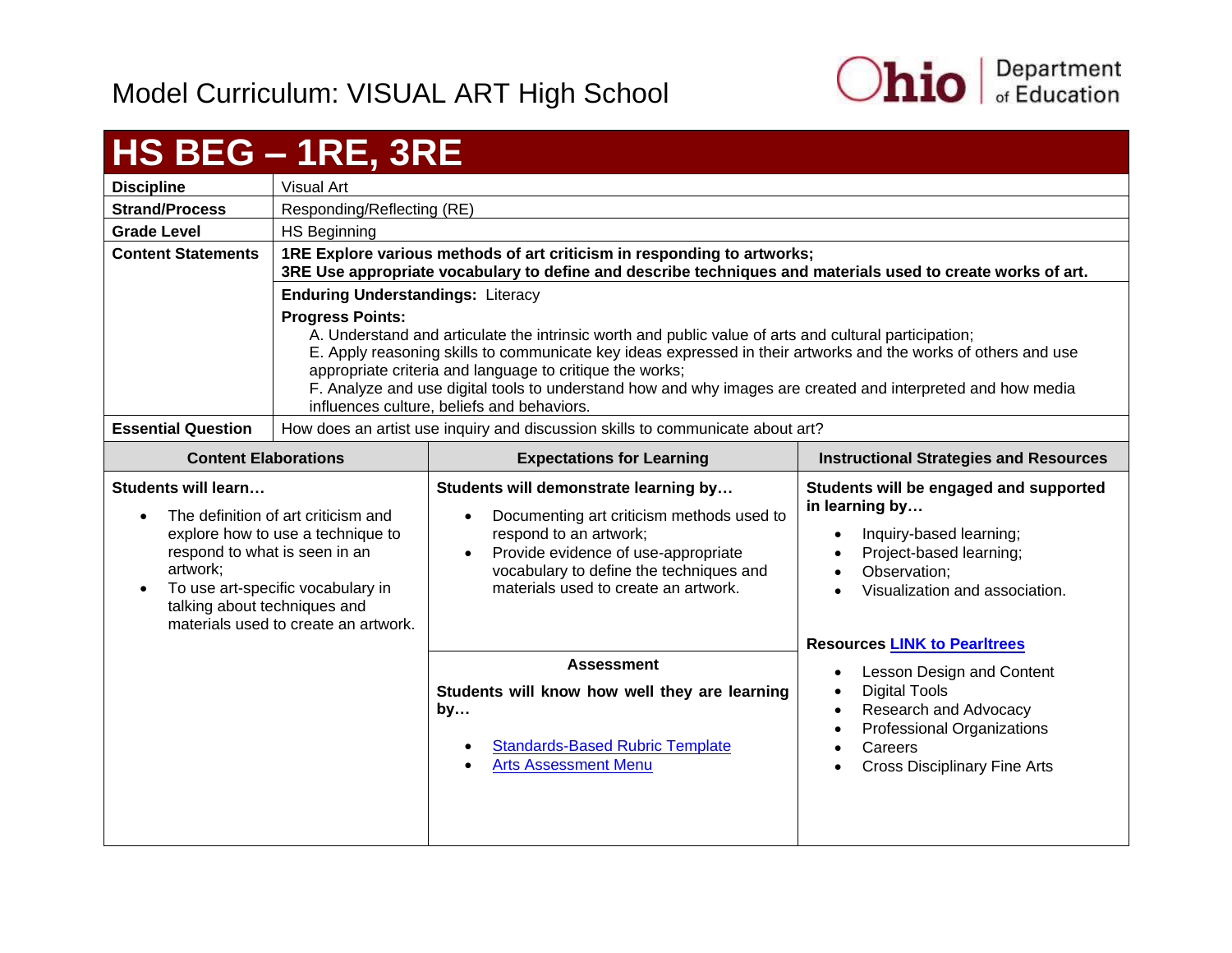

| <b>Application</b>                                                                                                                                                                                                            |                                                                                                                                                                                                                                                                                                                                                                             |                                                                                                                                                                                                                           |  |
|-------------------------------------------------------------------------------------------------------------------------------------------------------------------------------------------------------------------------------|-----------------------------------------------------------------------------------------------------------------------------------------------------------------------------------------------------------------------------------------------------------------------------------------------------------------------------------------------------------------------------|---------------------------------------------------------------------------------------------------------------------------------------------------------------------------------------------------------------------------|--|
| <b>Student Performance Tasks</b>                                                                                                                                                                                              | <b>Career Connections</b>                                                                                                                                                                                                                                                                                                                                                   | <b>Diverse Learners</b>                                                                                                                                                                                                   |  |
| Students define terminology, based on the<br>elements and principles studied, and apply<br>the terms to their work in class. These terms<br>can build sequentially through the course to<br>foster more in-depth discussions. | <b>Pearltrees Careers Link</b><br>Critic<br>$\bullet$<br>Editor<br><b>Learning Standards Connections</b><br><b>English Language Arts</b><br>• Grades 9-10<br><b>Mathematics</b><br><b>Number and Quantity</b><br>$\bullet$<br><b>Science</b><br>High School Science Model Curriculum<br>$\bullet$<br><b>Social Studies</b><br><b>Contemporary World Issues</b><br>$\bullet$ | Strategies for meeting the needs of learners<br>with special needs and talents in the arts can<br>be found below.<br><b>ODE Diverse Learners</b><br>$\bullet$<br><b>VSA Ohio</b><br>$\bullet$<br><b>CAST</b><br>$\bullet$ |  |
|                                                                                                                                                                                                                               |                                                                                                                                                                                                                                                                                                                                                                             | BACK                                                                                                                                                                                                                      |  |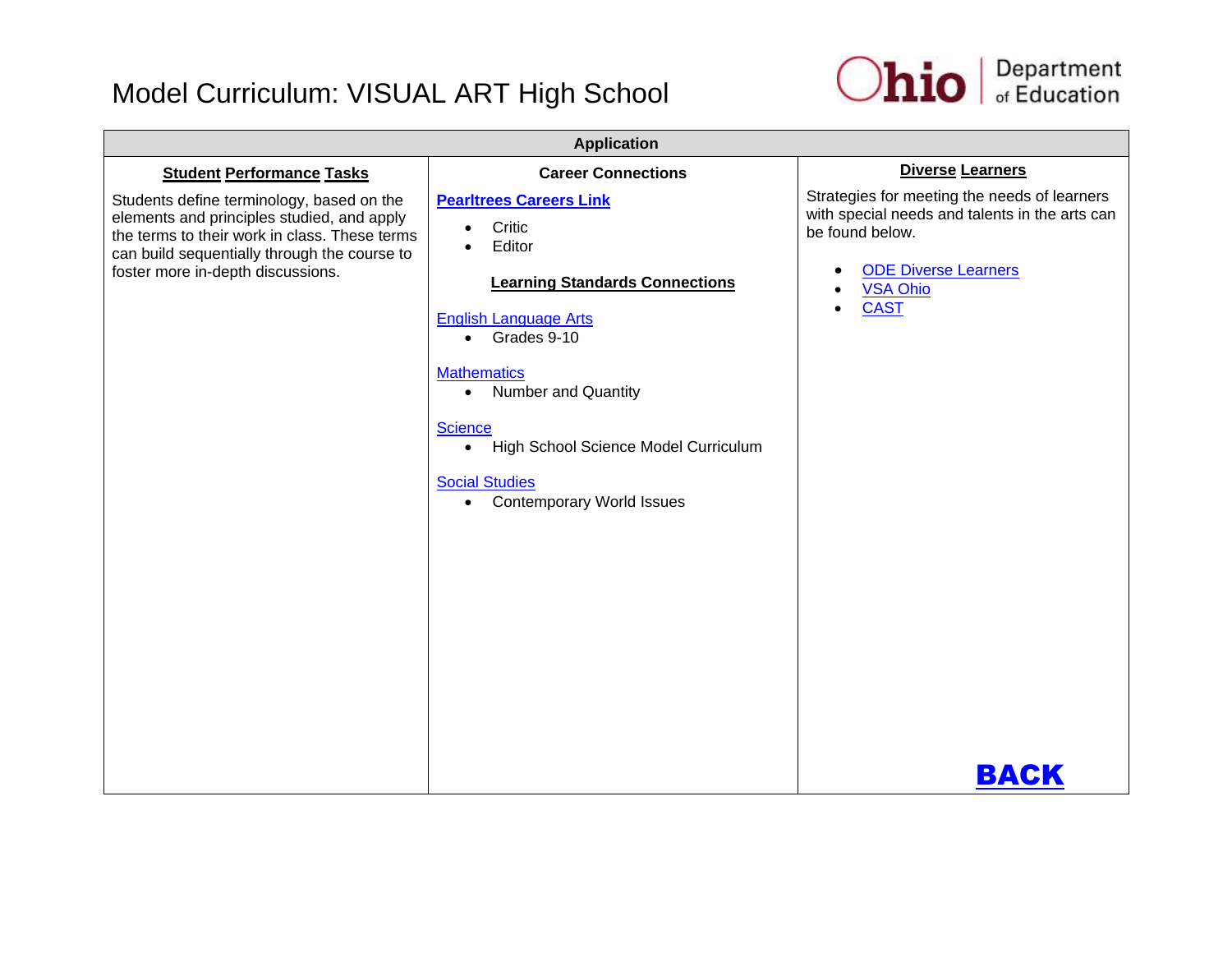

## <span id="page-20-0"></span>**HS INT – 1PE, 6PR, 5RE, 6RE**

| <b>Discipline</b>                                                                                                                                                                                                                                                                                                                                         | Visual Art                                                                                                                                                                                                                                                                                                                                                                                                                                                                                                                                                                                                                                                                                                                                                                                                                                                 |                                                                                                                                                                                                                                                                                                                                              |                                                                                                                                                               |
|-----------------------------------------------------------------------------------------------------------------------------------------------------------------------------------------------------------------------------------------------------------------------------------------------------------------------------------------------------------|------------------------------------------------------------------------------------------------------------------------------------------------------------------------------------------------------------------------------------------------------------------------------------------------------------------------------------------------------------------------------------------------------------------------------------------------------------------------------------------------------------------------------------------------------------------------------------------------------------------------------------------------------------------------------------------------------------------------------------------------------------------------------------------------------------------------------------------------------------|----------------------------------------------------------------------------------------------------------------------------------------------------------------------------------------------------------------------------------------------------------------------------------------------------------------------------------------------|---------------------------------------------------------------------------------------------------------------------------------------------------------------|
| <b>Strand/Process</b>                                                                                                                                                                                                                                                                                                                                     | Perceiving/Knowing (PE); Producing/Performing (PR); Responding/Reflecting (RE)                                                                                                                                                                                                                                                                                                                                                                                                                                                                                                                                                                                                                                                                                                                                                                             |                                                                                                                                                                                                                                                                                                                                              |                                                                                                                                                               |
| <b>Grade Level</b>                                                                                                                                                                                                                                                                                                                                        | HS Intermediate                                                                                                                                                                                                                                                                                                                                                                                                                                                                                                                                                                                                                                                                                                                                                                                                                                            |                                                                                                                                                                                                                                                                                                                                              |                                                                                                                                                               |
| <b>Content Statements</b>                                                                                                                                                                                                                                                                                                                                 | 1PE Examine the context details of visual imagery and explain the social and cultural influences on the images;<br>6PR Incorporate visual literacy as a means to create images that advance individual expression and<br>communication;<br>5RE Compare and contrast various theories of aesthetics and visual culture;<br>6RE Identify the challenges various venues present to the creation of works of art.                                                                                                                                                                                                                                                                                                                                                                                                                                              |                                                                                                                                                                                                                                                                                                                                              |                                                                                                                                                               |
|                                                                                                                                                                                                                                                                                                                                                           | Enduring Understandings: Personal Choice and Vision, Critical and Creative Thinking; Literacy<br><b>Progress Points:</b><br>B. Draw on a variety of sources to generate, select and evaluate ideas to create personally meaningful products;<br>C. Address and communicate complex visual and conceptual ideas using a range of technical skills and art media,<br>including new technologies;<br>D. Access and evaluate information from a variety of sources for visual reference with attention to ethical and legal<br>issues:<br>E. Apply reasoning skills to communicate key ideas expressed in their artworks and the works of others and use<br>appropriate criteria and language to critique the works;<br>G. Demonstrate flexibility and reflective habits when creating visual art forms in a variety of artistic contexts and<br>environments. |                                                                                                                                                                                                                                                                                                                                              |                                                                                                                                                               |
| <b>Essential Question</b>                                                                                                                                                                                                                                                                                                                                 |                                                                                                                                                                                                                                                                                                                                                                                                                                                                                                                                                                                                                                                                                                                                                                                                                                                            | How does an artist create compelling imagery with context and meaning?                                                                                                                                                                                                                                                                       |                                                                                                                                                               |
| <b>Content Elaborations</b>                                                                                                                                                                                                                                                                                                                               | <b>Instructional Strategies and Resources</b><br><b>Expectations for Learning</b>                                                                                                                                                                                                                                                                                                                                                                                                                                                                                                                                                                                                                                                                                                                                                                          |                                                                                                                                                                                                                                                                                                                                              |                                                                                                                                                               |
| Students will learn<br>• To examine context and details<br>within an image and make<br>connections to social and cultural<br>influences seen in or researched<br>about the image;<br>• To create imagery that visually<br>communicates individual<br>expression within a work;<br>• To compare and contrast theories<br>of aesthetics and visual culture; |                                                                                                                                                                                                                                                                                                                                                                                                                                                                                                                                                                                                                                                                                                                                                                                                                                                            | Students will demonstrate learning by<br>Articulating comparisons between<br>contextual details and social and cultural<br>influences within an image;<br>Completing a work that visually<br>demonstrates advanced individual<br>expression;<br>Being able define and compare and<br>$\bullet$<br>contrast theories of aesthetics and visual | Students will be engaged and supported in<br>learning by<br>Project-based learning;<br>Inquiry-based learning;<br>Collaborative learning;<br>Curriculum maps. |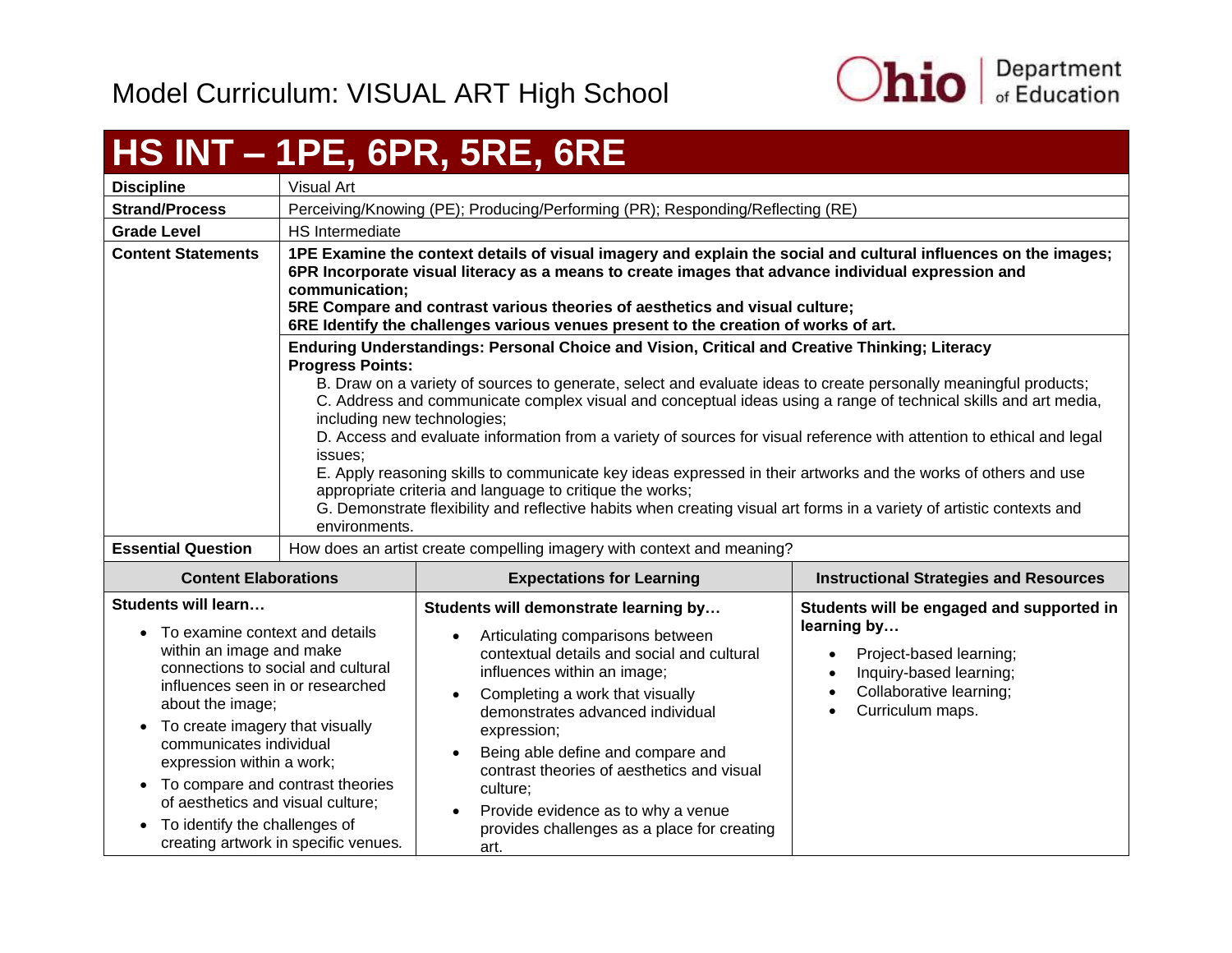

|                                                                                                                                                                                                                                                                                                                                                                                                                                                                                                                                                                                                                                                                                                                                                                                                                                                                                        | <b>Assessment</b><br>Students will know how well they are learning<br>by<br><b>Standards-Based Rubric Template</b><br><b>Arts Assessment Menu</b>                                                                                                                                                                                                                                                                                                                                                       | <b>Resources LINK to Pearltrees</b><br>Lesson Design and Content<br>$\bullet$<br><b>Digital Tools</b><br>$\bullet$<br>Research and Advocacy<br><b>Professional Organizations</b><br>Careers<br><b>Cross Disciplinary Fine Arts</b> |
|----------------------------------------------------------------------------------------------------------------------------------------------------------------------------------------------------------------------------------------------------------------------------------------------------------------------------------------------------------------------------------------------------------------------------------------------------------------------------------------------------------------------------------------------------------------------------------------------------------------------------------------------------------------------------------------------------------------------------------------------------------------------------------------------------------------------------------------------------------------------------------------|---------------------------------------------------------------------------------------------------------------------------------------------------------------------------------------------------------------------------------------------------------------------------------------------------------------------------------------------------------------------------------------------------------------------------------------------------------------------------------------------------------|------------------------------------------------------------------------------------------------------------------------------------------------------------------------------------------------------------------------------------|
|                                                                                                                                                                                                                                                                                                                                                                                                                                                                                                                                                                                                                                                                                                                                                                                                                                                                                        | <b>Application</b>                                                                                                                                                                                                                                                                                                                                                                                                                                                                                      |                                                                                                                                                                                                                                    |
| <b>Student Performance Tasks</b><br>Students view images and reflect on the<br>cultural and social impact identified within<br>the details of the work. Students select<br>images that reflect similar backgrounds to<br>students own heritage and then create a<br>work of art reflecting personal traditions<br>and culture.<br>Students complete a drawing activity with<br>two self-portraits in which they show their<br>"public face" vs. their "private face" or<br>personal likes and dislikes.<br>Students are introduced to the works of an<br>artist (e.g., Andy Warhol), analyze various<br>artworks in relation to their aesthetic<br>preferences, and compare their<br>preferences to those of their peers.<br>Students are taken on a tour of an art<br>college or university and compare and<br>contrast their own classroom set up in with<br>to the college setting. | <b>Career Connections</b><br><b>Pearltrees Careers Link</b><br><b>Interior Designer</b><br>$\bullet$<br>Children's Book Designer<br>Historian<br><b>Market Researcher</b><br>Carpenter<br><b>Learning Standards Connections</b><br><b>English Language Arts</b><br>Grades 9-10<br>$\bullet$<br><b>Mathematics</b><br><b>Statistics and Probability</b><br>$\bullet$<br><b>Science</b><br>High School Science Model Curriculum<br>$\bullet$<br><b>Social Studies</b><br><b>Contemporary World Issues</b> | <b>Diverse Learners</b><br>Strategies for meeting the needs of learners<br>with special needs and talents in the arts can<br>be found below.<br><b>ODE Diverse Learners</b><br><b>VSA Ohio</b><br><b>CAST</b>                      |
|                                                                                                                                                                                                                                                                                                                                                                                                                                                                                                                                                                                                                                                                                                                                                                                                                                                                                        |                                                                                                                                                                                                                                                                                                                                                                                                                                                                                                         | BACK                                                                                                                                                                                                                               |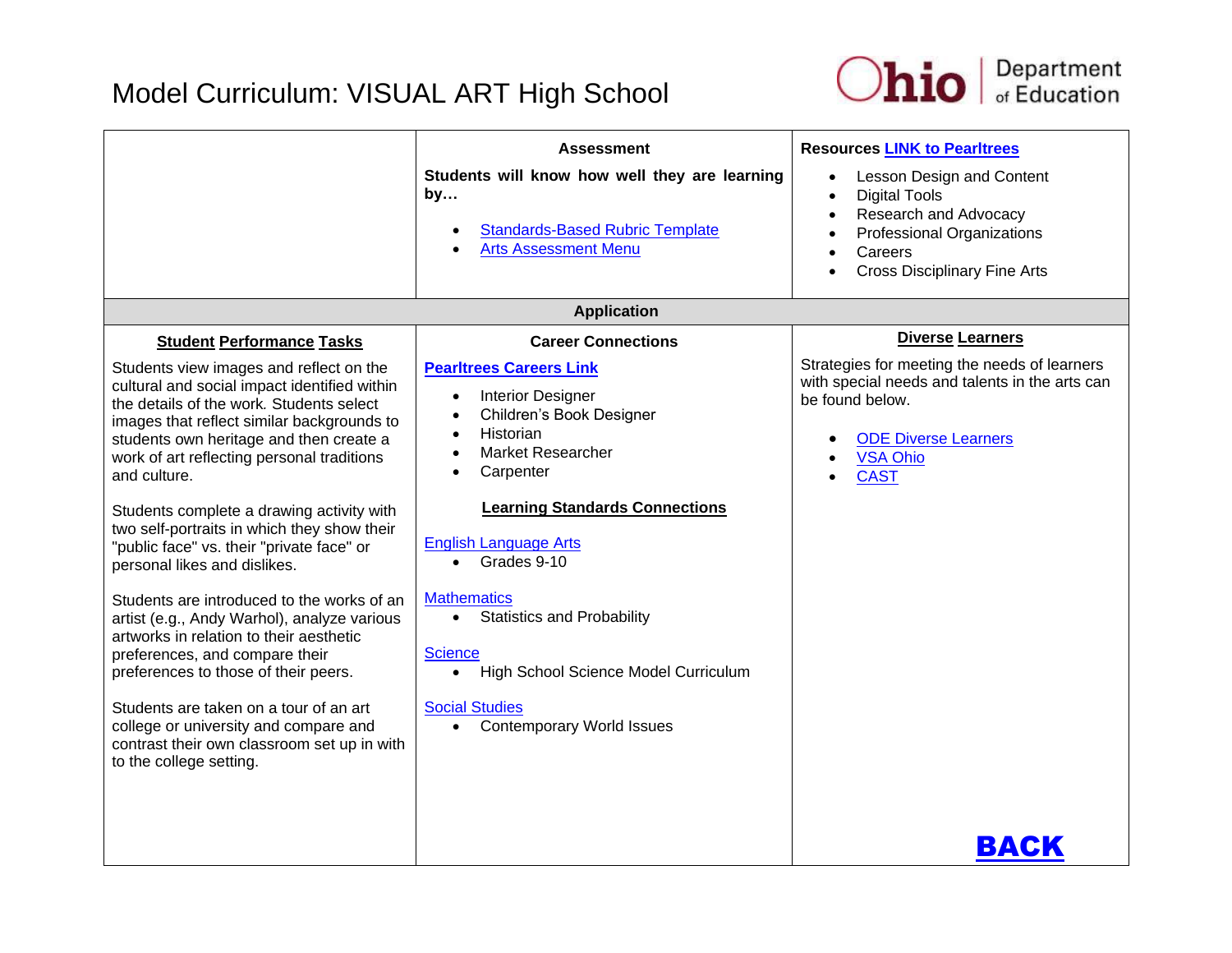

<span id="page-22-0"></span>

| $HS INT - 2PE, 4PE$                                                                                                                                                                                                                              |                                                                                                                                                                                                                                                                                                                                                                                                     |                                                                                                                                                                                                                       |                                                                                                                                                                        |
|--------------------------------------------------------------------------------------------------------------------------------------------------------------------------------------------------------------------------------------------------|-----------------------------------------------------------------------------------------------------------------------------------------------------------------------------------------------------------------------------------------------------------------------------------------------------------------------------------------------------------------------------------------------------|-----------------------------------------------------------------------------------------------------------------------------------------------------------------------------------------------------------------------|------------------------------------------------------------------------------------------------------------------------------------------------------------------------|
| <b>Discipline</b>                                                                                                                                                                                                                                | <b>Visual Art</b>                                                                                                                                                                                                                                                                                                                                                                                   |                                                                                                                                                                                                                       |                                                                                                                                                                        |
| <b>Strand/Process</b>                                                                                                                                                                                                                            | Perceiving/Knowing (PE)                                                                                                                                                                                                                                                                                                                                                                             |                                                                                                                                                                                                                       |                                                                                                                                                                        |
| <b>Grade Level</b>                                                                                                                                                                                                                               | <b>HS</b> Intermediate                                                                                                                                                                                                                                                                                                                                                                              |                                                                                                                                                                                                                       |                                                                                                                                                                        |
| <b>Content Statements</b>                                                                                                                                                                                                                        | 2PE Describe sources visual artists use to generate ideas for artworks;<br>4PE Analyze the work of individual artists and explain how they are influenced by cultural factors.                                                                                                                                                                                                                      |                                                                                                                                                                                                                       |                                                                                                                                                                        |
|                                                                                                                                                                                                                                                  | <b>Enduring Understandings: Literacy</b><br><b>Progress Points:</b><br>C. Address and communicate complex visual and conceptual ideas using a range of technical skills and art media,<br>including new technologies;<br>E. Apply reasoning skills to communicate key ideas expressed in their artworks and the works of others and use<br>appropriate criteria and language to critique the works. |                                                                                                                                                                                                                       |                                                                                                                                                                        |
| <b>Essential Question</b>                                                                                                                                                                                                                        | What inspires artists? How do artists generate ideas?                                                                                                                                                                                                                                                                                                                                               |                                                                                                                                                                                                                       |                                                                                                                                                                        |
| <b>Content Elaborations</b>                                                                                                                                                                                                                      |                                                                                                                                                                                                                                                                                                                                                                                                     | <b>Expectations for Learning</b>                                                                                                                                                                                      | <b>Instructional Strategies and Resources</b>                                                                                                                          |
|                                                                                                                                                                                                                                                  |                                                                                                                                                                                                                                                                                                                                                                                                     |                                                                                                                                                                                                                       |                                                                                                                                                                        |
| Students will learn<br>How to recognize and be able to<br>$\bullet$<br>describe sources in generating ideas<br>for artwork;<br>How to analyze selected artworks and<br>explain how the artist influenced<br>cultural developments with the work. |                                                                                                                                                                                                                                                                                                                                                                                                     | Students will demonstrate learning by<br>Providing a description of the sources that<br>were used as inspiration for an artwork.<br>Articulating how cultural factors were<br>influenced by a specific artist's work. | Students will be engaged and supported in<br>learning by<br>Formative assessment:<br>Collaborative learning;<br>$\bullet$<br>Summative assessment:<br>Self-assessment. |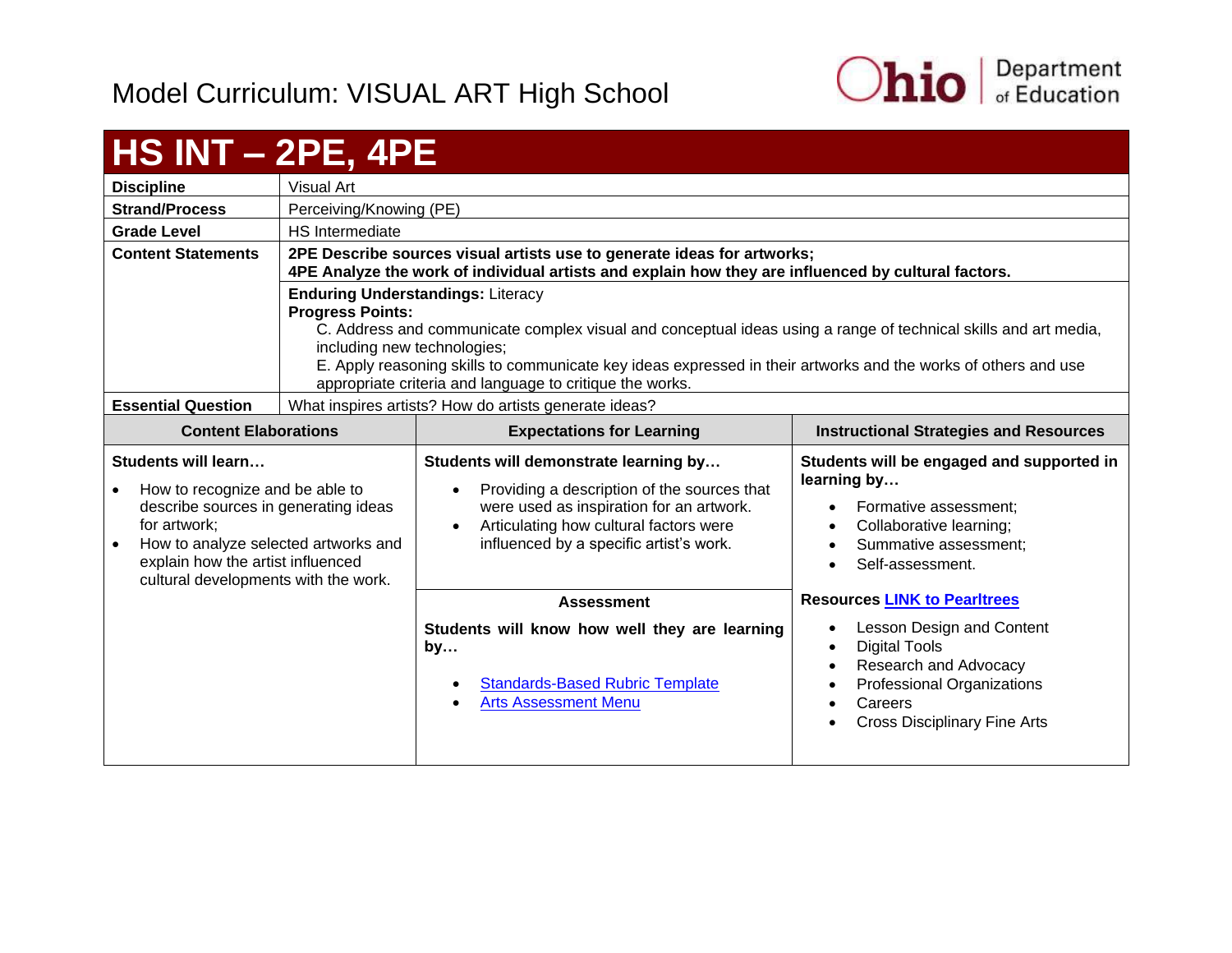

| <b>Application</b>                                                                                                                                                                                                                                                                |                                                                                                                                                                                                                                                                                                                                                                        |                                                                                                                                                                                                      |  |
|-----------------------------------------------------------------------------------------------------------------------------------------------------------------------------------------------------------------------------------------------------------------------------------|------------------------------------------------------------------------------------------------------------------------------------------------------------------------------------------------------------------------------------------------------------------------------------------------------------------------------------------------------------------------|------------------------------------------------------------------------------------------------------------------------------------------------------------------------------------------------------|--|
| <b>Student Performance Tasks</b>                                                                                                                                                                                                                                                  | <b>Career Connections</b>                                                                                                                                                                                                                                                                                                                                              | <b>Diverse Learners</b>                                                                                                                                                                              |  |
| Students will use criteria (e.g., criteria set<br>forth by the College Board) to judge the<br>quality of their work.<br>Students will participate in an in-class<br>discussion about the recent expanse in<br>creative outlets with the rise of smart<br>phones and social media. | <b>Pearltrees Careers Link</b><br>Art Teacher<br>$\bullet$<br>Mock Up Artist<br>$\bullet$<br>Web Page Designer<br>$\bullet$<br>Photo Editor<br><b>Learning Standards Connections</b><br><b>English Language Arts</b><br>• Grades 9-10<br><b>Mathematics</b><br><b>Science</b><br>• High School Science Model Curriculum<br><b>Social Studies</b><br>• American History | Strategies for meeting the needs of learners<br>with special needs and talents in the arts can<br>be found below.<br><b>ODE Diverse Learners</b><br>٠<br><b>VSA Ohio</b><br><b>CAST</b><br>$\bullet$ |  |
|                                                                                                                                                                                                                                                                                   |                                                                                                                                                                                                                                                                                                                                                                        | BACK                                                                                                                                                                                                 |  |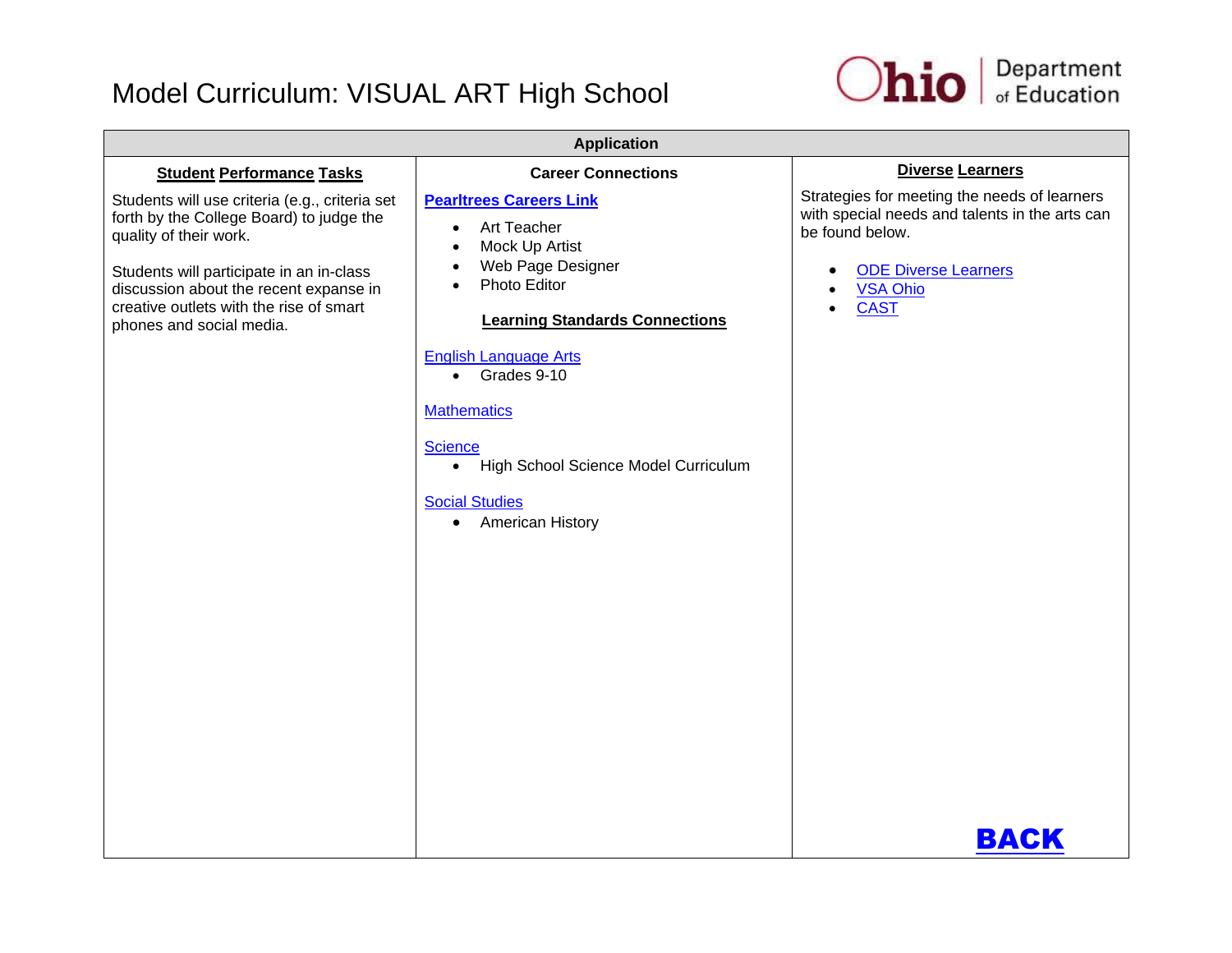arts throughout life.



#### <span id="page-24-0"></span>**HS INT – 3PE, 7RE Discipline** Visual Art **Strand/Process** | Perceiving/Knowing (PE); Responding/Reflecting (RE) **Grade Level HS** Intermediate **Content Statements 3PE Explore the relationship between community or cultural values and trends in visual art; 7RE Explore and discuss opportunities for lifelong involvement and advocacy in the arts. Enduring Understandings:** Literacy **Progress Points:** A. Understand and articulate the intrinsic worth and public value of arts and cultural participation; D. Access and evaluate information from a variety of sources for visual reference with attention to ethical and legal issues; E. Apply reasoning skills to communicate key ideas expressed in their artworks and the works of others and use appropriate criteria and language to critique the works; G. Demonstrate flexibility and reflective habits when creating visual art forms in a variety of artistic contexts and environments. **Essential Question** | How do artists and their art intersect community? How does one instill lifelong learning in the arts? **Content Elaborations Expectations for Learning Instructional Strategies and Resources Students will learn…** • To explore how the values of a community affect trends in art; • To make informed comparisons; • To examine relationships; To discuss how the arts are integral to living an enriched life and how students will benefit from participating and supporting the **Students will demonstrate learning by…** • Identifying cultural values and trends; • Explaining/applying current and prior knowledge to determine relationships. • Articulating how to work together to create a demand for art in our communities and our lives: Documenting and discussing public value statements about art. **Students will be engaged and supported in learning by…** • Inquiry-based learning; • Sharing and reflection; • Observation; • Critical reasoning: **Resources [LINK to Pearltrees](http://www.pearltrees.com/ohioartsed)**

**Assessment Students will know how well they are learning** 

• [Standards-Based Rubric Template](https://education.ohio.gov/getattachment/Topics/Ohio-s-New-Learning-Standards/Fine-Arts/Standards_based_Rubric.pdf.aspx)

[Arts Assessment Menu](https://education.ohio.gov/getattachment/Topics/Ohio-s-New-Learning-Standards/Fine-Arts/Arts-Assess-Chart.pdf.aspx)

**by…**

- Lesson Design and Content
- Digital Tools
- Research and Advocacy
- Professional Organizations
- Careers
- Cross Disciplinary Fine Arts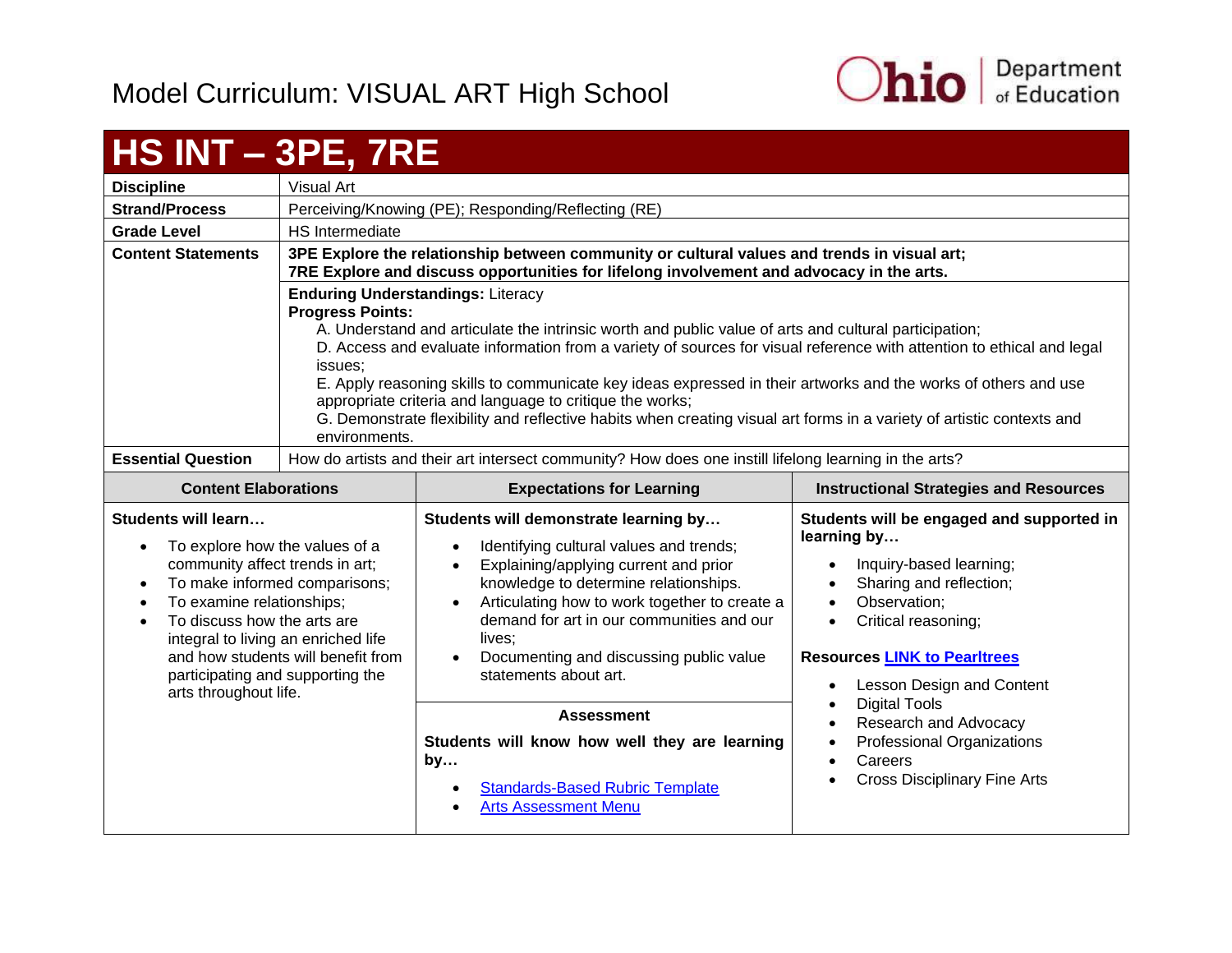

| <b>Application</b>                                                                                                                                                                                                                                                                                                                                                                                                                                                                            |                                                                                                                                                                                                                                                        |                                                                                                                                                                                                         |
|-----------------------------------------------------------------------------------------------------------------------------------------------------------------------------------------------------------------------------------------------------------------------------------------------------------------------------------------------------------------------------------------------------------------------------------------------------------------------------------------------|--------------------------------------------------------------------------------------------------------------------------------------------------------------------------------------------------------------------------------------------------------|---------------------------------------------------------------------------------------------------------------------------------------------------------------------------------------------------------|
| <b>Student Performance Tasks</b>                                                                                                                                                                                                                                                                                                                                                                                                                                                              | <b>Career Connections</b>                                                                                                                                                                                                                              | <b>Diverse Learners</b>                                                                                                                                                                                 |
| Students investigate options for continued<br>participation in studio art classes within the<br>community or online.<br>Students create a plan to participate in art<br>galleries, museums, exhibits with local arts<br>organizations and arts councils.<br>Students take a field trip to a local arts<br>area where they meet and interview local<br>artists. Students then share their<br>interviews with the class and explain, in<br>deeper meaning, what they learned about<br>the arts. | <b>Pearltrees Careers Link</b><br><b>Gallery Owner</b><br>Art Historian<br><b>Learning Standards Connections</b><br><b>English Language Arts</b><br>Grades 9-10<br>$\bullet$<br><b>Social Studies</b><br><b>Contemporary World Issues</b><br>$\bullet$ | Strategies for meeting the needs of learners<br>with special needs and talents in the arts can<br>be found below.<br><b>ODE Diverse Learners</b><br>$\bullet$<br><b>VSA Ohio</b><br><b>CAST</b><br>BACK |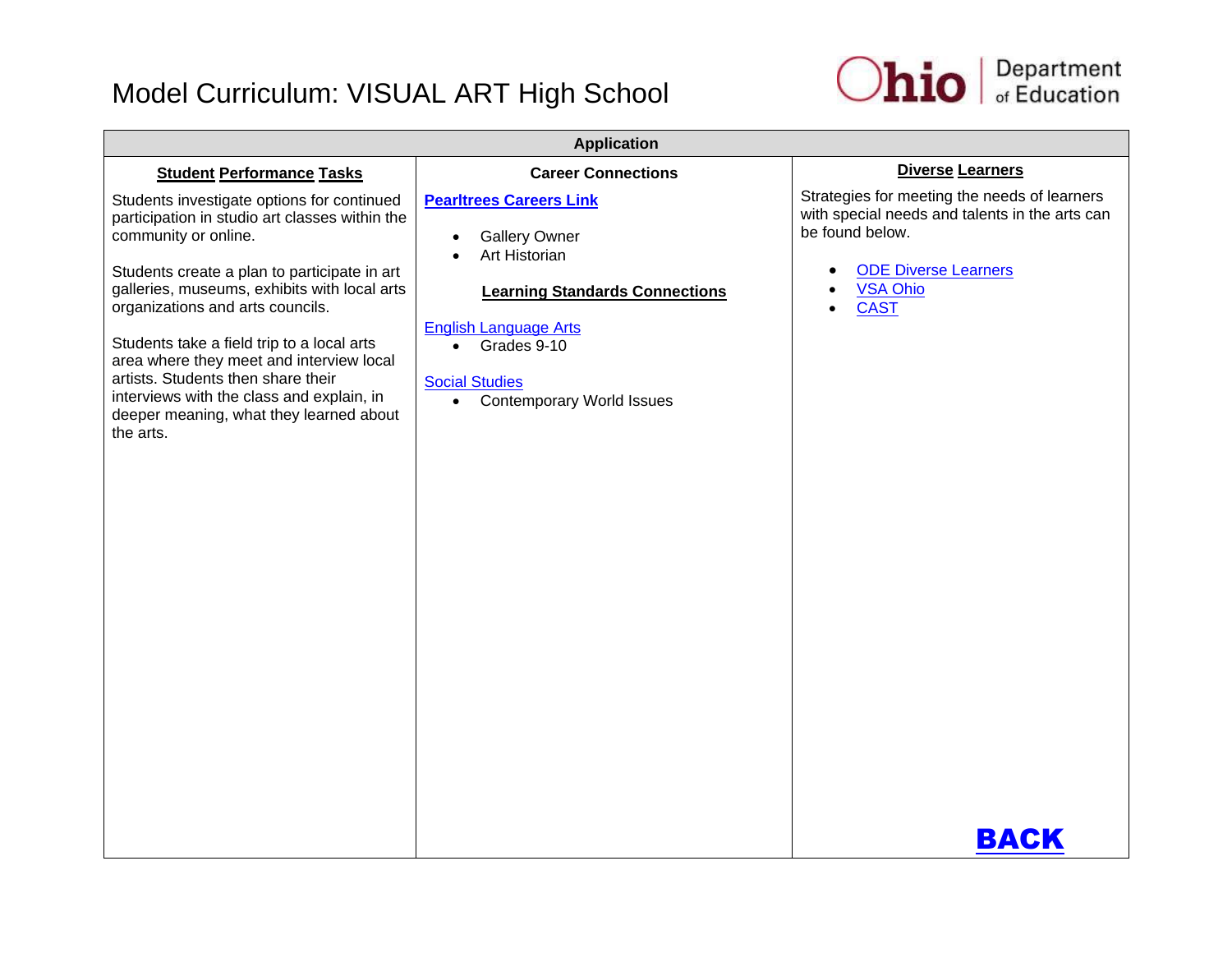

## <span id="page-26-0"></span>**HS INT – 5PE, 5PR, 4RE**

| <b>Discipline</b>         | Visual Art                                                                                                                                                                                                                                                                                                                                                                                            |
|---------------------------|-------------------------------------------------------------------------------------------------------------------------------------------------------------------------------------------------------------------------------------------------------------------------------------------------------------------------------------------------------------------------------------------------------|
| <b>Strand/Process</b>     | Perceiving/Knowing (PE); Producing/Performing (PR); Responding/Reflecting (RE)                                                                                                                                                                                                                                                                                                                        |
| <b>Grade Level</b>        | <b>HS</b> Intermediate                                                                                                                                                                                                                                                                                                                                                                                |
| <b>Content Statements</b> | 5PE Explore the application of technology to the production of visual artworks;<br>5PR Understand and demonstrate how to access available digital tools and innovative technologies to create<br>and manipulate artwork;<br>4RE Explain the role of innovative technologies in the creation and composition of new media imagery.                                                                     |
|                           | <b>Enduring Understandings: Personal Choice and Vision; Critical and Creative Thinking; Literacy</b><br><b>Progress Points:</b><br>B. Draw on a variety of sources to generate, select and evaluate ideas to create personally meaningful products.<br>C. Address and communicate complex visual and conceptual ideas using a range of technical skills and art media,<br>including new technologies. |
| <b>Essential Question</b> | How does technology influence art making?                                                                                                                                                                                                                                                                                                                                                             |

| <b>Content Elaborations</b>                                                                                                                                                                                                                                                                    | <b>Expectations for Learning</b>                                                                                                                                                                                                                                                                                    | <b>Instructional Strategies and Resources</b>                                                                                                                                                                                                      |
|------------------------------------------------------------------------------------------------------------------------------------------------------------------------------------------------------------------------------------------------------------------------------------------------|---------------------------------------------------------------------------------------------------------------------------------------------------------------------------------------------------------------------------------------------------------------------------------------------------------------------|----------------------------------------------------------------------------------------------------------------------------------------------------------------------------------------------------------------------------------------------------|
| Students will learn<br>To research how technology is<br>$\bullet$<br>used in art production;<br>How to access and demonstrate<br>$\bullet$<br>the application of that technology<br>to art making;<br>To explain the role of digital tools<br>$\bullet$<br>and technology in creating original | Students will demonstrate learning by<br>Articulating how technology can be applied<br>$\bullet$<br>to the production of an artwork.<br>Creating an original artwork using digital<br>$\bullet$<br>tools/new technologies.<br>Documenting how technology is integrated<br>$\bullet$<br>into the creative processes. | Students will be engaged and supported in<br>learning by<br>Sharing and reflecting, both peer and<br>individual;<br>Inquiry-based learning;<br>Experimental learning;<br>Interactive instruction;<br>$\bullet$                                     |
| compositions.                                                                                                                                                                                                                                                                                  | <b>Assessment</b><br>Students will know how well they are learning<br>by<br><b>Standards-Based Rubric Template</b><br>$\bullet$<br><b>Arts Assessment Menu</b><br>$\bullet$                                                                                                                                         | <b>Resources LINK to Pearltrees</b><br>Lesson Design and Content<br>٠<br><b>Digital Tools</b><br>$\bullet$<br>Research and Advocacy<br>Professional Organizations<br>$\bullet$<br>Careers<br>٠<br><b>Cross Disciplinary Fine Arts</b><br>$\bullet$ |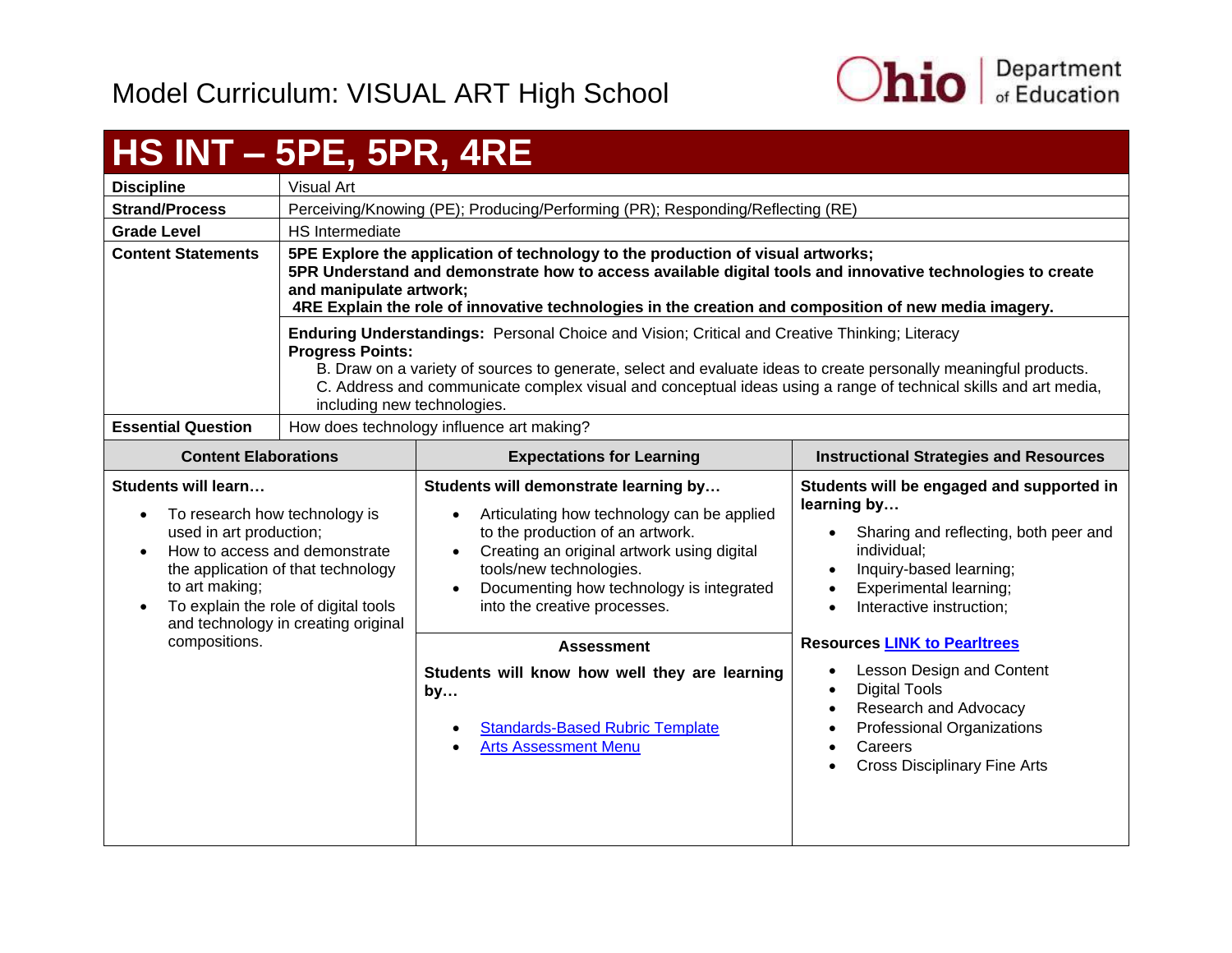

| <b>Application</b>                                                                                                                                                                                                                                                                                                                                                                                                                                |                                                                                                                                                                                                                                                             |                                                                                                                                                                                                              |
|---------------------------------------------------------------------------------------------------------------------------------------------------------------------------------------------------------------------------------------------------------------------------------------------------------------------------------------------------------------------------------------------------------------------------------------------------|-------------------------------------------------------------------------------------------------------------------------------------------------------------------------------------------------------------------------------------------------------------|--------------------------------------------------------------------------------------------------------------------------------------------------------------------------------------------------------------|
| <b>Student Performance Tasks</b>                                                                                                                                                                                                                                                                                                                                                                                                                  | <b>Career Connections</b>                                                                                                                                                                                                                                   | <b>Diverse Learners</b>                                                                                                                                                                                      |
| Students participate in a research-based<br>discussion about the expansion of creative<br>outlets attributed to the rise of smart<br>phones and social media.<br>Students produce projects with a focus on<br>the elements and principles of design<br>using available technologies in place of<br>"traditional" art mediums.<br>Students reflect on how an image altering<br>program (e.g., Photoshop) has influenced<br>imagery in advertising. | <b>Pearltrees Careers Link</b><br>Antique Dealer<br>$\bullet$<br>Art Historian<br><b>Learning Standards Connections</b><br><b>Science</b><br>High School Science Model Curriculum<br>$\bullet$<br><b>Social Studies</b><br><b>Contemporary World Issues</b> | Strategies for meeting the needs of learners<br>with special needs and talents in the arts can<br>be found below.<br><b>ODE Diverse Learners</b><br>٠<br><b>VSA Ohio</b><br><b>CAST</b><br>$\bullet$<br>BACK |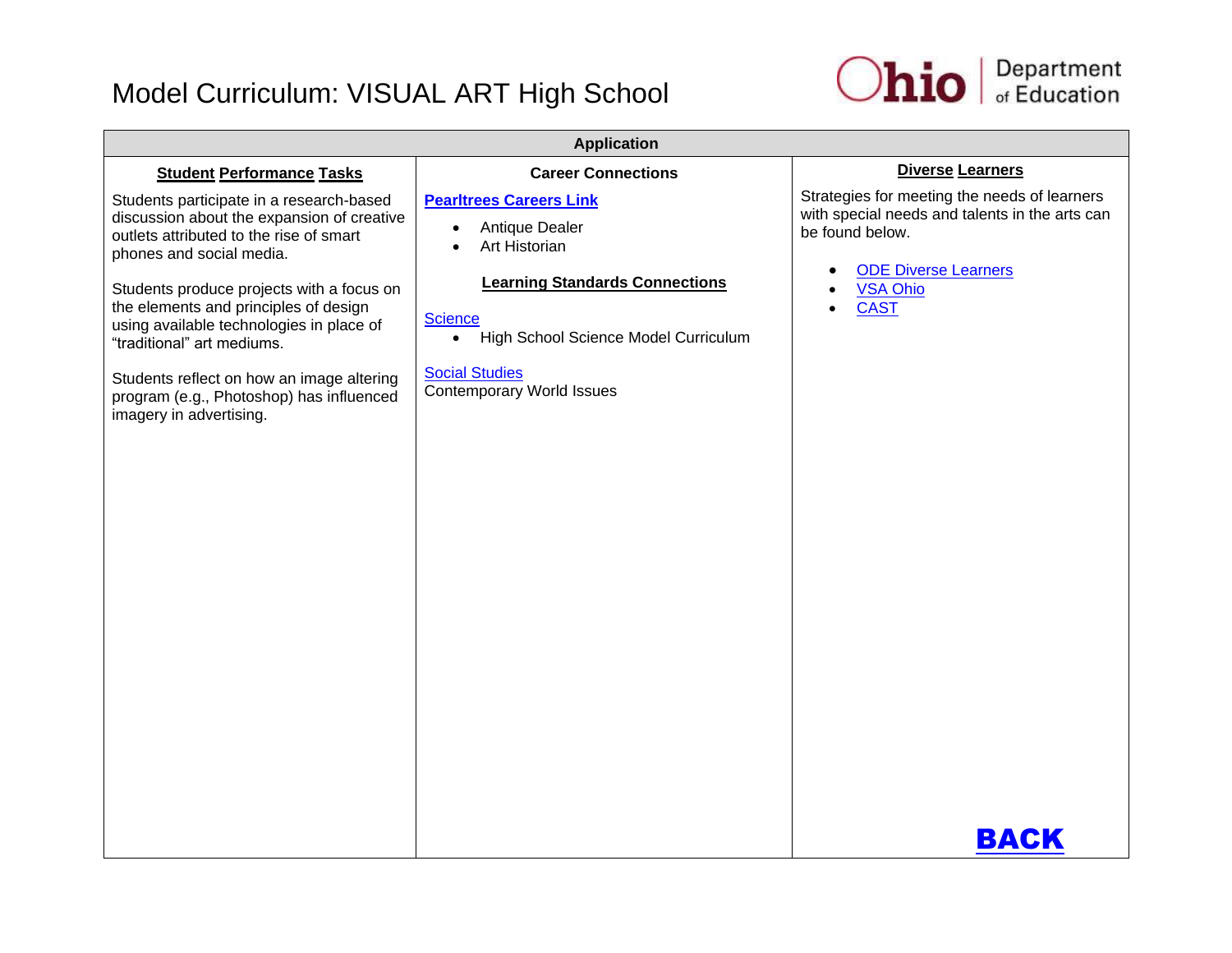

<span id="page-28-0"></span>

| HS INT - 6PE                                               |                                                                                                                                                                                                                                                                                                                                                                                                                                                                                                                                                                  |  |                                           |
|------------------------------------------------------------|------------------------------------------------------------------------------------------------------------------------------------------------------------------------------------------------------------------------------------------------------------------------------------------------------------------------------------------------------------------------------------------------------------------------------------------------------------------------------------------------------------------------------------------------------------------|--|-------------------------------------------|
| <b>Discipline</b>                                          | Visual Art                                                                                                                                                                                                                                                                                                                                                                                                                                                                                                                                                       |  |                                           |
| <b>Strand/Process</b>                                      | Perceiving/Knowing (PE)                                                                                                                                                                                                                                                                                                                                                                                                                                                                                                                                          |  |                                           |
| <b>Grade Level</b>                                         | HS Intermediate                                                                                                                                                                                                                                                                                                                                                                                                                                                                                                                                                  |  |                                           |
| <b>Content Statements</b>                                  | 6PE Connect processes and decisions made in the design of everyday objects, environments, and<br>communications.                                                                                                                                                                                                                                                                                                                                                                                                                                                 |  |                                           |
|                                                            | <b>Enduring Understandings: Literacy</b><br><b>Progress Points:</b><br>E. Apply reasoning skills to communicate key ideas expressed in their artworks and the works of others and use<br>appropriate criteria and language to critique the works;<br>F. Analyze and use digital tools to understand how and why images are created and interpreted and how media<br>influences culture, beliefs and behaviors;<br>H. Demonstrate respect for, and effectively work with, socially and culturally diverse teams or content to increase<br>innovation and quality. |  |                                           |
| <b>Essential Question</b>                                  | What does it mean to design an object?                                                                                                                                                                                                                                                                                                                                                                                                                                                                                                                           |  |                                           |
| <b>Content Elaborations</b>                                | <b>Expectations for Learning</b><br><b>Instructional Strategies and Resources</b>                                                                                                                                                                                                                                                                                                                                                                                                                                                                                |  |                                           |
| Students will learn<br>• The stages of the design process: | Students will demonstrate learning by<br>learning by<br>$\bullet$ Articulating connections between processes                                                                                                                                                                                                                                                                                                                                                                                                                                                     |  | Students will be engaged and supported in |

| The stages of the design process;                                                              | Articulating connections between processes                                                                                                                                  | rearming by                                                                                                                                                                                                                  |
|------------------------------------------------------------------------------------------------|-----------------------------------------------------------------------------------------------------------------------------------------------------------------------------|------------------------------------------------------------------------------------------------------------------------------------------------------------------------------------------------------------------------------|
| The uses of visual communication                                                               | $\bullet$                                                                                                                                                                   | Modeling.                                                                                                                                                                                                                    |
| in design;                                                                                     | and decisions that are made during the                                                                                                                                      | Inquiry-based instruction;                                                                                                                                                                                                   |
| How/why designers make                                                                         | design process.                                                                                                                                                             | Independent learning;                                                                                                                                                                                                        |
| decisions that give form to their<br>designs;<br>How to make connections<br>between processes. | <b>Assessment</b><br>Students will know how well they are learning<br>by<br><b>Standards-Based Rubric Template</b><br>$\bullet$<br><b>Arts Assessment Menu</b><br>$\bullet$ | Formative/summative assessment<br><b>Resources LINK to Pearltrees</b><br>Lesson Design and Content<br>Digital Tools<br>Research and Advocacy<br>Professional Organizations<br>Careers<br><b>Cross Disciplinary Fine Arts</b> |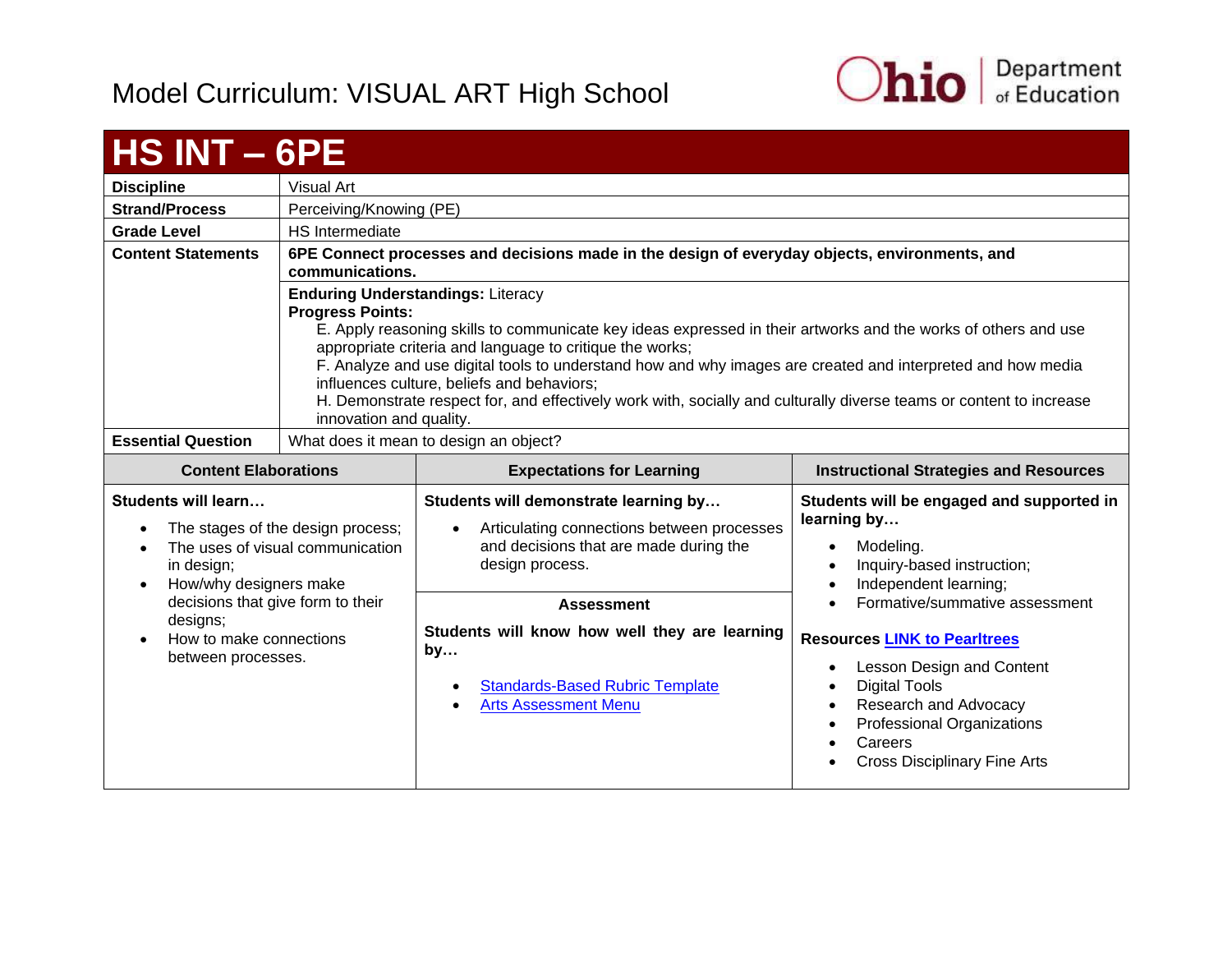

| <b>Application</b>                                                                                                                                                                                                                                                                                 |                                                                                                                                                                                                     |                                                                                                                                                                                    |
|----------------------------------------------------------------------------------------------------------------------------------------------------------------------------------------------------------------------------------------------------------------------------------------------------|-----------------------------------------------------------------------------------------------------------------------------------------------------------------------------------------------------|------------------------------------------------------------------------------------------------------------------------------------------------------------------------------------|
| <b>Student Performance Tasks</b>                                                                                                                                                                                                                                                                   | <b>Career Connections</b>                                                                                                                                                                           | <b>Diverse Learners</b>                                                                                                                                                            |
| Students analyze an object and describe<br>choices made in the design of that object<br>(e.g., students investigate a series of<br>hammers purchased from different<br>locations). Connections between the<br>purpose of the object and the choices in its<br>design are discussed and documented. | <b>Pearltrees Careers Link</b><br><b>Furniture Designer</b><br>$\bullet$<br>Jeweler<br><b>Learning Standards Connections</b><br><b>Science</b><br>High School Science Model Curriculum<br>$\bullet$ | Strategies for meeting the needs of learners<br>with special needs and talents in the arts can<br>be found below.<br><b>ODE Diverse Learners</b><br><b>VSA Ohio</b><br><b>CAST</b> |
|                                                                                                                                                                                                                                                                                                    |                                                                                                                                                                                                     | <b>BACK</b>                                                                                                                                                                        |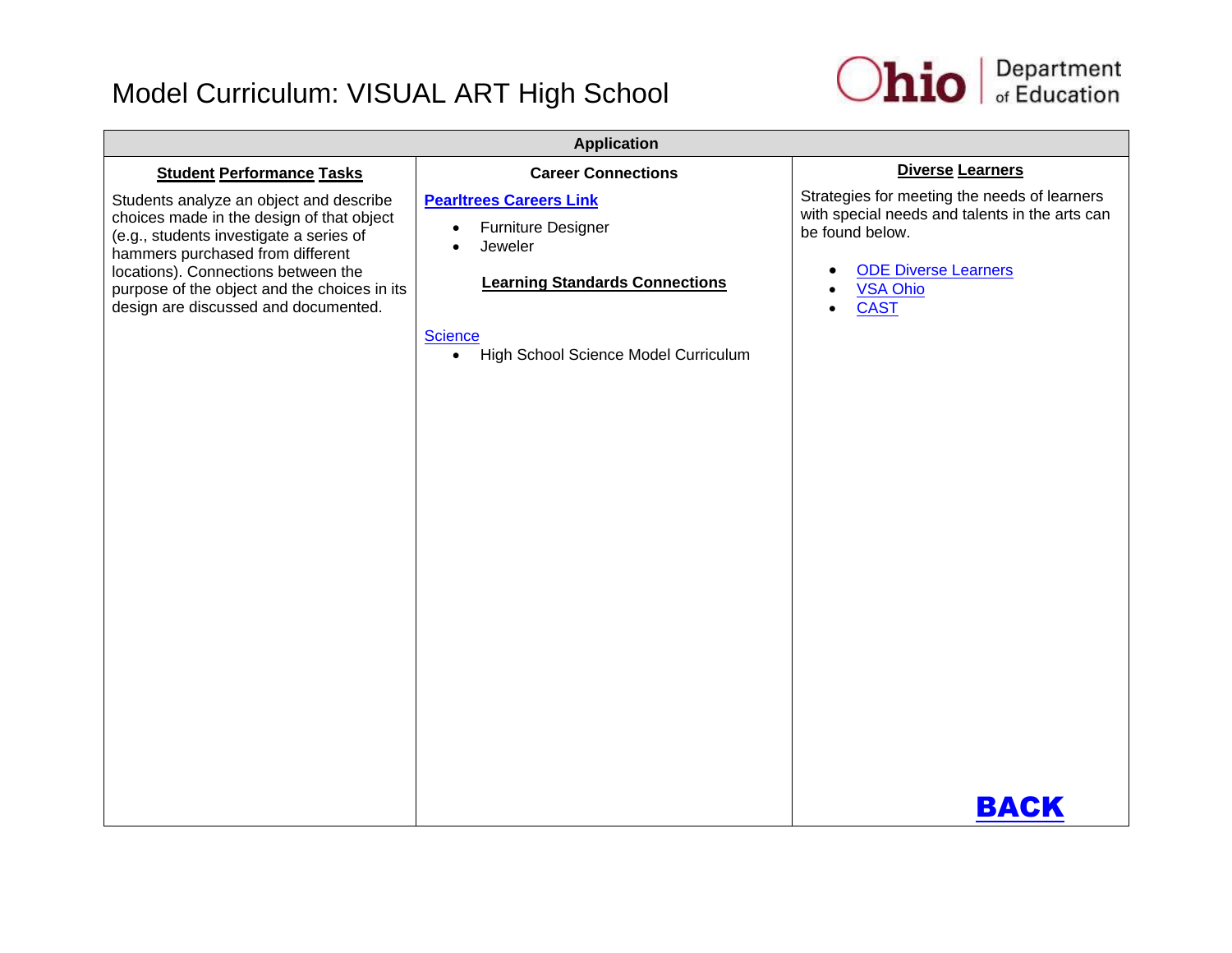

<span id="page-30-0"></span>

| <b>HS INT - 1PR, 2PR</b>                                                                                                                                                                                                                                                        |                                                                                                                                                                                                                                                                                                                                                                                      |                                                                                                                                                                                                                                                                                                                                                                                                                           |                                                                                                                                                                                                                                                                                                                                                                                                                                                         |
|---------------------------------------------------------------------------------------------------------------------------------------------------------------------------------------------------------------------------------------------------------------------------------|--------------------------------------------------------------------------------------------------------------------------------------------------------------------------------------------------------------------------------------------------------------------------------------------------------------------------------------------------------------------------------------|---------------------------------------------------------------------------------------------------------------------------------------------------------------------------------------------------------------------------------------------------------------------------------------------------------------------------------------------------------------------------------------------------------------------------|---------------------------------------------------------------------------------------------------------------------------------------------------------------------------------------------------------------------------------------------------------------------------------------------------------------------------------------------------------------------------------------------------------------------------------------------------------|
| <b>Discipline</b>                                                                                                                                                                                                                                                               | Visual Art                                                                                                                                                                                                                                                                                                                                                                           |                                                                                                                                                                                                                                                                                                                                                                                                                           |                                                                                                                                                                                                                                                                                                                                                                                                                                                         |
| <b>Strand/Process</b>                                                                                                                                                                                                                                                           | Producing/Performing (PR)                                                                                                                                                                                                                                                                                                                                                            |                                                                                                                                                                                                                                                                                                                                                                                                                           |                                                                                                                                                                                                                                                                                                                                                                                                                                                         |
| <b>Grade Level</b>                                                                                                                                                                                                                                                              | <b>HS</b> Intermediate                                                                                                                                                                                                                                                                                                                                                               |                                                                                                                                                                                                                                                                                                                                                                                                                           |                                                                                                                                                                                                                                                                                                                                                                                                                                                         |
| <b>Content Statements</b>                                                                                                                                                                                                                                                       | 1PR Demonstrate proficient technical skills and craftsmanship with various art media when creating images<br>from observation, memory or imagination;<br>2PR Make informed choices in the selection of materials and techniques as they relate to solving a visual<br>problem.                                                                                                       |                                                                                                                                                                                                                                                                                                                                                                                                                           |                                                                                                                                                                                                                                                                                                                                                                                                                                                         |
| <b>Essential Question</b>                                                                                                                                                                                                                                                       | Enduring Understandings: Personal Choice and Vision; Critical and Creative Thinking<br><b>Progress Points:</b><br>B. Draw on a variety of sources to generate, select and evaluate ideas to create personally meaningful products;<br>C. Address and communicate complex visual and conceptual ideas using a range of technical skills and art media,<br>including new technologies. |                                                                                                                                                                                                                                                                                                                                                                                                                           |                                                                                                                                                                                                                                                                                                                                                                                                                                                         |
|                                                                                                                                                                                                                                                                                 | How does an artist develop technical skill and make informed choices in creating art?                                                                                                                                                                                                                                                                                                |                                                                                                                                                                                                                                                                                                                                                                                                                           |                                                                                                                                                                                                                                                                                                                                                                                                                                                         |
| <b>Content Elaborations</b>                                                                                                                                                                                                                                                     |                                                                                                                                                                                                                                                                                                                                                                                      | <b>Expectations for Learning</b>                                                                                                                                                                                                                                                                                                                                                                                          | <b>Instructional Strategies and Resources</b>                                                                                                                                                                                                                                                                                                                                                                                                           |
| <b>Students will learn</b><br>of various art mediums;<br>The meaning and qualities of<br>proficient craftsmanship as they<br>relate to a chosen medium;<br>To create images from<br>observation, memory and<br>imagination;<br>To relate choices to materials<br>in an artwork. | Proficient technical skill in the use<br>used to solve "visual art problems"                                                                                                                                                                                                                                                                                                         | Students will demonstrate learning by<br>Establishing and applying criteria for<br>proficient technical skill craftsmanship when<br>creating original work.<br>Articulating why materials were used in<br>relation to solving specific visual problems<br>in a work.<br><b>Assessment</b><br>Students will know how well they are learning<br>by<br><b>Standards-Based Rubric Template</b><br><b>Arts Assessment Menu</b> | Students will be engaged and supported in<br>learning by<br>Observing and drawing;<br>Inquiry-based learning;<br>$\bullet$<br>Formative assessment;<br>Critical reasoning.<br><b>Resources LINK to Pearltrees</b><br>Lesson Design and Content<br>$\bullet$<br><b>Digital Tools</b><br>$\bullet$<br>Research and Advocacy<br>$\bullet$<br><b>Professional Organizations</b><br>$\bullet$<br>Careers<br>$\bullet$<br><b>Cross Disciplinary Fine Arts</b> |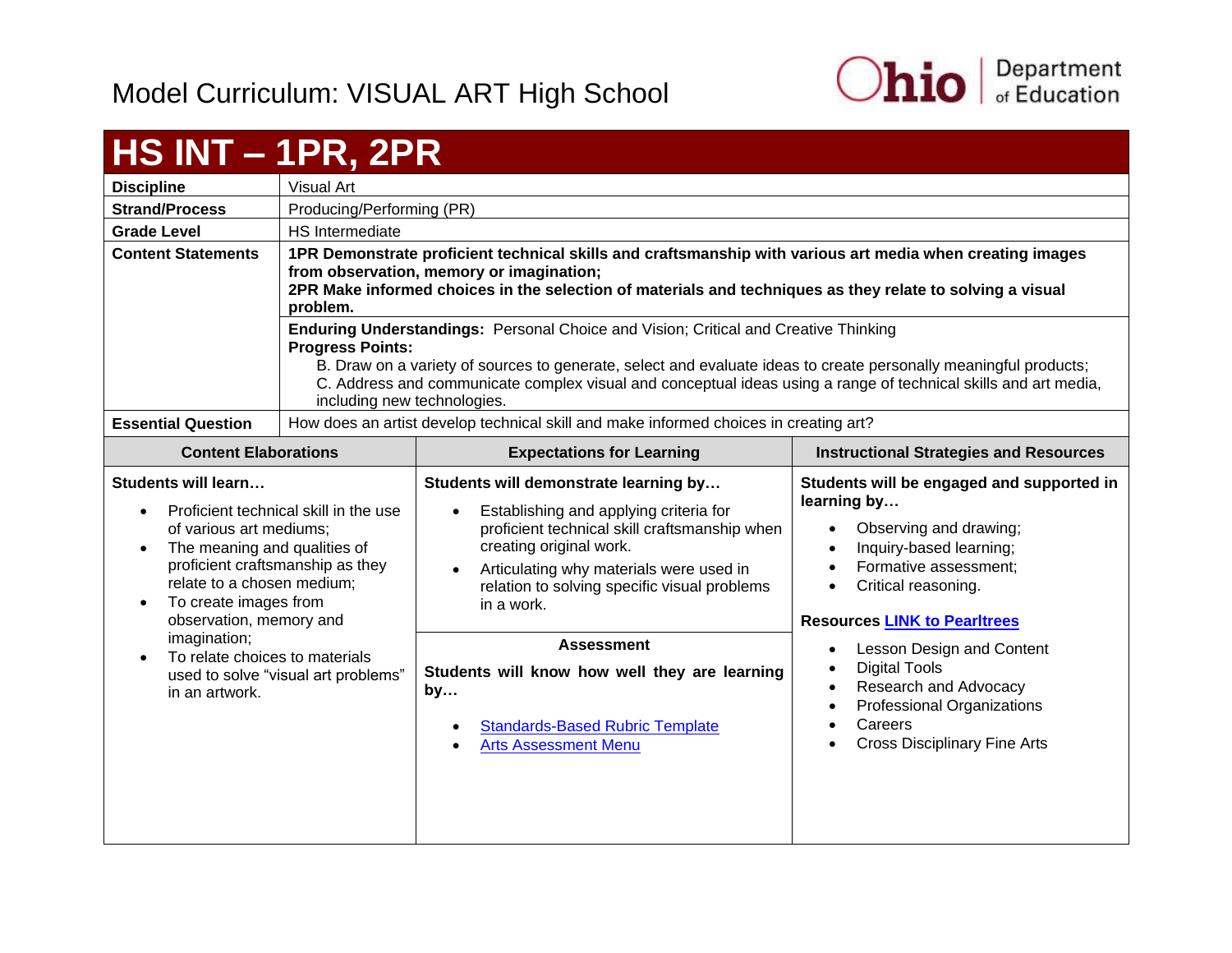

| <b>Application</b>                                                                                                                                                                                                                                                                                                                                                                                                                                     |                                                                                                                                                                                                                                                                                                                        |                                                                                                                                                                                                         |
|--------------------------------------------------------------------------------------------------------------------------------------------------------------------------------------------------------------------------------------------------------------------------------------------------------------------------------------------------------------------------------------------------------------------------------------------------------|------------------------------------------------------------------------------------------------------------------------------------------------------------------------------------------------------------------------------------------------------------------------------------------------------------------------|---------------------------------------------------------------------------------------------------------------------------------------------------------------------------------------------------------|
| <b>Student Performance Tasks</b>                                                                                                                                                                                                                                                                                                                                                                                                                       | <b>Career Connections</b>                                                                                                                                                                                                                                                                                              | <b>Diverse Learners</b>                                                                                                                                                                                 |
| Students take an everyday object (e.g., a<br>pencil) and use it to create a colored<br>pencil drawing of a mythical creature,<br>using only the object (pencils) as the<br>structure for the creature.<br>Students assemble materials for a class<br>still life. The materials can be placed on<br>multiple levels and illuminated from below<br>the table surface. Students will determine<br>appropriate media to use to render this<br>composition. | <b>Pearltrees Careers Link</b><br>Painter<br>$\bullet$<br>Illustrator<br>$\bullet$<br>Sculptor<br>$\bullet$<br><b>Stylist</b><br>$\bullet$<br><b>Learning Standards Connections</b><br><b>English Language Arts</b><br>Grades 9-10<br>$\bullet$<br><b>Science</b><br>High School Science Model Curriculum<br>$\bullet$ | Strategies for meeting the needs of learners<br>with special needs and talents in the arts can<br>be found below.<br><b>ODE Diverse Learners</b><br><b>VSA Ohio</b><br><b>CAST</b><br>$\bullet$<br>BACK |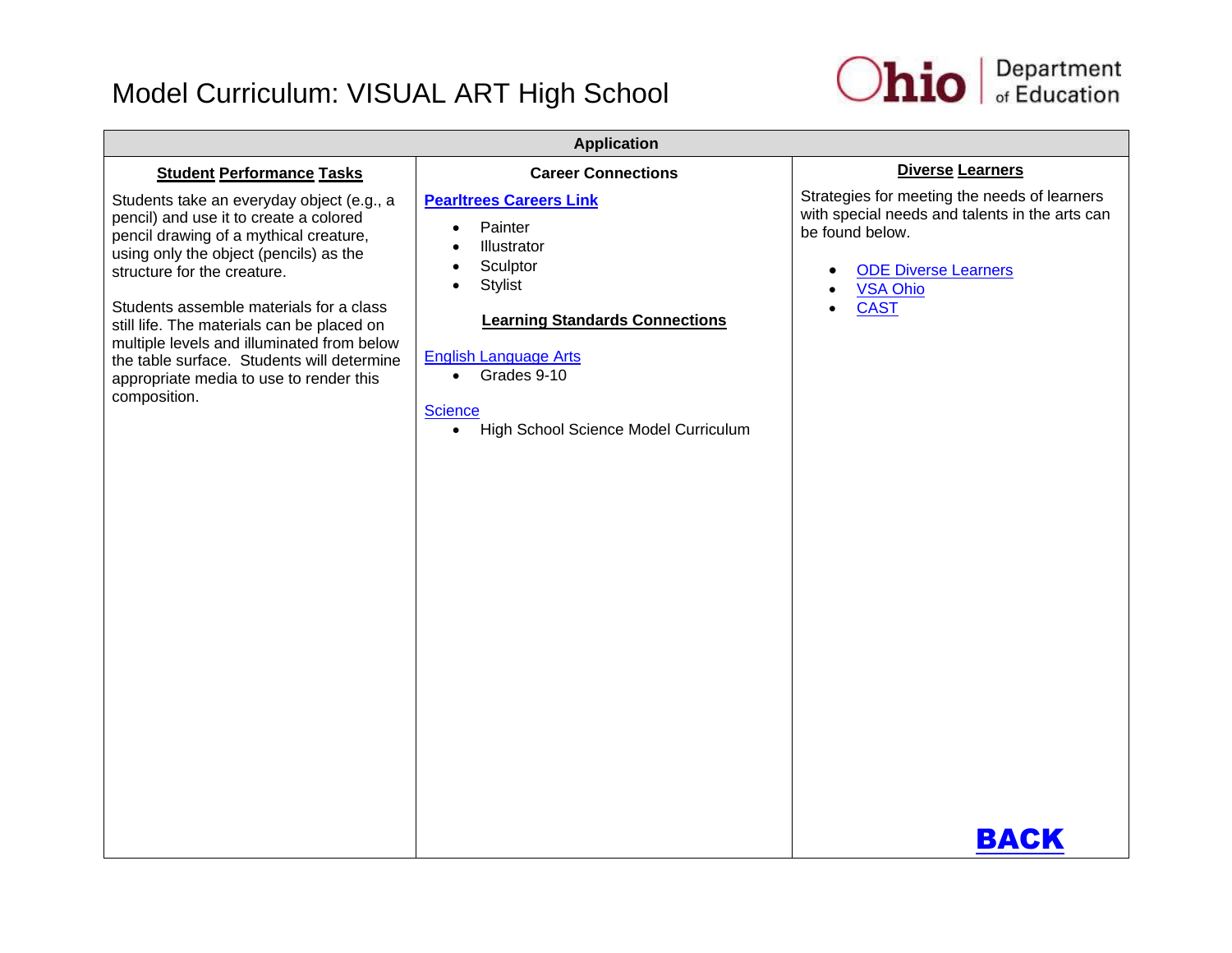

#### <span id="page-32-0"></span>**HS INT – 3PR, 4PR, 2RE Discipline** | Visual Art **Strand/Process** | Producing/Performing (PR); Responding/Reflecting (RE) **Grade Level HS** Intermediate **Content Statements 3PR Generate a variety of solutions to visual arts problems through preparatory work; 4PR Establish and apply appropriate levels of craftsmanship to complete artworks; 2RE Apply assessment practices to revise and improve their artworks and to document their learning. Enduring Understandings:** Personal Choice and Vision; Critical and Creative Thinking; Literacy **Progress Points:** B. Draw on a variety of sources to generate, select and evaluate ideas to create personally meaningful products; C. Address and communicate complex visual and conceptual ideas using a range of technical skills and art media, including new technologies; E. Apply reasoning skills to communicate key ideas expressed in their artworks and the works of others and use appropriate criteria and language to critique the works; G. Demonstrate flexibility and reflective habits when creating visual art forms in a variety of artistic contexts and environments; H. Demonstrate respect for, and effectively work with, socially and culturally diverse teams or content to increase innovation and quality. **Essential Question** | How does an artist persevere through the creative process? **Content Elaborations Expectations for Learning Instructional Strategies and Resources Students will learn…** To establish a system of preparatory work to generate multiple solutions to artistic problems; • To establish appropriate levels of craftsmanship as they relate to a work being deemed complete; • To apply appropriate strategies of self-assessment to revise/improve work and communicate learning. **Students will demonstrate learning by…** • Providing formative evidence exploring a variety of solutions to an art problem; • Submitting a completed work that shows evidence of defined, appropriate levels of craftsmanship. Providing evidence of how self-assessment strategies were applied to revise, improve and document learning. **Students will be engaged and supported in learning by…** • Project-based learning; • Inquiry-based learning; • Collaborative learning; • Integrated learning.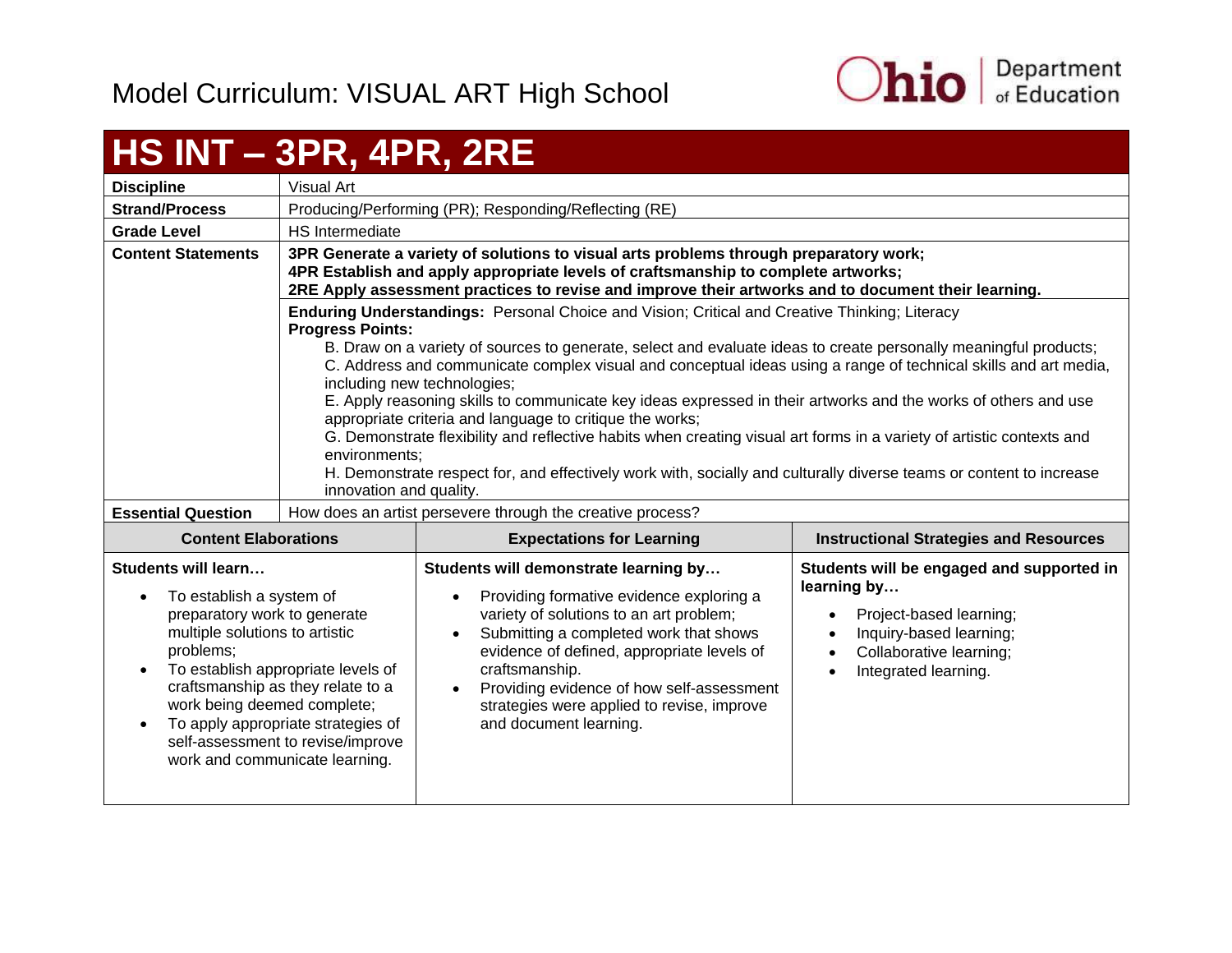

|                                                                                                                                                                                                                                                                                                                                                              | <b>Assessment</b><br>Students will know how well they are learning<br>by<br><b>Standards-Based Rubric Template</b><br>$\bullet$<br><b>Arts Assessment Menu</b><br>$\bullet$                                                                                                                                            | <b>Resources LINK to Pearltrees</b><br>Lesson Design and Content<br>$\bullet$<br><b>Digital Tools</b><br>Research and Advocacy<br><b>Professional Organizations</b><br>Careers<br><b>Cross Disciplinary Fine Arts</b> |
|--------------------------------------------------------------------------------------------------------------------------------------------------------------------------------------------------------------------------------------------------------------------------------------------------------------------------------------------------------------|------------------------------------------------------------------------------------------------------------------------------------------------------------------------------------------------------------------------------------------------------------------------------------------------------------------------|-----------------------------------------------------------------------------------------------------------------------------------------------------------------------------------------------------------------------|
|                                                                                                                                                                                                                                                                                                                                                              | <b>Application</b>                                                                                                                                                                                                                                                                                                     |                                                                                                                                                                                                                       |
| <b>Student Performance Tasks</b>                                                                                                                                                                                                                                                                                                                             | <b>Career Connections</b>                                                                                                                                                                                                                                                                                              | <b>Diverse Learners</b>                                                                                                                                                                                               |
| Students gather images and inspirations<br>and create compositional sketches for<br>their final work.<br>Students use a student-centered rubric<br>that clearly defines levels of craftsmanship<br>for project imagery.<br>Students use established criteria (e.g.,<br>criteria set forth by the College Board) to<br>score the craftsmanship of their work. | <b>Pearltrees Careers Link</b><br><b>Toy Designer</b><br>$\bullet$<br><b>Learning Standards Connections</b><br><b>English Language Arts</b><br>Grades 9-10<br>$\bullet$<br><b>Mathematics</b><br><b>Statistics and Probability</b><br>$\bullet$<br><b>Science</b><br>High School Science Model Curriculum<br>$\bullet$ | Strategies for meeting the needs of learners<br>with special needs and talents in the arts can<br>be found below.<br><b>ODE Diverse Learners</b><br><b>VSA Ohio</b><br><b>CAST</b>                                    |
|                                                                                                                                                                                                                                                                                                                                                              |                                                                                                                                                                                                                                                                                                                        | BACK                                                                                                                                                                                                                  |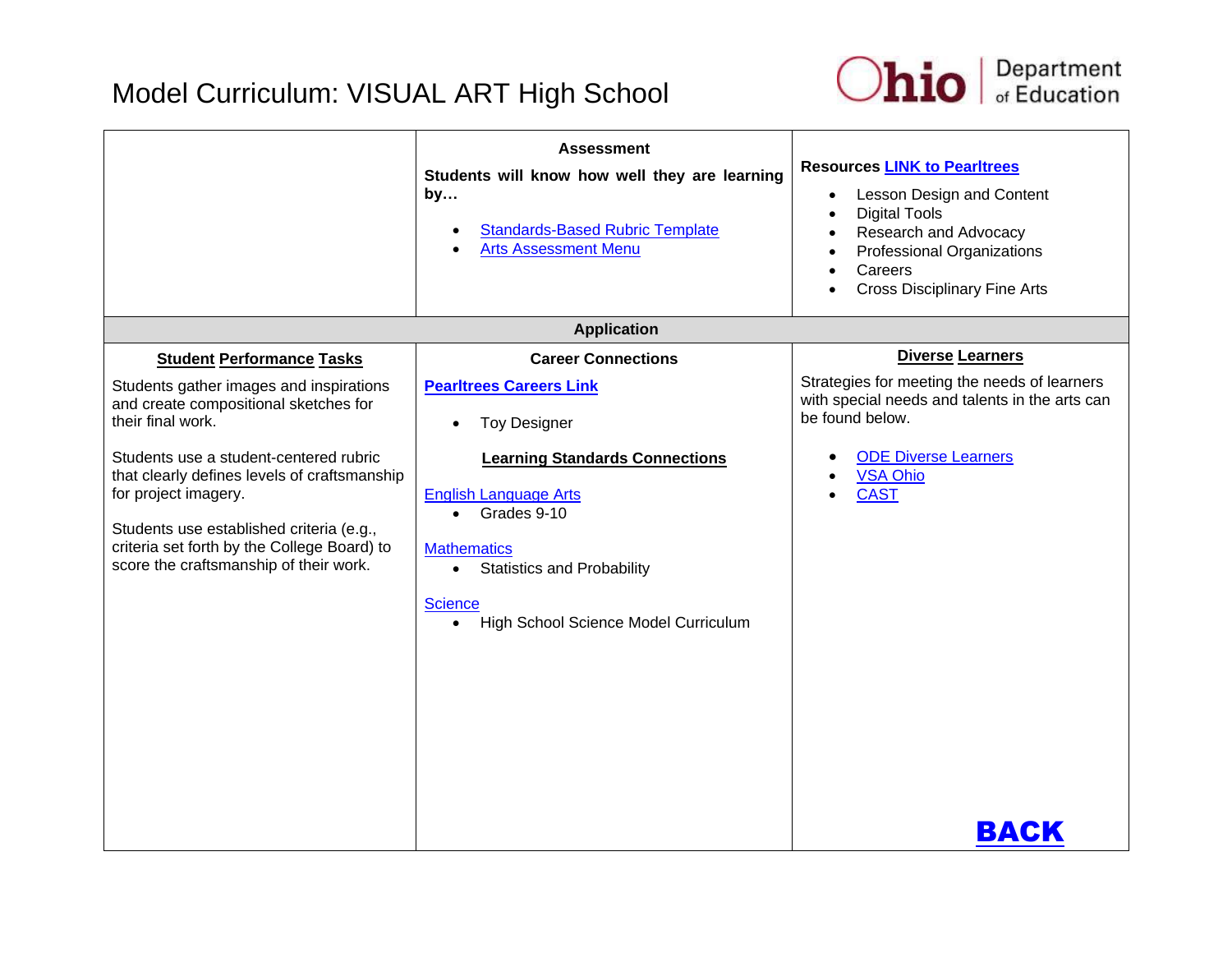

#### <span id="page-34-0"></span>**HS INT – 1RE, 3RE Discipline** Visual Art **Strand/Process** Responding/Reflecting (RE) **Grade Level HS** Intermediate **Content Statements 1RE Apply methods of art criticism when discussing selected works of art; 3RE Expand the use of arts-specific vocabulary to define and describe techniques and materials used to create works of art. Enduring Understandings:** Literacy **Progress Points:** C. Address and communicate complex visual and conceptual ideas using a range of technical skills and art media, including new technologies. E. Apply reasoning skills to communicate key ideas expressed in their artworks and the works of others and use appropriate criteria and language to critique the works. **Essential Question** | How does an artist use inquiry and discussion skills to communicate about art? **Content Elaborations Expectations for Learning Instructional Strategies and Resources Students will learn…** • To apply definitions of art criticism to respond to an artwork; • To use more precise art vocabulary in talking about techniques and materials used to create an artwork*.* **Students will demonstrate learning by…** Documenting application of art criticism methods used to respond to an artwork; • Providing evidence of expanded use of artspecific vocabulary to define/describe the techniques and materials used to create artwork. **Students will be engaged and supported in learning by…** • Inquiry-based learning; • Collaborative learning. • Project-based learning; • Integrated instruction. **Resources [LINK to Pearltrees](http://www.pearltrees.com/ohioartsed)** • Lesson Design and Content • Digital Tools • Research and Advocacy • Professional Organizations Careers Cross Disciplinary Fine Arts **Assessment Students will know how well they are learning by…** [Standards-Based Rubric Template](https://education.ohio.gov/getattachment/Topics/Ohio-s-New-Learning-Standards/Fine-Arts/Standards_based_Rubric.pdf.aspx) [Arts Assessment Menu](https://education.ohio.gov/getattachment/Topics/Ohio-s-New-Learning-Standards/Fine-Arts/Arts-Assess-Chart.pdf.aspx)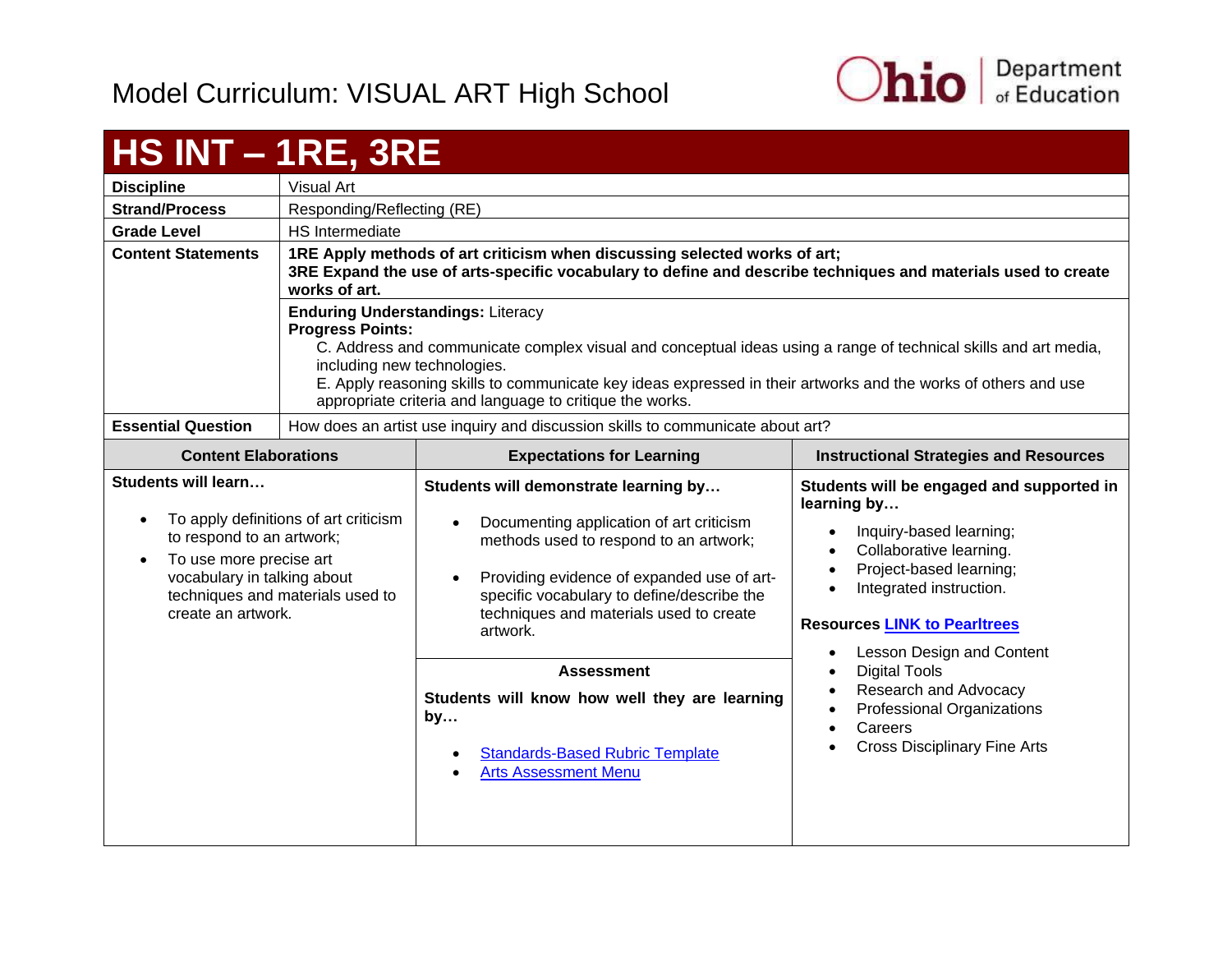

| <b>Application</b>                                                                                                                                     |                                                                                                                                                         |                                                                                                                                                                                                                             |
|--------------------------------------------------------------------------------------------------------------------------------------------------------|---------------------------------------------------------------------------------------------------------------------------------------------------------|-----------------------------------------------------------------------------------------------------------------------------------------------------------------------------------------------------------------------------|
| <b>Student Performance Tasks</b>                                                                                                                       | <b>Career Connections</b>                                                                                                                               | Diverse Learners                                                                                                                                                                                                            |
| Students write a perception/reflection<br>statement using expanded arts<br>terminology documenting applied<br>processes and learning during a project. | <b>Pearltrees Careers Link</b><br>Critic<br>Editor<br><b>Learning Standards Connections</b><br><b>English Language Arts</b><br>Grades 9-10<br>$\bullet$ | Strategies for meeting the needs of learners<br>with special needs and talents in the arts can<br>be found below.<br><b>ODE Diverse Learners</b><br>$\bullet$<br><b>VSA Ohio</b><br><b>CAST</b><br>$\bullet$<br><b>BACK</b> |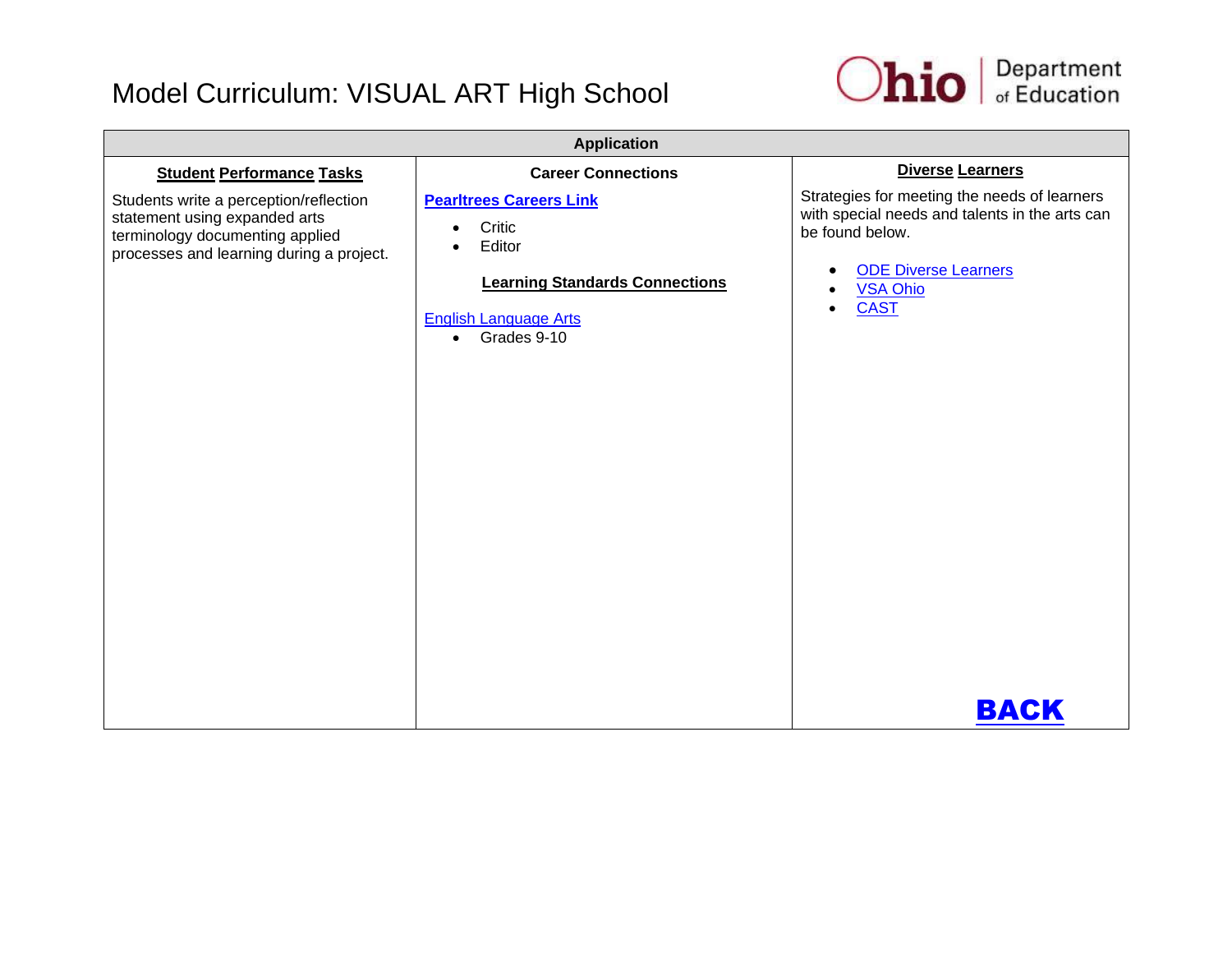

## <span id="page-36-0"></span>**HS ACC – 1PE, 6PR, 5RE, 6RE**

| <b>Discipline</b>                                                                                                                                                                                                                                                                                                  | Visual Art                                                                                                                                                                                                                                                                                                                                                                                                                                                                                                                                                                                                                                                                                                                        |                                                                                                                                                                                                                                                                                                                                                                                                                                                                                                                                   |                                                                                                                               |
|--------------------------------------------------------------------------------------------------------------------------------------------------------------------------------------------------------------------------------------------------------------------------------------------------------------------|-----------------------------------------------------------------------------------------------------------------------------------------------------------------------------------------------------------------------------------------------------------------------------------------------------------------------------------------------------------------------------------------------------------------------------------------------------------------------------------------------------------------------------------------------------------------------------------------------------------------------------------------------------------------------------------------------------------------------------------|-----------------------------------------------------------------------------------------------------------------------------------------------------------------------------------------------------------------------------------------------------------------------------------------------------------------------------------------------------------------------------------------------------------------------------------------------------------------------------------------------------------------------------------|-------------------------------------------------------------------------------------------------------------------------------|
| <b>Strand/Process</b>                                                                                                                                                                                                                                                                                              |                                                                                                                                                                                                                                                                                                                                                                                                                                                                                                                                                                                                                                                                                                                                   | Perceiving/Knowing (PE); Producing/Performing (PR); Responding/Reflecting (RE)                                                                                                                                                                                                                                                                                                                                                                                                                                                    |                                                                                                                               |
| <b>Grade Level</b>                                                                                                                                                                                                                                                                                                 | <b>HS Accelerated</b>                                                                                                                                                                                                                                                                                                                                                                                                                                                                                                                                                                                                                                                                                                             |                                                                                                                                                                                                                                                                                                                                                                                                                                                                                                                                   |                                                                                                                               |
| <b>Content Statements</b>                                                                                                                                                                                                                                                                                          | 1PE Analyze interdisciplinary connections that influence social and cultural contexts of visual imagery;<br>6PR Expand visual literacy as a means to create images that advance individual expression and<br>communication;<br>5RE Develop and support a personal philosophy of art based on aesthetic theories and understanding of visual<br>culture:<br>6RE Explain how a response to a work of art is affected by the context in which it is viewed.                                                                                                                                                                                                                                                                          |                                                                                                                                                                                                                                                                                                                                                                                                                                                                                                                                   |                                                                                                                               |
|                                                                                                                                                                                                                                                                                                                    | Enduring Understandings: Personal Choice and Vision; Critical and Creative Thinking; Authentic Application and<br>Collaboration; Literacy<br><b>Progress Points:</b><br>A. Understand and articulate the intrinsic worth and public value of arts and cultural participation;<br>B. Draw on a variety of sources to generate, select and evaluate ideas to create personally meaningful products;<br>C. Address and communicate complex visual and conceptual ideas using a range of technical skills and art media,<br>including new technologies;<br>E. Apply reasoning skills to communicate key ideas expressed in their artworks and the works of others and use<br>appropriate criteria and language to critique the works. |                                                                                                                                                                                                                                                                                                                                                                                                                                                                                                                                   |                                                                                                                               |
| <b>Essential Question</b>                                                                                                                                                                                                                                                                                          |                                                                                                                                                                                                                                                                                                                                                                                                                                                                                                                                                                                                                                                                                                                                   | How does an artist create compelling imagery with context and meaning?                                                                                                                                                                                                                                                                                                                                                                                                                                                            |                                                                                                                               |
| <b>Content Elaborations</b>                                                                                                                                                                                                                                                                                        |                                                                                                                                                                                                                                                                                                                                                                                                                                                                                                                                                                                                                                                                                                                                   | <b>Expectations for Learning</b>                                                                                                                                                                                                                                                                                                                                                                                                                                                                                                  | <b>Instructional Strategies and Resources</b>                                                                                 |
| Students will learn                                                                                                                                                                                                                                                                                                |                                                                                                                                                                                                                                                                                                                                                                                                                                                                                                                                                                                                                                                                                                                                   | Students will demonstrate learning by                                                                                                                                                                                                                                                                                                                                                                                                                                                                                             | Students will be engaged and supported in<br>learning by                                                                      |
| Interdisciplinary content (e.g.,<br>historical events, scientific and<br>technological discoveries,<br>literature) influences social and<br>cultural contexts within imagery;<br>Visual imagery can be<br>incorporated within a work to<br>expand ideas and advance<br>meaningful expression and<br>communication; | Concepts of personal philosophy<br>can vary depending on personal                                                                                                                                                                                                                                                                                                                                                                                                                                                                                                                                                                                                                                                                 | Analyzing and articulating interdisciplinary<br>content and social and cultural contexts<br>within an image;<br>Completing a work that incorporates images<br>$\bullet$<br>that are able to visually convey personal<br>expression and communication;<br>Developing a personal philosophy of art,<br>$\bullet$<br>citing theories of aesthetics and visual<br>culture to support that philosophy;<br>Articulating how the specific context in<br>$\bullet$<br>which a work is viewed affects the response<br>to that work of art. | Inquiry-based learning;<br>Independent learning;<br>Interactive instruction;<br>$\bullet$<br>Direct instruction.<br>$\bullet$ |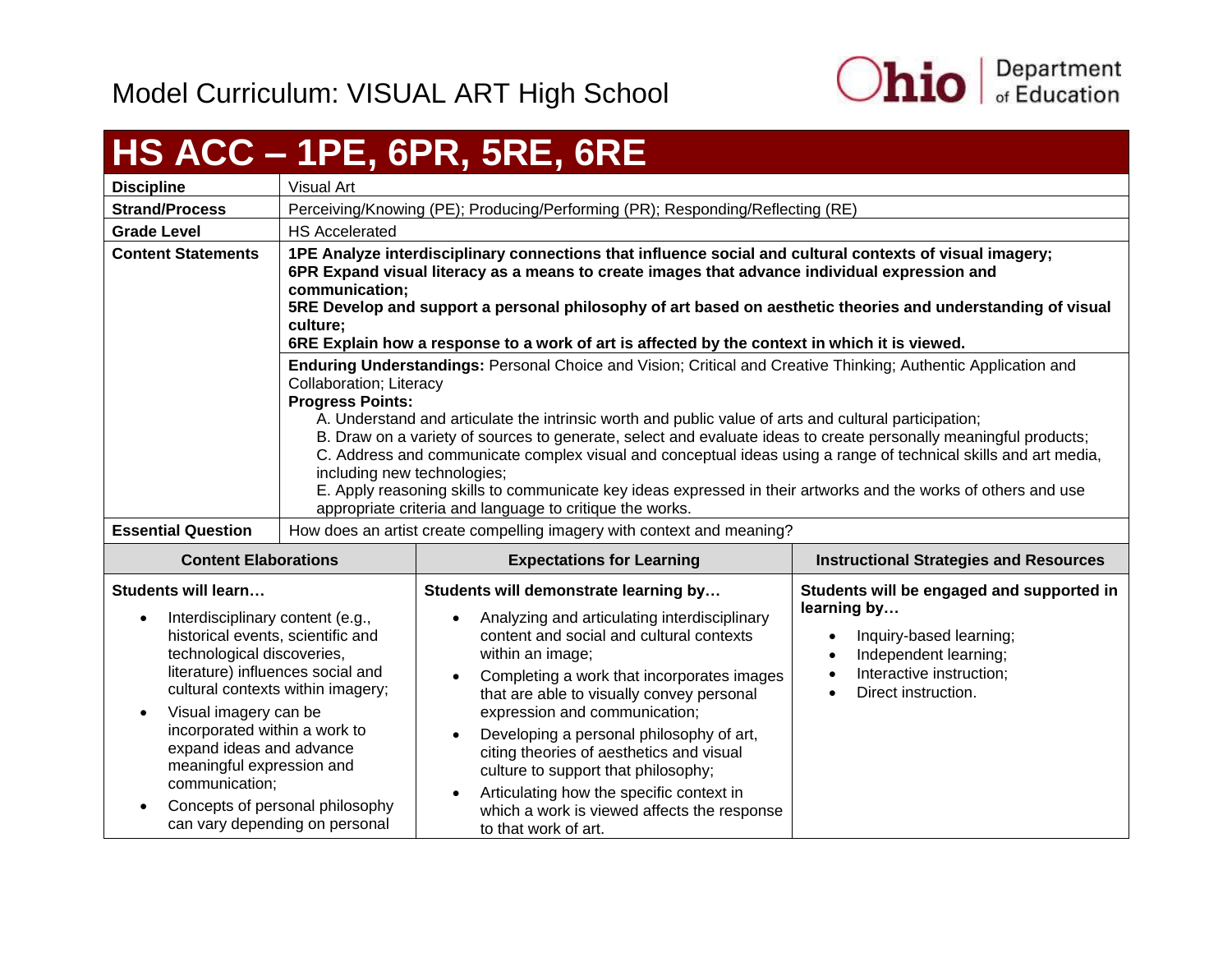

| contexts;<br>Development of a personal<br>philosophy can be supported by<br>aesthetic and visual culture<br>contexts;<br>Context affects the way an artwork<br>is viewed and understood.                                                                                                                                                                                                                                                                                                                                                     | <b>Assessment</b><br>Students will know how well they are learning<br>by<br><b>Standards-Based Rubric Template</b><br><b>Arts Assessment Menu</b>                                                                                                                                                                                                                                                                   | <b>Resources LINK to Pearltrees</b><br>Lesson Design and Content<br><b>Digital Tools</b><br>$\bullet$<br>Research and Advocacy<br>Professional Organizations<br>$\bullet$<br>Careers<br><b>Cross Disciplinary Fine Arts</b> |
|----------------------------------------------------------------------------------------------------------------------------------------------------------------------------------------------------------------------------------------------------------------------------------------------------------------------------------------------------------------------------------------------------------------------------------------------------------------------------------------------------------------------------------------------|---------------------------------------------------------------------------------------------------------------------------------------------------------------------------------------------------------------------------------------------------------------------------------------------------------------------------------------------------------------------------------------------------------------------|-----------------------------------------------------------------------------------------------------------------------------------------------------------------------------------------------------------------------------|
|                                                                                                                                                                                                                                                                                                                                                                                                                                                                                                                                              | <b>Application</b>                                                                                                                                                                                                                                                                                                                                                                                                  |                                                                                                                                                                                                                             |
| <b>Student Performance Tasks</b><br>Students will be shown a series of works<br>(e.g., Francisco Goya) created during a<br>specific historical time period. They will<br>then be asked how events of that time<br>period affected visual imagery of the artist<br>and his/her work.<br>Students will be asked to create a mixed<br>media piece that includes wording from<br>newspapers and news media. The piece<br>needs to clearly convey a theme that has<br>personal meaning to the student as well as<br>meets a topic from the paper. | <b>Career Connections</b><br><b>Pearltrees Careers Link</b><br><b>Gallery Owner</b><br>$\bullet$<br><b>Museum Curator</b><br><b>Market Researcher</b><br>Photographer<br>Physician<br><b>Learning Standards Connections</b><br><b>English Language Arts</b><br>Grades 11-12<br>$\bullet$<br><b>Science</b><br>High School Science Model Curriculum<br><b>Social Studies</b><br><b>American History</b><br>$\bullet$ | <b>Diverse Learners</b><br>Strategies for meeting the needs of learners<br>with special needs and talents in the arts can<br>be found below.<br><b>ODE Diverse Learners</b><br><b>VSA Ohio</b><br><b>CAST</b><br>BACK       |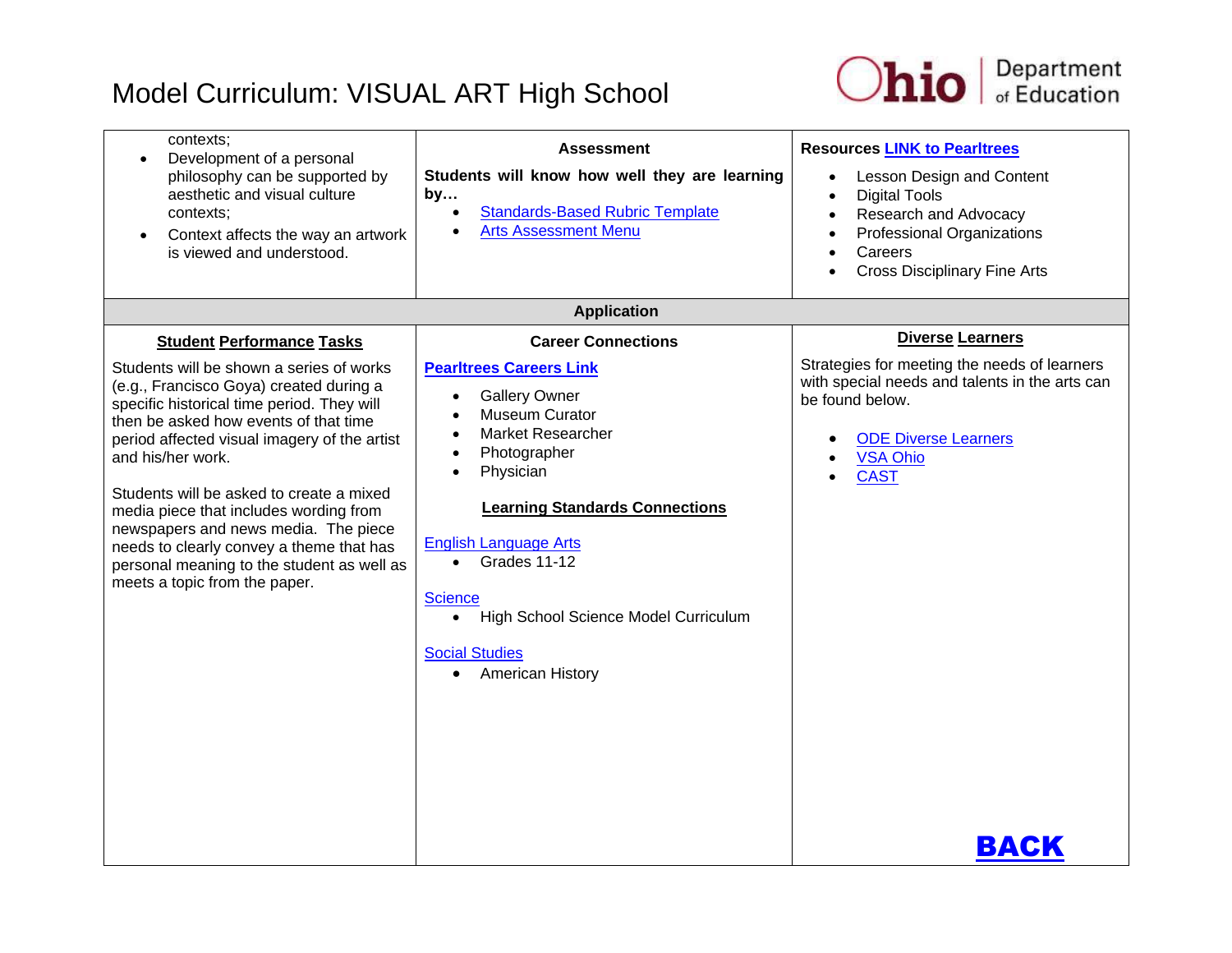

<span id="page-38-0"></span>

| <b>HS ACC - 2PE, 4PE</b>                                                                                                                                                                                                                                                                         |                                                                                                                                                                                                                                                                                                                                                            |                                                                                                                                                                                                                                                                                                                                        |                                                                                                                                                                                                                                                                                                                                                                             |
|--------------------------------------------------------------------------------------------------------------------------------------------------------------------------------------------------------------------------------------------------------------------------------------------------|------------------------------------------------------------------------------------------------------------------------------------------------------------------------------------------------------------------------------------------------------------------------------------------------------------------------------------------------------------|----------------------------------------------------------------------------------------------------------------------------------------------------------------------------------------------------------------------------------------------------------------------------------------------------------------------------------------|-----------------------------------------------------------------------------------------------------------------------------------------------------------------------------------------------------------------------------------------------------------------------------------------------------------------------------------------------------------------------------|
| <b>Discipline</b>                                                                                                                                                                                                                                                                                | <b>Visual Art</b>                                                                                                                                                                                                                                                                                                                                          |                                                                                                                                                                                                                                                                                                                                        |                                                                                                                                                                                                                                                                                                                                                                             |
| <b>Strand/Process</b>                                                                                                                                                                                                                                                                            | Perceiving/Knowing (PE)                                                                                                                                                                                                                                                                                                                                    |                                                                                                                                                                                                                                                                                                                                        |                                                                                                                                                                                                                                                                                                                                                                             |
| <b>Grade Level</b>                                                                                                                                                                                                                                                                               | <b>HS Accelerated</b>                                                                                                                                                                                                                                                                                                                                      |                                                                                                                                                                                                                                                                                                                                        |                                                                                                                                                                                                                                                                                                                                                                             |
| <b>Content Statements</b>                                                                                                                                                                                                                                                                        | 2PE Analyze and explain the factors that influence artworks;<br>4PE Explain how individual artists impact cultural developments.                                                                                                                                                                                                                           |                                                                                                                                                                                                                                                                                                                                        |                                                                                                                                                                                                                                                                                                                                                                             |
|                                                                                                                                                                                                                                                                                                  | <b>Enduring Understandings: Literacy</b><br><b>Progress Points:</b><br>A. Understand and articulate the intrinsic worth and public value of arts and cultural participation;<br>E. Apply reasoning skills to communicate key ideas expressed in their artworks and the works of others and use<br>appropriate criteria and language to critique the works. |                                                                                                                                                                                                                                                                                                                                        |                                                                                                                                                                                                                                                                                                                                                                             |
| <b>Essential Question</b>                                                                                                                                                                                                                                                                        |                                                                                                                                                                                                                                                                                                                                                            | What inspires artists? How do artists generate ideas?                                                                                                                                                                                                                                                                                  |                                                                                                                                                                                                                                                                                                                                                                             |
| <b>Content Elaborations</b>                                                                                                                                                                                                                                                                      |                                                                                                                                                                                                                                                                                                                                                            | <b>Expectations for Learning</b>                                                                                                                                                                                                                                                                                                       | <b>Instructional Strategies and Resources</b>                                                                                                                                                                                                                                                                                                                               |
| Students will learn<br>To employ skills of image<br>deconstruction using observation,<br>research and description to analyze a<br>work and describe what influences are<br>present;<br>How to analyze selected artworks and<br>determine the how the artists influence<br>cultural developments. |                                                                                                                                                                                                                                                                                                                                                            | Students will demonstrate learning by<br>Articulate what factors influenced specific<br>artwork:<br>Articulate how individual artists impacted<br>specific cultural developments.<br><b>Assessment</b><br>Students will know how well they are learning<br>by<br><b>Standards-Based Rubric Template</b><br><b>Arts Assessment Menu</b> | Students will be engaged and supported in<br>learning by<br>Formative assessment:<br>Collaborative learning;<br>Summative assessment;<br>Self-assessment.<br><b>Resources LINK to Pearltrees</b><br>Lesson Design and Content<br><b>Digital Tools</b><br>Research and Advocacy<br>Professional Organizations<br>Careers<br><b>Cross Disciplinary Fine Arts</b><br>$\bullet$ |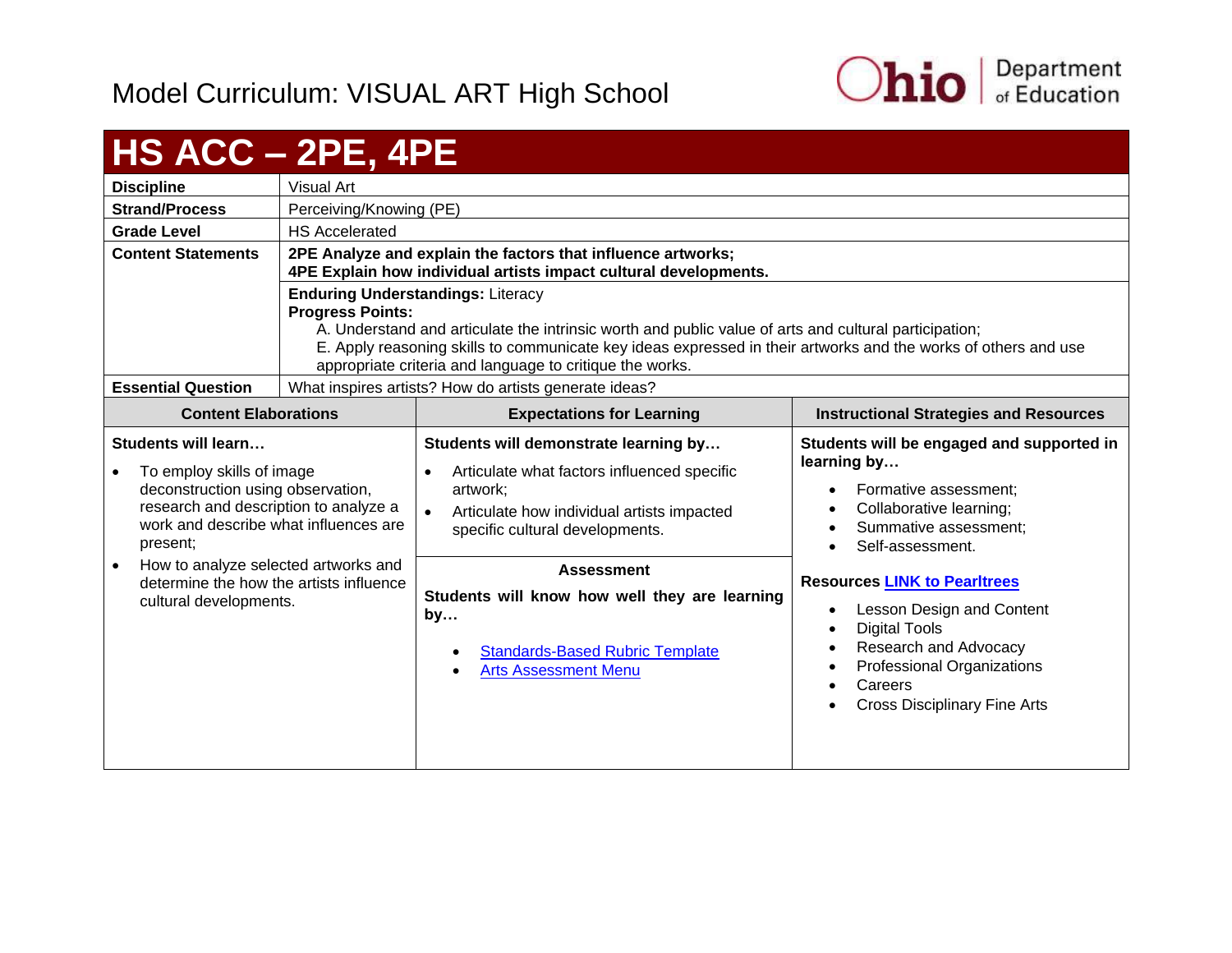

| <b>Application</b>                                                                                                                                                                                                                                                                     |                                                                                                                                                                                 |                                                                                                                                                                                                 |  |
|----------------------------------------------------------------------------------------------------------------------------------------------------------------------------------------------------------------------------------------------------------------------------------------|---------------------------------------------------------------------------------------------------------------------------------------------------------------------------------|-------------------------------------------------------------------------------------------------------------------------------------------------------------------------------------------------|--|
| <b>Student Performance Tasks</b>                                                                                                                                                                                                                                                       | <b>Career Connections</b>                                                                                                                                                       | <b>Diverse Learners</b>                                                                                                                                                                         |  |
| Students can choose one work of their<br>favorite artist. They will then be asked to<br>research into the how and why (factors)<br>the artist created the work. The student<br>can then present findings through a<br>presentation or communicate them visually<br>through their work. | <b>Pearltrees Careers Link</b><br><b>Art Dealer</b><br>$\bullet$<br>Art Historian<br>Museum Curator<br><b>Learning Standards Connections</b>                                    | Strategies for meeting the needs of learners<br>with special needs and talents in the arts can<br>be found below.<br><b>ODE Diverse Learners</b><br><b>VSA Ohio</b><br><b>CAST</b><br>$\bullet$ |  |
| The class is divided into four sections and<br>each section is assigned an artist from a<br>specific culture. The groups put together a<br>display that shows the trends of that<br>culture and then present them to the class.                                                        | <b>English Language Arts</b><br>Grades 11-12<br>$\bullet$<br><b>Social Studies</b><br>American History<br>$\bullet$<br>American Government<br>$\bullet$<br>Modern World History |                                                                                                                                                                                                 |  |
|                                                                                                                                                                                                                                                                                        |                                                                                                                                                                                 | BACK                                                                                                                                                                                            |  |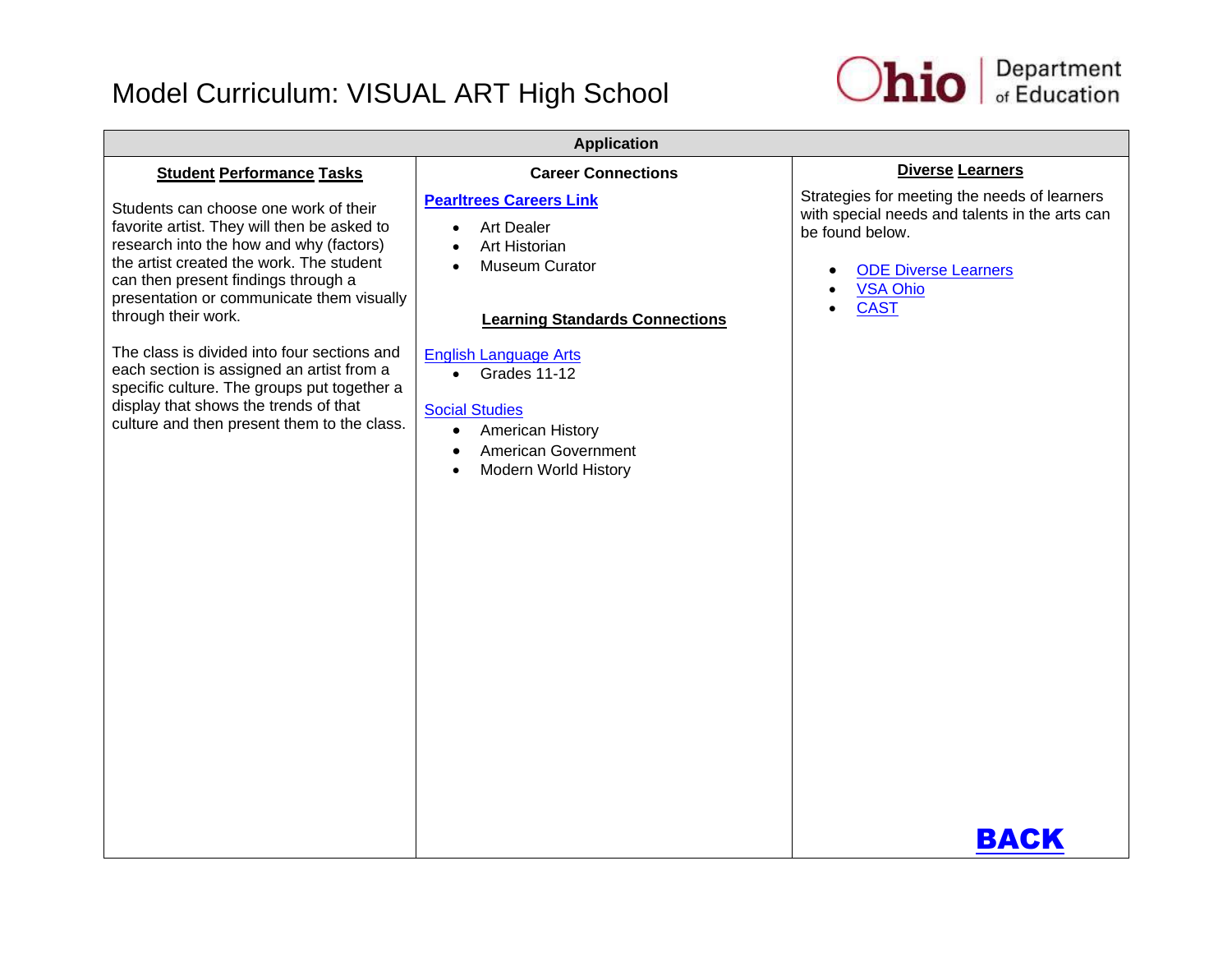

## <span id="page-40-0"></span>**HS ACC – 3PE, 7RE**

|                             | ____                                                                                                                                                                                                                                                                                                                                                                                                                          |                                                                                                                                                                                                                                      |                                                          |  |
|-----------------------------|-------------------------------------------------------------------------------------------------------------------------------------------------------------------------------------------------------------------------------------------------------------------------------------------------------------------------------------------------------------------------------------------------------------------------------|--------------------------------------------------------------------------------------------------------------------------------------------------------------------------------------------------------------------------------------|----------------------------------------------------------|--|
| <b>Discipline</b>           | Visual Art                                                                                                                                                                                                                                                                                                                                                                                                                    |                                                                                                                                                                                                                                      |                                                          |  |
| <b>Strand/Process</b>       | Perceiving/Knowing (PE); Responding/Reflecting (RE)                                                                                                                                                                                                                                                                                                                                                                           |                                                                                                                                                                                                                                      |                                                          |  |
| <b>Grade Level</b>          | <b>HS Accelerated</b>                                                                                                                                                                                                                                                                                                                                                                                                         |                                                                                                                                                                                                                                      |                                                          |  |
| <b>Content Statements</b>   | 3PE Compare and contrast the styles in artworks by artists of different cultures and historical trends;<br>7RE Investigate and plan strategies for lifelong involvement and advocacy in the arts.                                                                                                                                                                                                                             |                                                                                                                                                                                                                                      |                                                          |  |
|                             | <b>Progress Points:</b>                                                                                                                                                                                                                                                                                                                                                                                                       | <b>Enduring Understandings: Personal Choice and Vision, Literacy</b>                                                                                                                                                                 |                                                          |  |
|                             | A. Understand and articulate the intrinsic worth and public value of arts and cultural participation;<br>E. Apply reasoning skills to communicate key ideas expressed in their artworks and the works of others and use<br>appropriate criteria and language to critique the works;<br>G. Demonstrate flexibility and reflective habits when creating visual art forms in a variety of artistic contexts and<br>environments. |                                                                                                                                                                                                                                      |                                                          |  |
| <b>Essential Question</b>   | How do artists and their art intersect with the community? How does one instill lifelong learning in the arts?                                                                                                                                                                                                                                                                                                                |                                                                                                                                                                                                                                      |                                                          |  |
| <b>Content Elaborations</b> | <b>Expectations for Learning</b>                                                                                                                                                                                                                                                                                                                                                                                              |                                                                                                                                                                                                                                      | <b>Instructional Strategies and Resources</b>            |  |
| Students will learn         | Students will demonstrate learning by                                                                                                                                                                                                                                                                                                                                                                                         |                                                                                                                                                                                                                                      | Students will be engaged and supported in<br>learning by |  |
|                             | エンジオ・パンション しゅうしょう ちょうしゅん しょうせいしょうけい                                                                                                                                                                                                                                                                                                                                                                                           | <b>In a first construction of the contract of the contract of the contract of the contract of the contract of the contract of the contract of the contract of the contract of the contract of the contract of the contract of th</b> |                                                          |  |

- To define a style of an artwork and compare/contrast that style with works by artists of different cultures and historical trends; • How to investigate strategies and • Defining comparisons of artwork styles by artists from different cultures and historical trends; • Documenting strategies for lifelong involvement and advocacy in the arts.
- plan how to implement those strategies for lifelong involvement and advocacy the arts.
	- **Students will know how well they are learning by…**

**Assessment**

- [Standards-Based Rubric Template](https://education.ohio.gov/getattachment/Topics/Ohio-s-New-Learning-Standards/Fine-Arts/Standards_based_Rubric.pdf.aspx)
- [Arts Assessment Menu](https://education.ohio.gov/getattachment/Topics/Ohio-s-New-Learning-Standards/Fine-Arts/Arts-Assess-Chart.pdf.aspx)

• Digital Tools

**•** Lesson Design and Content

• Project-based learning; • Inquiry-based learning; • Collaborative learning; • Integrated instruction.

**Resources [LINK to Pearltrees](http://www.pearltrees.com/ohioartsed)**

- Research and Advocacy
- Professional Organizations
- Careers
	- Cross Disciplinary Fine Arts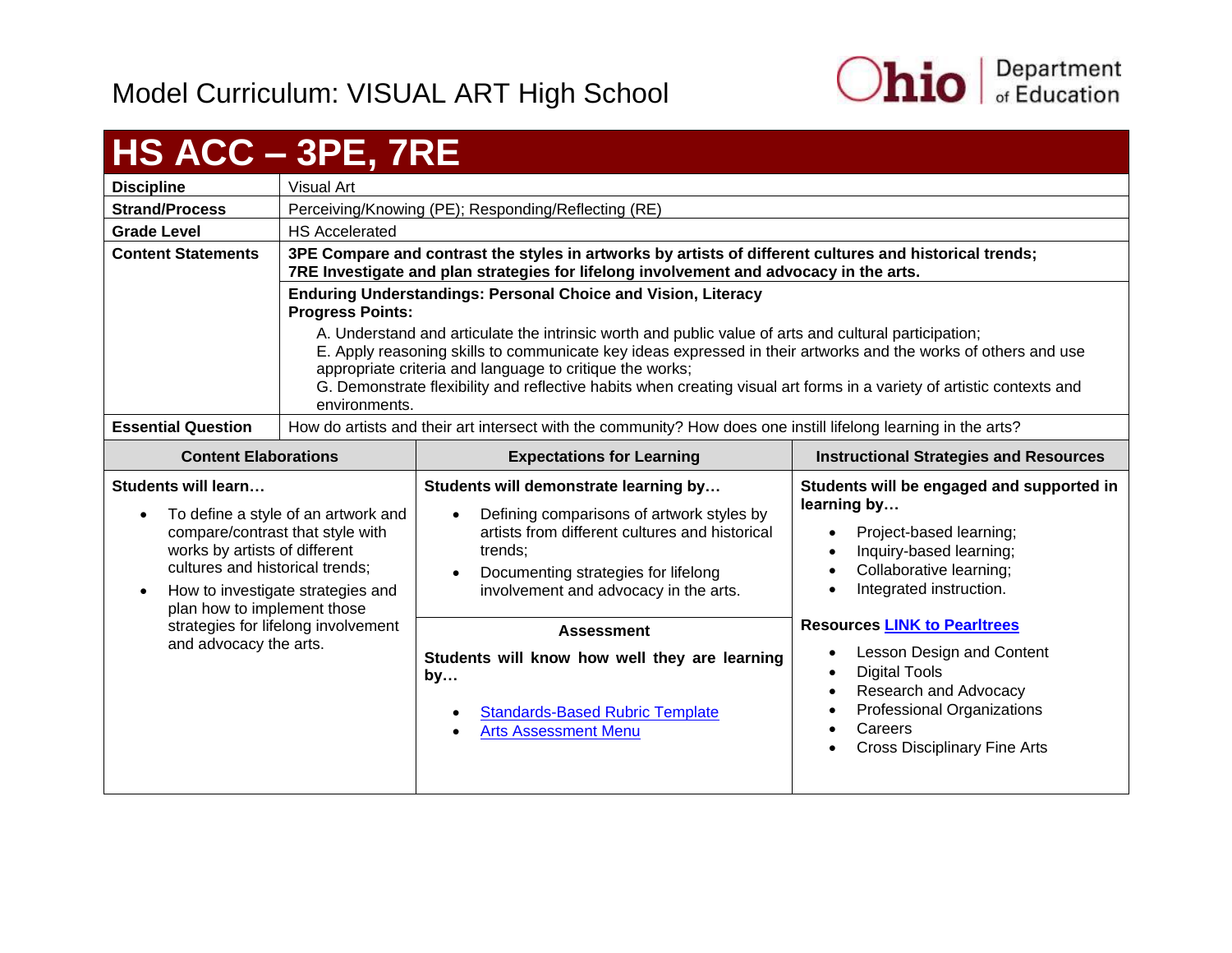

| <b>Application</b>                                                                                                                                                                                                                                                                                                                                                                          |                                                                                                                                                                                                                                                                                                                                              |                                                                                                                                                                                                         |  |
|---------------------------------------------------------------------------------------------------------------------------------------------------------------------------------------------------------------------------------------------------------------------------------------------------------------------------------------------------------------------------------------------|----------------------------------------------------------------------------------------------------------------------------------------------------------------------------------------------------------------------------------------------------------------------------------------------------------------------------------------------|---------------------------------------------------------------------------------------------------------------------------------------------------------------------------------------------------------|--|
| <b>Student Performance Tasks</b>                                                                                                                                                                                                                                                                                                                                                            | <b>Career Connections</b>                                                                                                                                                                                                                                                                                                                    | <b>Diverse Learners</b>                                                                                                                                                                                 |  |
| Students choose two artists/works of art<br>from the same period of time and create a<br>Venn Diagram showing how the works are<br>similar and different.<br>The class takes a trip to an "arts area" in<br>your local town. Students visit with gallery<br>owners or artists and write a short<br>synopsis of their visit as it relates to<br>lifelong involvement strategies in the arts. | <b>Pearltrees Careers Link</b><br><b>Gallery Owner</b><br>$\bullet$<br>Museum Curator<br><b>Learning Standards Connections</b><br><b>English Language Arts</b><br>Grades 11-12<br>$\bullet$<br><b>Science</b><br>High School Science Model Curriculum<br>$\bullet$<br><b>Social Studies</b><br><b>Contemporary World Issues</b><br>$\bullet$ | Strategies for meeting the needs of learners<br>with special needs and talents in the arts can<br>be found below.<br><b>ODE Diverse Learners</b><br>$\bullet$<br><b>VSA Ohio</b><br><b>CAST</b><br>BACK |  |
|                                                                                                                                                                                                                                                                                                                                                                                             |                                                                                                                                                                                                                                                                                                                                              |                                                                                                                                                                                                         |  |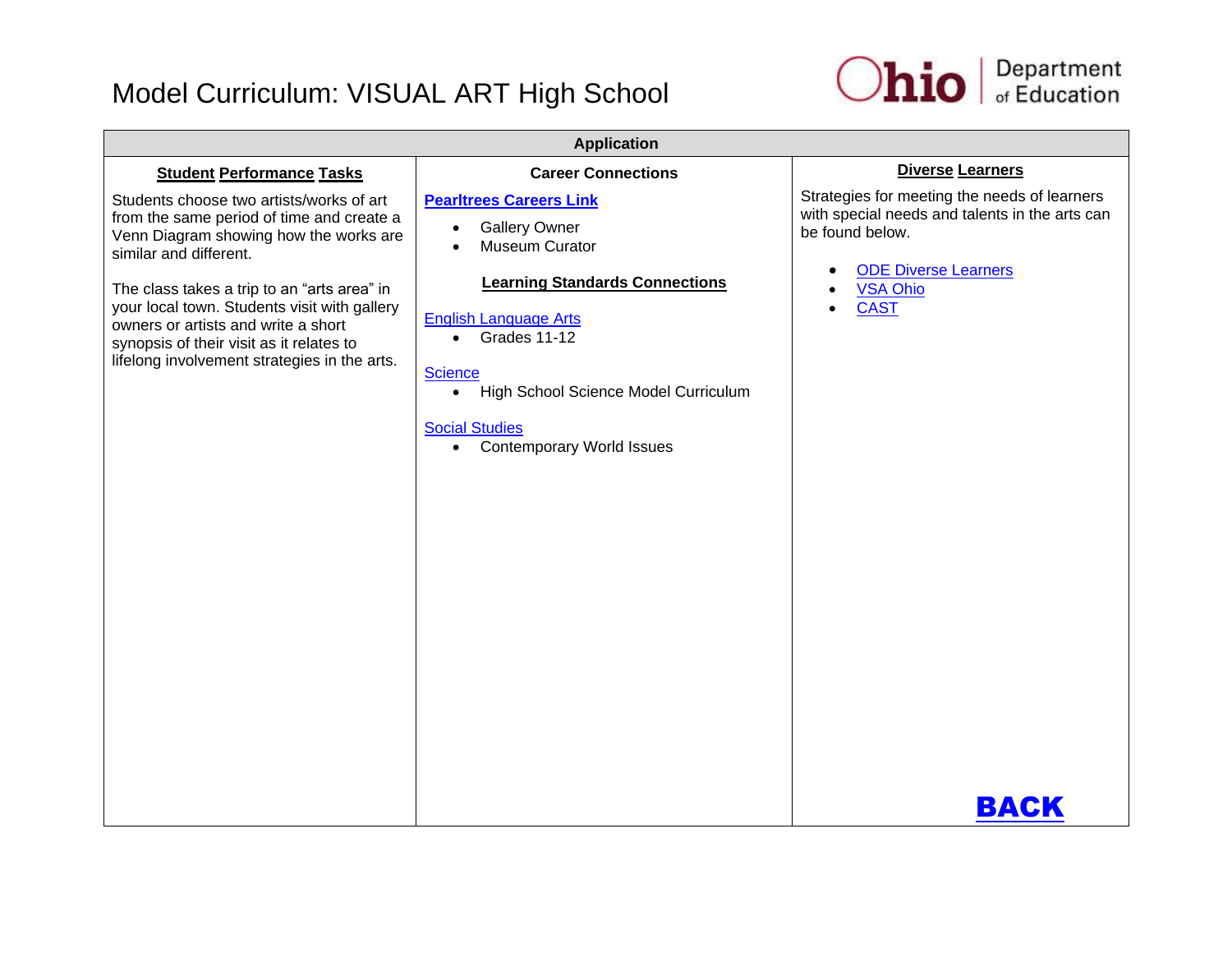

# <span id="page-42-0"></span>**HS ACC – 5PE, 5PR, 4RE**

| <b>Discipline</b>                                                                                                                                                                                                                     | Visual Art                                                                                                                                                                                                                                                                                                                                                                                                                                                                                                                                                                                                                                                                                                                        |                                                                                                                                                                                                                                                                                                                                                                                      |                                                                                                                                                                                                                                                                                                          |
|---------------------------------------------------------------------------------------------------------------------------------------------------------------------------------------------------------------------------------------|-----------------------------------------------------------------------------------------------------------------------------------------------------------------------------------------------------------------------------------------------------------------------------------------------------------------------------------------------------------------------------------------------------------------------------------------------------------------------------------------------------------------------------------------------------------------------------------------------------------------------------------------------------------------------------------------------------------------------------------|--------------------------------------------------------------------------------------------------------------------------------------------------------------------------------------------------------------------------------------------------------------------------------------------------------------------------------------------------------------------------------------|----------------------------------------------------------------------------------------------------------------------------------------------------------------------------------------------------------------------------------------------------------------------------------------------------------|
| <b>Strand/Process</b>                                                                                                                                                                                                                 | Perceiving/Knowing (PE); Producing/Performing (PR); Responding/Reflecting (RE)                                                                                                                                                                                                                                                                                                                                                                                                                                                                                                                                                                                                                                                    |                                                                                                                                                                                                                                                                                                                                                                                      |                                                                                                                                                                                                                                                                                                          |
| <b>Grade Level</b>                                                                                                                                                                                                                    | <b>HS Accelerated</b>                                                                                                                                                                                                                                                                                                                                                                                                                                                                                                                                                                                                                                                                                                             |                                                                                                                                                                                                                                                                                                                                                                                      |                                                                                                                                                                                                                                                                                                          |
| <b>Content Statements</b>                                                                                                                                                                                                             | 5PE Investigate the influence of technology on visual art and its effects on students' own works;<br>5PR Explore and expand on personal art applications through the use of available digital tools, innovative<br>technologies and media arts;<br>4RE Respond to critical questions about the meaning and influence of new media imagery in our culture.                                                                                                                                                                                                                                                                                                                                                                         |                                                                                                                                                                                                                                                                                                                                                                                      |                                                                                                                                                                                                                                                                                                          |
|                                                                                                                                                                                                                                       | Enduring Understandings: Personal Choice and Vision; Critical and Creative Thinking; Authentic Application and<br>Collaboration; Literacy<br><b>Progress Points:</b><br>A. Understand and articulate the intrinsic worth and public value of arts and cultural participation;<br>B. Draw on a variety of sources to generate, select and evaluate ideas to create personally meaningful products;<br>C. Address and communicate complex visual and conceptual ideas using a range of technical skills and art media,<br>including new technologies;<br>E. Apply reasoning skills to communicate key ideas expressed in their artworks and the works of others and use<br>appropriate criteria and language to critique the works. |                                                                                                                                                                                                                                                                                                                                                                                      |                                                                                                                                                                                                                                                                                                          |
| <b>Essential Question</b>                                                                                                                                                                                                             | How does technology influence art making?                                                                                                                                                                                                                                                                                                                                                                                                                                                                                                                                                                                                                                                                                         |                                                                                                                                                                                                                                                                                                                                                                                      |                                                                                                                                                                                                                                                                                                          |
| <b>Content Elaborations</b>                                                                                                                                                                                                           | <b>Expectations for Learning</b><br><b>Instructional Strategies and Resources</b>                                                                                                                                                                                                                                                                                                                                                                                                                                                                                                                                                                                                                                                 |                                                                                                                                                                                                                                                                                                                                                                                      |                                                                                                                                                                                                                                                                                                          |
| <b>Students will learn</b><br>To investigate the uses and<br>$\bullet$                                                                                                                                                                |                                                                                                                                                                                                                                                                                                                                                                                                                                                                                                                                                                                                                                                                                                                                   | Students will demonstrate learning by                                                                                                                                                                                                                                                                                                                                                | Students will be engaged and supported in<br>learning by                                                                                                                                                                                                                                                 |
| effects on personal artwork;<br>To expand on the ways<br>technology can be applied to<br>influence the creation of a<br>personal work of art;<br>How to respond in-depth to<br>$\bullet$<br>imagery conveys meaning and<br>influence. | influences of technology and the<br>questions about how new media                                                                                                                                                                                                                                                                                                                                                                                                                                                                                                                                                                                                                                                                 | Articulating the influence of technology on<br>artwork;<br>Documenting how technology is used as an<br>art application in personal work;<br>Articulating a critical response to the<br>influences and meaning in media imagery.<br><b>Assessment</b><br>Students will know how well they are learning<br>by<br><b>Standards-Based Rubric Template</b><br><b>Arts Assessment Menu</b> | Independent learning;<br>Interactive instruction;<br>Direct instruction;<br>Project-based learning;<br><b>Resources LINK to Pearltrees</b><br>Lesson Design and Content<br><b>Digital Tools</b><br>Research and Advocacy<br>Professional Organizations<br>Careers<br><b>Cross Disciplinary Fine Arts</b> |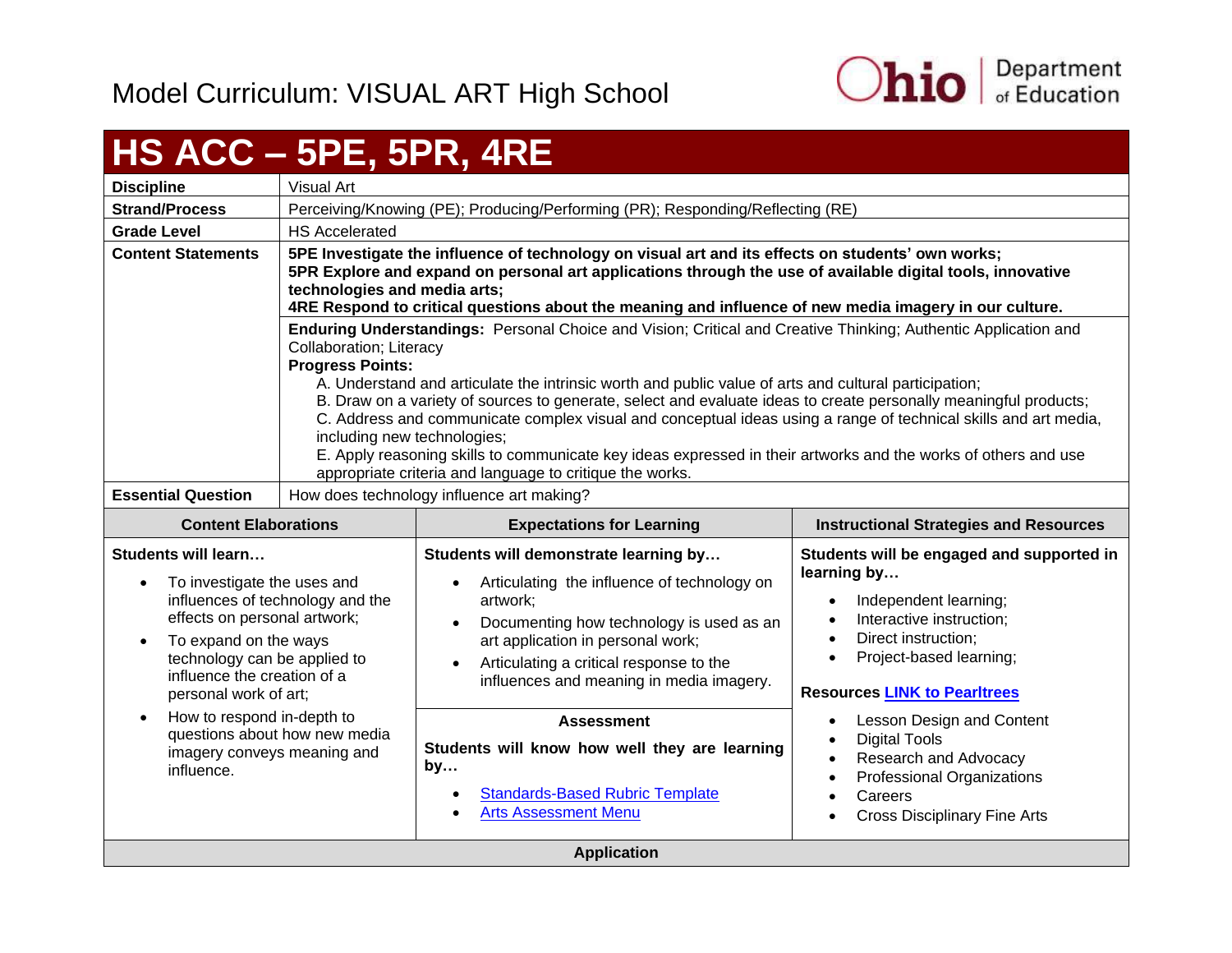

#### **Student Performance Tasks** Students choose a famous work of art from each of the last five decades and connect each of these works to a major development in technology in that decade. Students will be asked to create a collage using mixed media, including pieces created with digital media. Students research political artists, such as Goya or the more contemporary Shepard Fairey, and discuss the power their messages had in the culture in which they lived. Students will then hypothesize the influence they could have with today's social media and discuss the possibilities. **Career Connections [Pearltrees Careers Link](http://www.pearltrees.com/ohioartsed/career-connections/id9664560)** • Special Effects Technician • Stained-glass Designer • Film Editor Digital Photographer **Learning Standards Connections** [English Language Arts](http://education.ohio.gov/Topics/Ohio-s-New-Learning-Standards/English)  Grades 11-12 **[Science](http://education.ohio.gov/Topics/Ohio-s-New-Learning-Standards/Science)** • High School Science Model Curriculum [Social Studies](http://education.ohio.gov/Topics/Ohio-s-New-Learning-Standards/Social-Studies) Contemporary World Issues **Diverse Learners** Strategies for meeting the needs of learners with special needs and talents in the arts can be found below. [ODE Diverse Learners](http://education.ohio.gov/getattachment/Topics/Academic-Content-Standards/New-Learning-Standards/Strategies-and-Resources-for-Diverse-Learners-Focus-on-Students-with-Disabilities.pdf.aspx) [VSA Ohio](http://www.vsao.org/) **[CAST](http://www.cast.org/)** [BACK](#page-2-0)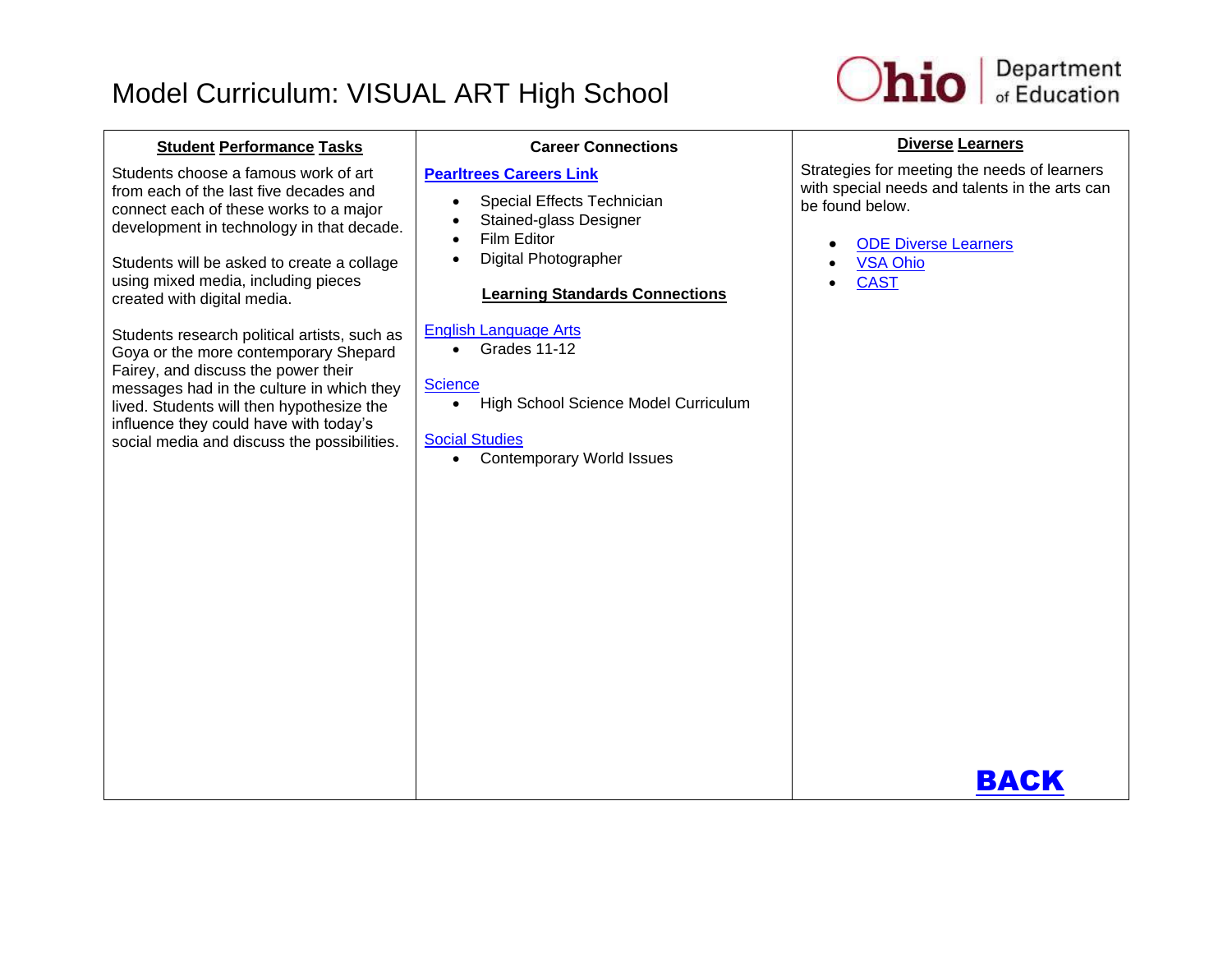

<span id="page-44-0"></span>

| <b>HS ACC - 6PE</b>                                                                                                                         |                                                                                                                                                                                                                                                                                                                                                                                                     |                                                                                                                                                                                                                                                                                             |                                                                                                                                                                                                                                                                                                                                                                                                                     |  |
|---------------------------------------------------------------------------------------------------------------------------------------------|-----------------------------------------------------------------------------------------------------------------------------------------------------------------------------------------------------------------------------------------------------------------------------------------------------------------------------------------------------------------------------------------------------|---------------------------------------------------------------------------------------------------------------------------------------------------------------------------------------------------------------------------------------------------------------------------------------------|---------------------------------------------------------------------------------------------------------------------------------------------------------------------------------------------------------------------------------------------------------------------------------------------------------------------------------------------------------------------------------------------------------------------|--|
| <b>Discipline</b>                                                                                                                           | <b>Visual Art</b>                                                                                                                                                                                                                                                                                                                                                                                   |                                                                                                                                                                                                                                                                                             |                                                                                                                                                                                                                                                                                                                                                                                                                     |  |
| <b>Strand/Process</b>                                                                                                                       | Perceiving/Knowing (PE)                                                                                                                                                                                                                                                                                                                                                                             |                                                                                                                                                                                                                                                                                             |                                                                                                                                                                                                                                                                                                                                                                                                                     |  |
| <b>Grade Level</b>                                                                                                                          | <b>HS Accelerated</b>                                                                                                                                                                                                                                                                                                                                                                               |                                                                                                                                                                                                                                                                                             |                                                                                                                                                                                                                                                                                                                                                                                                                     |  |
| <b>Content Statements</b>                                                                                                                   | 6PE Identify, examine and understand the aesthetic, stylistic and functional considerations of designing<br>objects, environments and communications.                                                                                                                                                                                                                                               |                                                                                                                                                                                                                                                                                             |                                                                                                                                                                                                                                                                                                                                                                                                                     |  |
|                                                                                                                                             | <b>Enduring Understandings: Literacy</b><br><b>Progress Points:</b><br>E. Apply reasoning skills to communicate key ideas expressed in their artworks and the works of others and use<br>appropriate criteria and language to critique the works;<br>H. Demonstrate respect for, and effectively work with, socially and culturally diverse teams or content to increase<br>innovation and quality. |                                                                                                                                                                                                                                                                                             |                                                                                                                                                                                                                                                                                                                                                                                                                     |  |
| <b>Essential Question</b>                                                                                                                   |                                                                                                                                                                                                                                                                                                                                                                                                     | What does it mean to design an object?                                                                                                                                                                                                                                                      |                                                                                                                                                                                                                                                                                                                                                                                                                     |  |
| <b>Content Elaborations</b>                                                                                                                 |                                                                                                                                                                                                                                                                                                                                                                                                     | <b>Expectations for Learning</b>                                                                                                                                                                                                                                                            | <b>Instructional Strategies and Resources</b>                                                                                                                                                                                                                                                                                                                                                                       |  |
| Students will learn<br>an understanding of the<br>object, environment or<br>communication;<br>$\bullet$<br>it functions on multiple levels. | How to identify, examine and form<br>aesthetics, style and function of an<br>To reflect upon their work and how                                                                                                                                                                                                                                                                                     | Students will demonstrate learning by<br>Documenting design considerations of an<br>object, environment or communication.<br><b>Assessment</b><br>Students will know how well they are learning<br>by<br><b>Standards-Based Rubric Template</b><br>$\bullet$<br><b>Arts Assessment Menu</b> | Students will be engaged and supported in<br>learning by<br>Independent learning;<br>Project-based learning;<br>$\bullet$<br>Inquiry-based learning;<br>$\bullet$<br>Formative assessment.<br><b>Resources LINK to Pearltrees</b><br>Lesson Design and Content<br>$\bullet$<br><b>Digital Tools</b><br>Research and Advocacy<br><b>Professional Organizations</b><br>Careers<br><b>Cross Disciplinary Fine Arts</b> |  |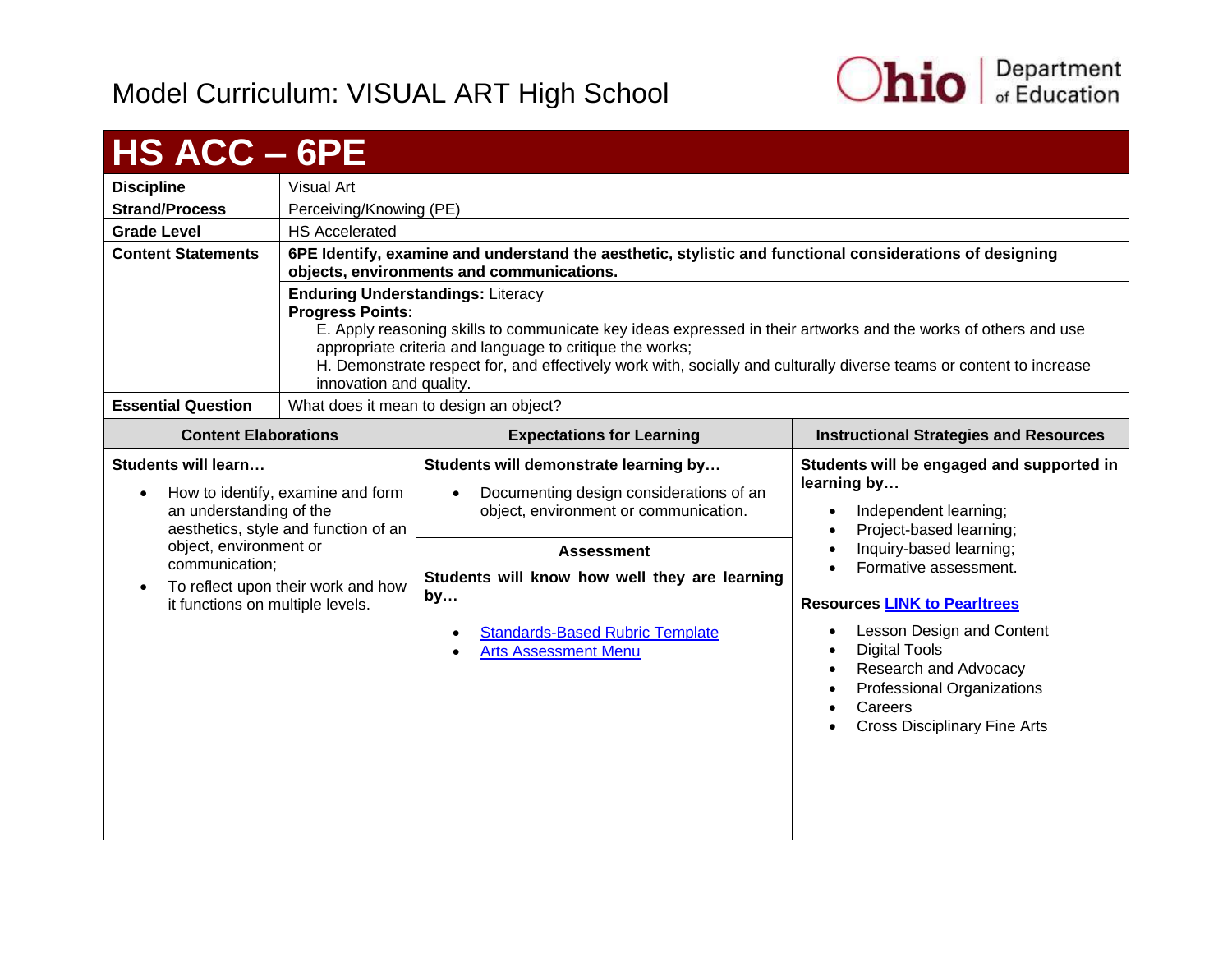

| <b>Application</b>                                                                                                                                                                                                                                                                            |                                                                                                                                                                                                                                                                                                                                                                                                                    |                                                                                                                                                                                                 |  |
|-----------------------------------------------------------------------------------------------------------------------------------------------------------------------------------------------------------------------------------------------------------------------------------------------|--------------------------------------------------------------------------------------------------------------------------------------------------------------------------------------------------------------------------------------------------------------------------------------------------------------------------------------------------------------------------------------------------------------------|-------------------------------------------------------------------------------------------------------------------------------------------------------------------------------------------------|--|
| <b>Student Performance Tasks</b>                                                                                                                                                                                                                                                              | <b>Career Connections</b>                                                                                                                                                                                                                                                                                                                                                                                          | Diverse Learners                                                                                                                                                                                |  |
| Students redesign an object so that it fits<br>with the needs of the consumer (e.g., a<br>simple object such as a pizza box is<br>changed the so that it can be used in<br>areas of extreme cold to keep pizzas<br>warm). Students discuss how to simplify<br>design without losing function. | <b>Pearltrees Careers Link</b><br><b>Industrial Designer</b><br>$\bullet$<br>Stained-glass designer<br><b>Learning Standards Connections</b><br><b>English Language Arts</b><br>Grades 11-12<br>$\bullet$<br><b>Science</b><br>High School Science Model Curriculum<br>$\bullet$<br><b>Social Studies</b><br><b>Economics and Financial Literacy</b><br>$\bullet$<br><b>Contemporary World Issues</b><br>$\bullet$ | Strategies for meeting the needs of learners<br>with special needs and talents in the arts can<br>be found below.<br><b>ODE Diverse Learners</b><br><b>VSA Ohio</b><br><b>CAST</b><br>$\bullet$ |  |
|                                                                                                                                                                                                                                                                                               |                                                                                                                                                                                                                                                                                                                                                                                                                    | BACK                                                                                                                                                                                            |  |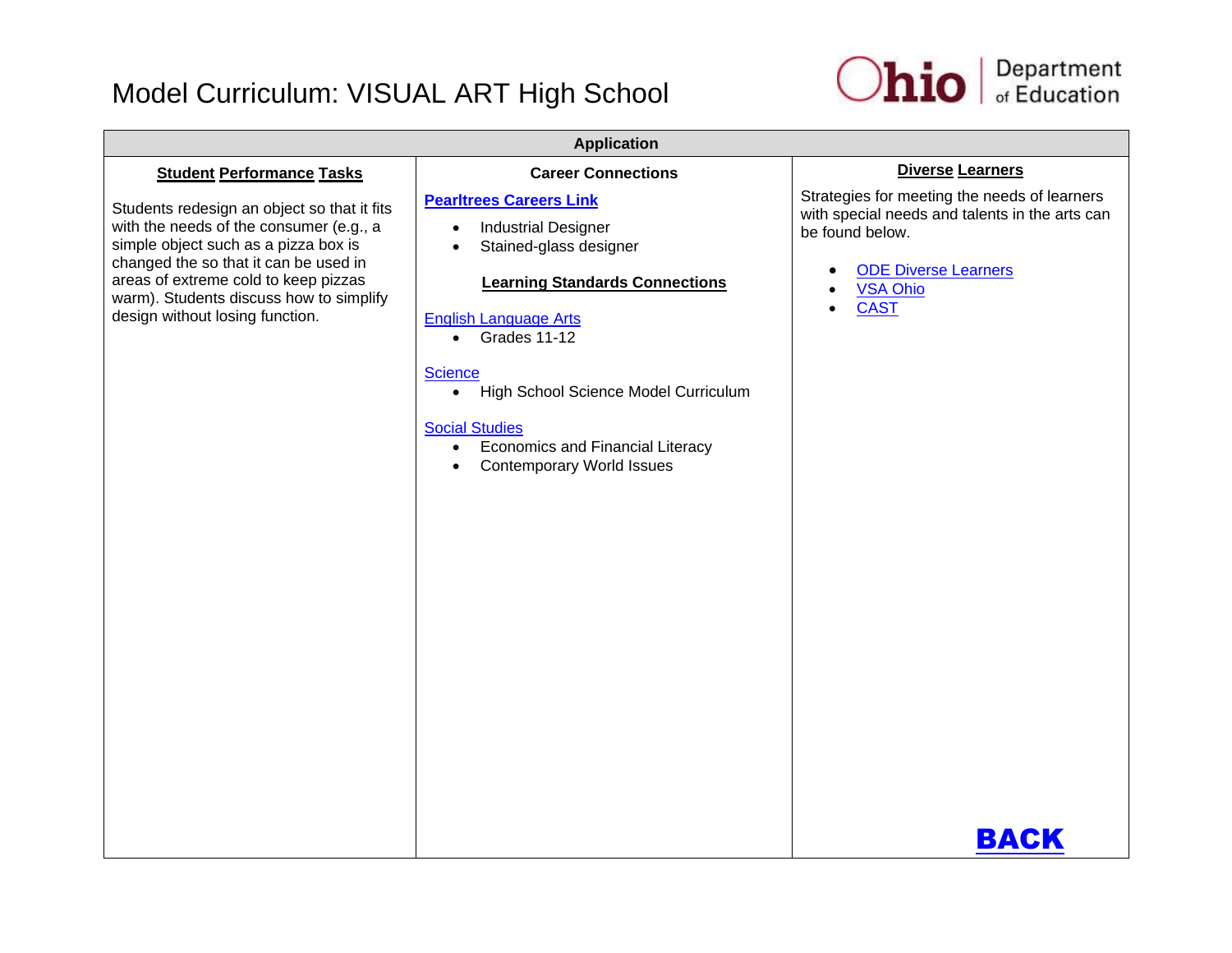

# <span id="page-46-0"></span>**HS ACC – 1PR, 2PR**

| <b>Discipline</b>           | Visual Art                                                                            |                                                                                                                                                                                                                                                                                                                                                           |                                               |  |
|-----------------------------|---------------------------------------------------------------------------------------|-----------------------------------------------------------------------------------------------------------------------------------------------------------------------------------------------------------------------------------------------------------------------------------------------------------------------------------------------------------|-----------------------------------------------|--|
| <b>Strand/Process</b>       | Producing/Performing (PR)                                                             |                                                                                                                                                                                                                                                                                                                                                           |                                               |  |
| <b>Grade Level</b>          | <b>HS Accelerated</b>                                                                 |                                                                                                                                                                                                                                                                                                                                                           |                                               |  |
| <b>Content Statements</b>   | problem.                                                                              | 1PR Demonstrate increased technical skill and craftsmanship with various art media when creating images from<br>observation, memory and imagination;<br>2PR Make informed choices in the selection of materials and techniques as they relate to solving a visual                                                                                         |                                               |  |
|                             | <b>Progress Points:</b>                                                               | Enduring Understandings: Personal Choice and Vision; Critical and Creative Thinking<br>B. Draw on a variety of sources to generate, select and evaluate ideas to create personally meaningful products;<br>C. Address and communicate complex visual and conceptual ideas using a range of technical skills and art media,<br>including new technologies. |                                               |  |
| <b>Essential Question</b>   | How does an artist develop technical skill and make informed choices in creating art? |                                                                                                                                                                                                                                                                                                                                                           |                                               |  |
| <b>Content Elaborations</b> |                                                                                       | <b>Expectations for Learning</b>                                                                                                                                                                                                                                                                                                                          | <b>Instructional Strategies and Resources</b> |  |

| <b>Content Elaborations</b>                                                                                                                                                                                                                                                        | <b>Expectations for Learning</b>                                                                                                                                                                                                                                                                                             | <b>Instructional Strategies and Resources</b>                                                                                                                                                                                                           |
|------------------------------------------------------------------------------------------------------------------------------------------------------------------------------------------------------------------------------------------------------------------------------------|------------------------------------------------------------------------------------------------------------------------------------------------------------------------------------------------------------------------------------------------------------------------------------------------------------------------------|---------------------------------------------------------------------------------------------------------------------------------------------------------------------------------------------------------------------------------------------------------|
| Students will learn<br>Increased technical skill in the use<br>$\bullet$<br>of various art mediums;<br>The meaning and qualities of<br>$\bullet$<br>increased craftsmanship as they<br>relate to a chosen medium;<br>To create images from<br>$\bullet$<br>observation, memory and | Students will demonstrate learning by<br>Establishing and applying the criteria for<br>$\bullet$<br>increased technical skill and craftsmanship<br>when creating original work.<br>Articulating informed choices as to why<br>$\bullet$<br>materials were used in relation to solving<br>specific visual problems in a work. | Students will be engaged and supported in<br>learning by<br>Observing and drawing;<br>$\bullet$<br>Inquiry-based learning;<br>$\bullet$<br>Formative assessment;<br>$\bullet$<br>Critical reasoning<br>$\bullet$<br><b>Resources LINK to Pearltrees</b> |
| imagination.<br>How to make informed choices<br>$\bullet$<br>about materials related to solving<br>a "visual art problem" in an<br>artwork.                                                                                                                                        | <b>Assessment</b><br>Students will know how well they are learning<br>by<br><b>Standards-Based Rubric Template</b><br>$\bullet$<br><b>Arts Assessment Menu</b><br>$\bullet$                                                                                                                                                  | Lesson Design and Content<br>$\bullet$<br>Digital Tools<br>$\bullet$<br>Research and Advocacy<br>$\bullet$<br>Professional Organizations<br>Careers<br>$\bullet$<br><b>Cross Disciplinary Fine Arts</b><br>$\bullet$                                    |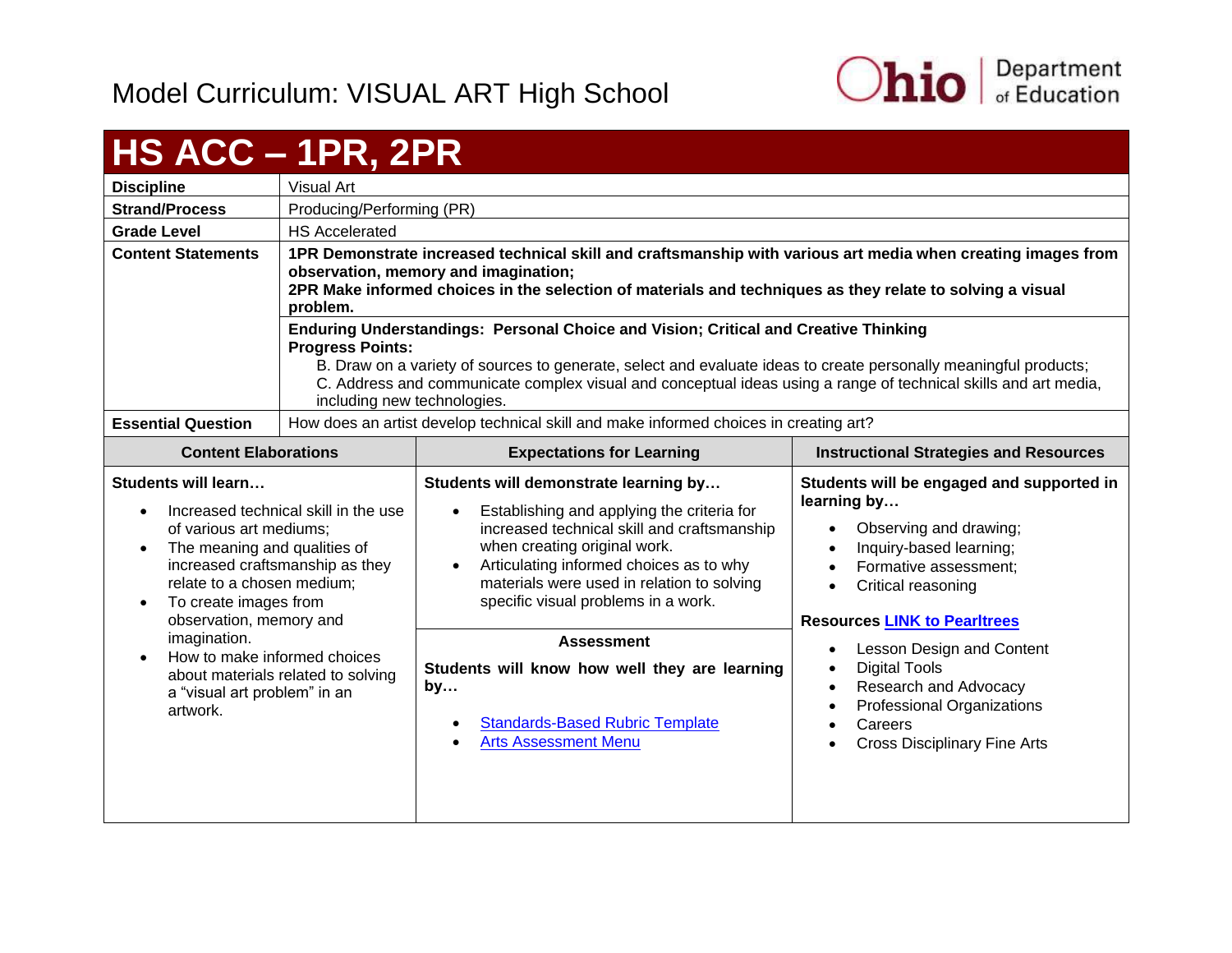

| <b>Application</b>                                                                                                                                                                                                                                                                                                                                                                                                                     |                                                                                                                                                                            |                                                                                                                                                                                                                                   |  |
|----------------------------------------------------------------------------------------------------------------------------------------------------------------------------------------------------------------------------------------------------------------------------------------------------------------------------------------------------------------------------------------------------------------------------------------|----------------------------------------------------------------------------------------------------------------------------------------------------------------------------|-----------------------------------------------------------------------------------------------------------------------------------------------------------------------------------------------------------------------------------|--|
| <b>Student Performance Tasks</b>                                                                                                                                                                                                                                                                                                                                                                                                       | <b>Career Connections</b>                                                                                                                                                  | <b>Diverse Learners</b>                                                                                                                                                                                                           |  |
| Students draw a crumpled up piece of<br>paper that has a strong light source, then<br>create a background for the paper from<br>imagination.<br>Students view a still life of metal musical<br>instruments placed in the room and<br>experiment lighting them with a strong<br>shadow. Students then choose, as a<br>group, which materials and techniques<br>they feel would best show off the metallic<br>quality of the still life. | <b>Pearltrees Careers Link</b><br>Illustrator<br>$\bullet$<br><b>Learning Standards Connections</b><br><b>Science</b><br>High School Science Model Curriculum<br>$\bullet$ | Strategies for meeting the needs of learners<br>with special needs and talents in the arts can<br>be found below.<br><b>ODE Diverse Learners</b><br>$\bullet$<br><b>VSA Ohio</b><br>$\bullet$<br><b>CAST</b><br>$\bullet$<br>BACK |  |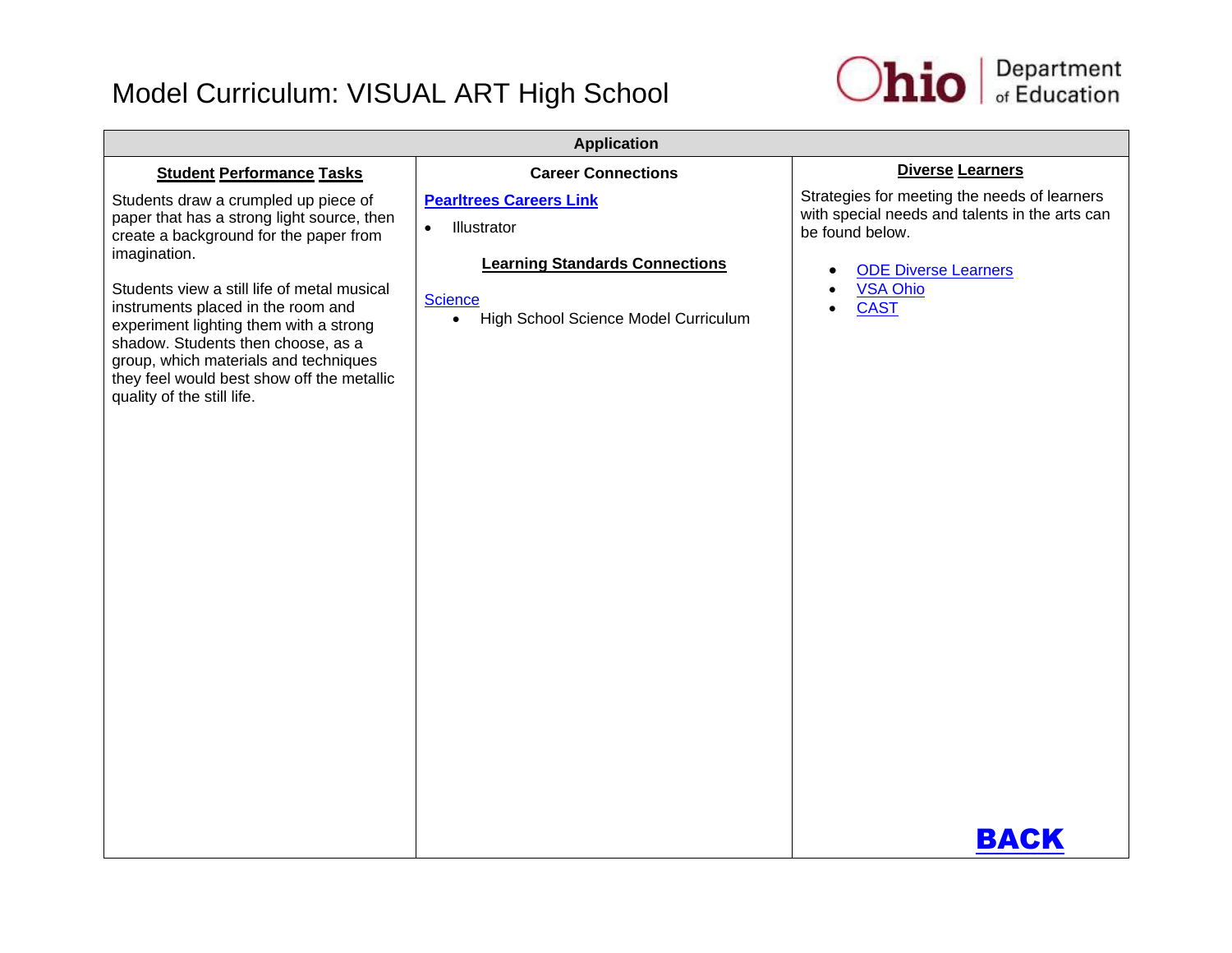

# <span id="page-48-0"></span>**HS ACC – 3PR, 4PR, 2RE**

|                             |                                                                             | _________________                                                                                                                                                                                                                                                                                                                                                                                                                                                                                                                                                                                                                                  |                                        |  |
|-----------------------------|-----------------------------------------------------------------------------|----------------------------------------------------------------------------------------------------------------------------------------------------------------------------------------------------------------------------------------------------------------------------------------------------------------------------------------------------------------------------------------------------------------------------------------------------------------------------------------------------------------------------------------------------------------------------------------------------------------------------------------------------|----------------------------------------|--|
| <b>Discipline</b>           | Visual Art                                                                  |                                                                                                                                                                                                                                                                                                                                                                                                                                                                                                                                                                                                                                                    |                                        |  |
| <b>Strand/Process</b>       | Producing/Performing (PR); Responding/Reflecting (RE)                       |                                                                                                                                                                                                                                                                                                                                                                                                                                                                                                                                                                                                                                                    |                                        |  |
| <b>Grade Level</b>          | <b>HS Accelerated</b>                                                       |                                                                                                                                                                                                                                                                                                                                                                                                                                                                                                                                                                                                                                                    |                                        |  |
| <b>Content Statements</b>   |                                                                             | 3PR Solve visual art problems that demonstrate skill, imagination and observation;<br>4PR Prepare artworks for display that demonstrate high levels of craftsmanship;<br>2RE Practice self-assessment to understand their progress and prioritize steps for improvement.                                                                                                                                                                                                                                                                                                                                                                           |                                        |  |
|                             | and Collaboration<br><b>Progress Points:</b><br>including new technologies; | Enduring Understandings: Personal Choice and Vision; Critical and Creative Thinking; Literacy; Authentic Application<br>A. Understand and articulate the intrinsic worth and public value of arts and cultural participation;<br>B. Draw on a variety of sources to generate, select and evaluate ideas to create personally meaningful products;<br>C. Address and communicate complex visual and conceptual ideas using a range of technical skills and art media,<br>E. Apply reasoning skills to communicate key ideas expressed in their artworks and the works of others and use<br>appropriate criteria and language to critique the works. |                                        |  |
| <b>Essential Question</b>   | How does an artist persevere through the creative process?                  |                                                                                                                                                                                                                                                                                                                                                                                                                                                                                                                                                                                                                                                    |                                        |  |
| <b>Content Flaborations</b> |                                                                             | <b>Expectations for Learning</b>                                                                                                                                                                                                                                                                                                                                                                                                                                                                                                                                                                                                                   | Instructional Strategies and Resources |  |

| <b>Content Elaborations</b>                                                                                                                                                                                                                                                                                                  | <b>Expectations for Learning</b>                                                                                                                                                                                                                                                                                                                                                                                                             | <b>Instructional Strategies and Resources</b>                                                                                                                                                                                                                                                                                                                                                                                                    |
|------------------------------------------------------------------------------------------------------------------------------------------------------------------------------------------------------------------------------------------------------------------------------------------------------------------------------|----------------------------------------------------------------------------------------------------------------------------------------------------------------------------------------------------------------------------------------------------------------------------------------------------------------------------------------------------------------------------------------------------------------------------------------------|--------------------------------------------------------------------------------------------------------------------------------------------------------------------------------------------------------------------------------------------------------------------------------------------------------------------------------------------------------------------------------------------------------------------------------------------------|
| Students will learn<br>To establish a system to solve<br>artistic problems;<br>Preparation of artwork for display;<br>To establish high levels<br>craftsmanship for a work of art;<br>To practice self-assessment<br>strategies that demonstrate an<br>understanding of the process and<br>prioritize steps for improvement. | Students will demonstrate learning by<br>Providing formative evidence that<br>demonstrates how skill, imagination, and<br>observation skills were applied to solve an<br>art problem;<br>Submitting a prepared work for display that<br>$\bullet$<br>shows high levels of craftsmanship;<br>Providing evidence of self-assessment<br>strategies that demonstrate an<br>understanding of the process and prioritize<br>steps for improvement. | Students will be engaged and supported in<br>learning by<br>Project-based learning;<br>$\bullet$<br>Inquiry-based learning;<br>$\bullet$<br>Interactive instruction;<br>$\bullet$<br>Formative assessment.<br><b>Resources LINK to Pearltrees</b><br>Lesson Design and Content<br>$\bullet$<br><b>Digital Tools</b><br>$\bullet$<br>Research and Advocacy<br>$\bullet$<br><b>Professional Organizations</b><br>$\bullet$<br>Careers<br>$\bullet$ |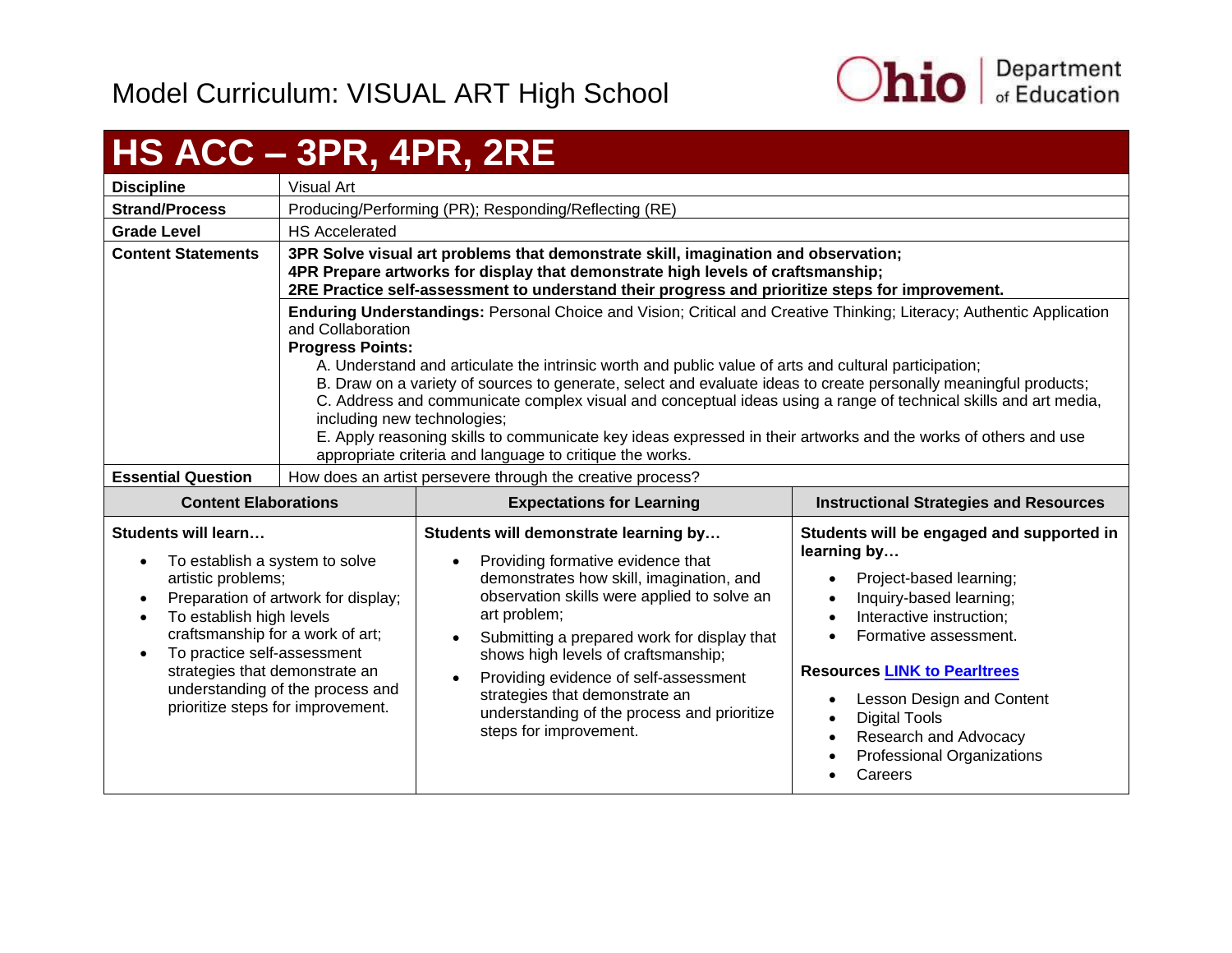

|                                                                                                                                                                                                                                               | <b>Assessment</b><br>Students will know how well they are learning<br>by<br><b>Standards-Based Rubric Template</b><br><b>Arts Assessment Menu</b>                                                                                                                                                                                                                          | <b>Cross Disciplinary Fine Arts</b><br>$\bullet$                                                                                                                                           |
|-----------------------------------------------------------------------------------------------------------------------------------------------------------------------------------------------------------------------------------------------|----------------------------------------------------------------------------------------------------------------------------------------------------------------------------------------------------------------------------------------------------------------------------------------------------------------------------------------------------------------------------|--------------------------------------------------------------------------------------------------------------------------------------------------------------------------------------------|
|                                                                                                                                                                                                                                               | <b>Application</b>                                                                                                                                                                                                                                                                                                                                                         |                                                                                                                                                                                            |
| <b>Student Performance Tasks</b>                                                                                                                                                                                                              | <b>Career Connections</b>                                                                                                                                                                                                                                                                                                                                                  | Diverse Learners                                                                                                                                                                           |
| Students are given an art problem to solve<br>(e.g., Pepsi is asking students to create a<br>bottle that would appeal to the young and<br>old). The students then create their<br>solution (a new bottle) using clay, drawing<br>or painting. | <b>Pearltrees Careers Link</b><br>Cinematographer<br>Color consultant<br><b>Learning Standards Connections</b><br><b>English Language Arts</b><br>$\bullet$ Grades 11-12<br><b>Mathematics</b><br><b>Number and Quantity</b><br>$\bullet$<br><b>Science</b><br>High School Science Model Curriculum<br>$\bullet$<br><b>Social Studies</b><br>American History<br>$\bullet$ | Strategies for meeting the needs of learners<br>with special needs and talents in the arts can<br>be found below.<br><b>ODE Diverse Learners</b><br><b>VSA Ohio</b><br><b>CAST</b><br>BACK |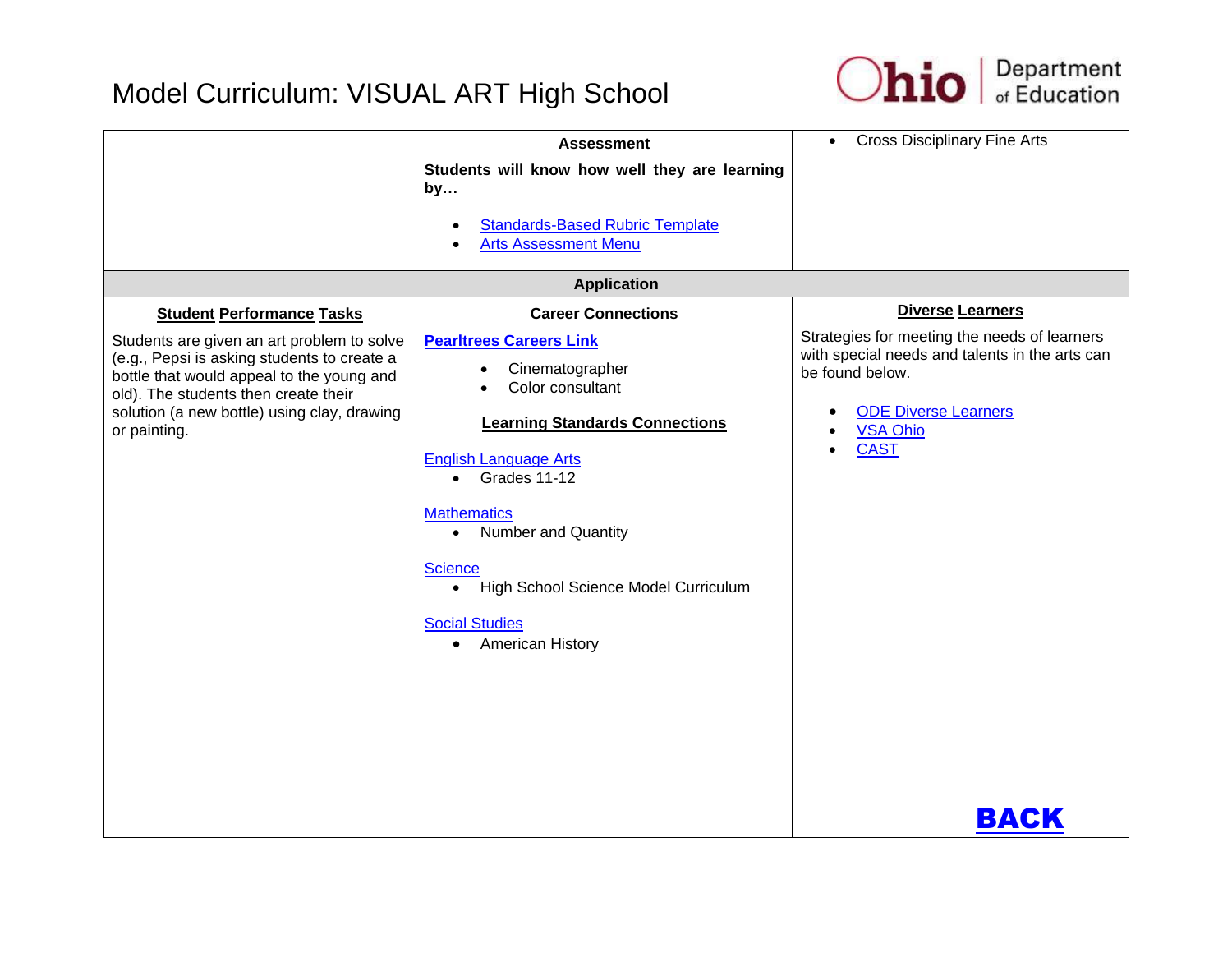

## <span id="page-50-0"></span>**HS ACC – 1RE, 3RE**

|                                                                                                                                                                                                                                 | - - - - - -                                                                                                          |                                                                                                                                                                                                                                                                                                                                                                                                                                                           |                                                                                                                                                                                                                                                                                                                                                                                                          |
|---------------------------------------------------------------------------------------------------------------------------------------------------------------------------------------------------------------------------------|----------------------------------------------------------------------------------------------------------------------|-----------------------------------------------------------------------------------------------------------------------------------------------------------------------------------------------------------------------------------------------------------------------------------------------------------------------------------------------------------------------------------------------------------------------------------------------------------|----------------------------------------------------------------------------------------------------------------------------------------------------------------------------------------------------------------------------------------------------------------------------------------------------------------------------------------------------------------------------------------------------------|
| <b>Discipline</b>                                                                                                                                                                                                               | Visual Art                                                                                                           |                                                                                                                                                                                                                                                                                                                                                                                                                                                           |                                                                                                                                                                                                                                                                                                                                                                                                          |
| <b>Strand/Process</b>                                                                                                                                                                                                           | Responding/Reflecting (RE)                                                                                           |                                                                                                                                                                                                                                                                                                                                                                                                                                                           |                                                                                                                                                                                                                                                                                                                                                                                                          |
| <b>Grade Level</b>                                                                                                                                                                                                              | <b>HS Accelerated</b>                                                                                                |                                                                                                                                                                                                                                                                                                                                                                                                                                                           |                                                                                                                                                                                                                                                                                                                                                                                                          |
| <b>Content Statements</b>                                                                                                                                                                                                       | arts;<br>specific terminology.<br><b>Progress Points:</b>                                                            | 1RE Apply art criticism methods and inquiry skills to interpret visual images produced by new media and media<br>3RE Explain artistic processes from idea conception to completion of a work of art using descriptive and arts-<br><b>Enduring Understandings: Literacy</b><br>E. Apply reasoning skills to communicate key ideas expressed in their artworks and the works of others and use<br>appropriate criteria and language to critique the works. |                                                                                                                                                                                                                                                                                                                                                                                                          |
| <b>Essential Question</b>                                                                                                                                                                                                       |                                                                                                                      | How does an artist use inquiry and discussion skills to communicate about art?                                                                                                                                                                                                                                                                                                                                                                            |                                                                                                                                                                                                                                                                                                                                                                                                          |
| <b>Content Elaborations</b>                                                                                                                                                                                                     |                                                                                                                      | <b>Expectations for Learning</b>                                                                                                                                                                                                                                                                                                                                                                                                                          | <b>Instructional Strategies and Resources</b>                                                                                                                                                                                                                                                                                                                                                            |
| <b>Students will learn</b><br>and inquiry skills to interpret a<br>visual image;<br>To define new media and media<br>arts;<br>To define the artistic process<br>explain specific processes used<br>during the creative process. | To apply definitions of art criticism<br>(perceiving, producing, reflecting);<br>To use arts-specific terminology to | Students will demonstrate learning by<br>Interpreting visual images using art criticism<br>and inquiry skills;<br>Articulating the creative process using<br>descriptive arts-specific terminology.<br><b>Assessment</b><br>Students will know how well they are learning<br>by<br><b>Standards-Based Rubric Template</b><br><b>Arts Assessment Menu</b>                                                                                                  | Students will be engaged and supported in<br>learning by<br>Inquiry-based learning;<br>$\bullet$<br>Collaborative learning.<br>$\bullet$<br><b>Resources LINK to Pearltrees</b><br>Lesson Design and Content<br>$\bullet$<br><b>Digital Tools</b><br>$\bullet$<br>Research and Advocacy<br><b>Professional Organizations</b><br>$\bullet$<br>Careers<br>$\bullet$<br><b>Cross Disciplinary Fine Arts</b> |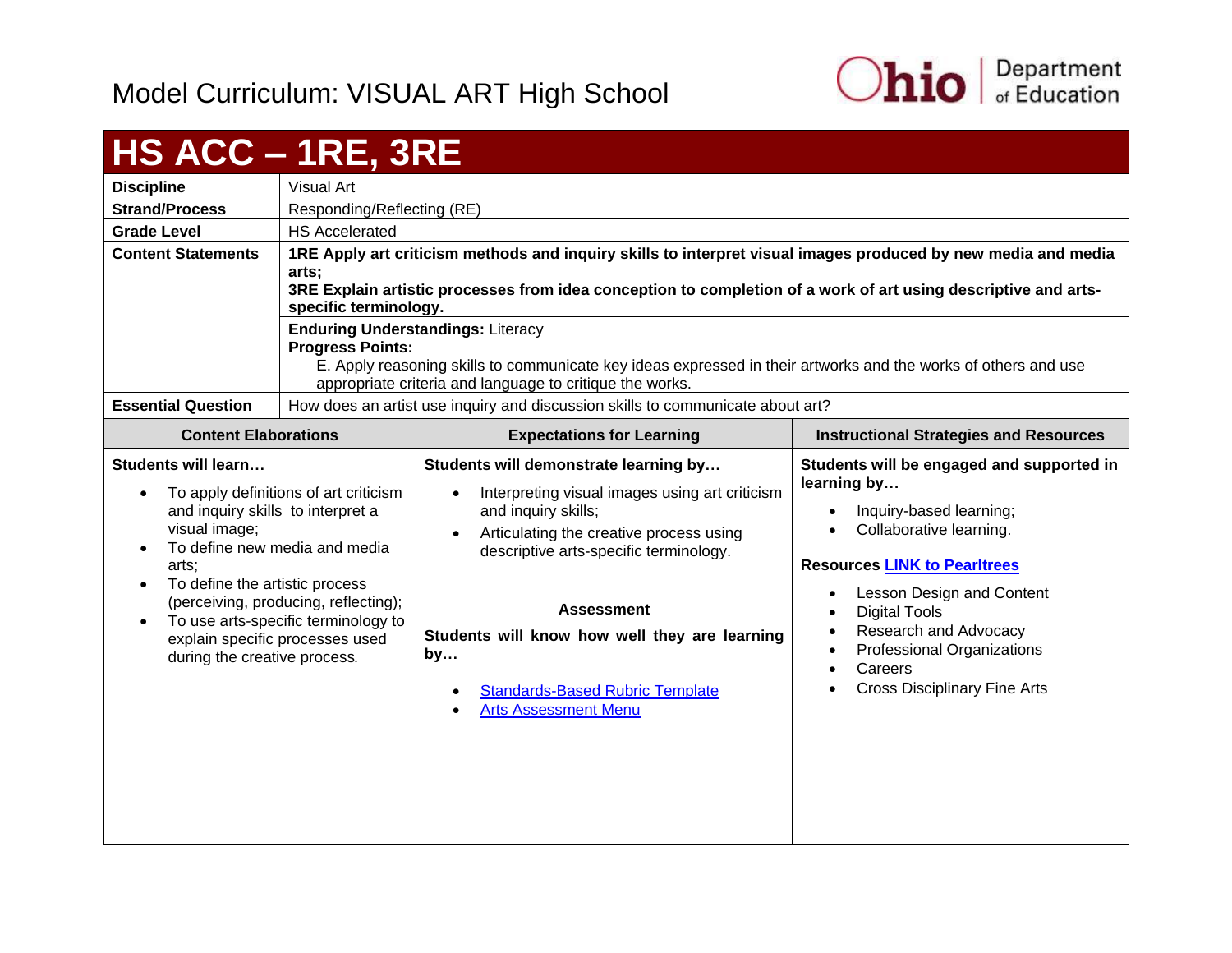

| <b>Application</b>                                                                                                                                                                                                                                                                                                                                                                                                                                       |                                                                                                                                                                                                                                                                                                                                                                                                                                         |                                                                                                                                                                                            |
|----------------------------------------------------------------------------------------------------------------------------------------------------------------------------------------------------------------------------------------------------------------------------------------------------------------------------------------------------------------------------------------------------------------------------------------------------------|-----------------------------------------------------------------------------------------------------------------------------------------------------------------------------------------------------------------------------------------------------------------------------------------------------------------------------------------------------------------------------------------------------------------------------------------|--------------------------------------------------------------------------------------------------------------------------------------------------------------------------------------------|
| <b>Student Performance Tasks</b>                                                                                                                                                                                                                                                                                                                                                                                                                         | <b>Career Connections</b>                                                                                                                                                                                                                                                                                                                                                                                                               | <b>Diverse Learners</b>                                                                                                                                                                    |
| Students select an image from a magazine<br>an online source, score it according to a<br>given rubric and write a critique about the<br>image.<br>Students show beginning research and<br>sketches and then document the process<br>they go through and their daily struggles<br>with the project.<br>Students write a reflection statement<br>articulating their ideas, techniques, and<br>refinements throughout a chosen project<br>or unit of study. | <b>Pearltrees Careers Link</b><br>Journalist<br>$\bullet$<br><b>Industrial Designer</b><br>Museum Curator<br>Online Blogger<br><b>Learning Standards Connections</b><br><b>English Language Arts</b><br>Grades 11-12<br>$\bullet$<br><b>Mathematics</b><br>Algebra<br>$\bullet$<br><b>Science</b><br>High School Science Model Curriculum<br>$\bullet$<br><b>Social Studies</b><br><b>Economics and Financial Literacy</b><br>$\bullet$ | Strategies for meeting the needs of learners<br>with special needs and talents in the arts can<br>be found below.<br><b>ODE Diverse Learners</b><br><b>VSA Ohio</b><br><b>CAST</b><br>BACK |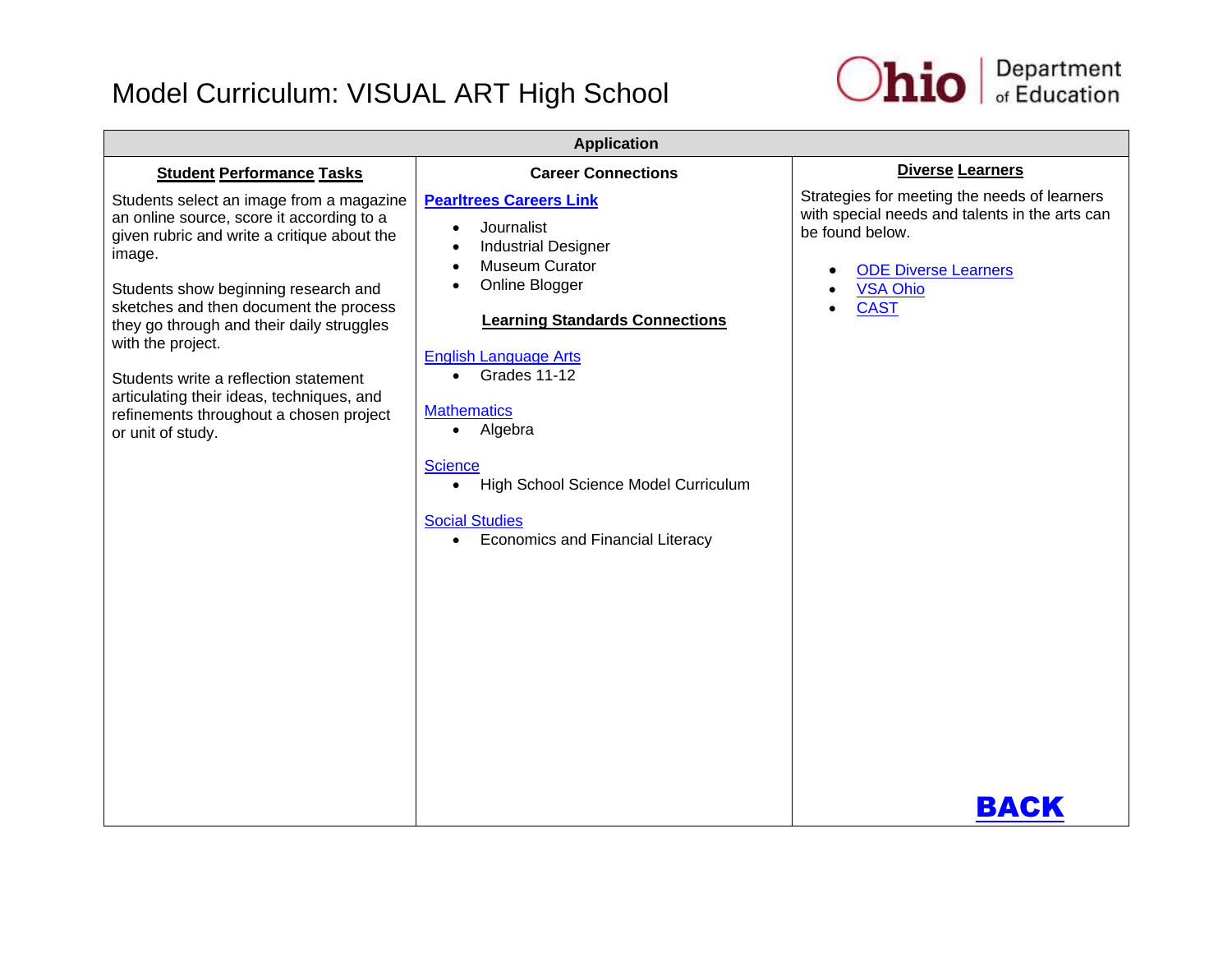

## <span id="page-52-0"></span>**HS ADV – 1PE, 6PR, 5RE, 6RE**

| <b>Discipline</b>                                                                                                                                                                                                                                                      | Visual Art                                                                                                                                                                                                                                                                                                                                                                                      |                                                                                                                                                                                                                                                                                                                                                                                                                                                                                                                                                                                                                                                                                                                                                                                                           |                                                                                                                                                                                                                                                                                                                                  |
|------------------------------------------------------------------------------------------------------------------------------------------------------------------------------------------------------------------------------------------------------------------------|-------------------------------------------------------------------------------------------------------------------------------------------------------------------------------------------------------------------------------------------------------------------------------------------------------------------------------------------------------------------------------------------------|-----------------------------------------------------------------------------------------------------------------------------------------------------------------------------------------------------------------------------------------------------------------------------------------------------------------------------------------------------------------------------------------------------------------------------------------------------------------------------------------------------------------------------------------------------------------------------------------------------------------------------------------------------------------------------------------------------------------------------------------------------------------------------------------------------------|----------------------------------------------------------------------------------------------------------------------------------------------------------------------------------------------------------------------------------------------------------------------------------------------------------------------------------|
| <b>Strand/Process</b>                                                                                                                                                                                                                                                  | Perceiving/Knowing (PE); Producing/Performing (PR); Responding/Reflecting (RE)                                                                                                                                                                                                                                                                                                                  |                                                                                                                                                                                                                                                                                                                                                                                                                                                                                                                                                                                                                                                                                                                                                                                                           |                                                                                                                                                                                                                                                                                                                                  |
| <b>Grade Level</b>                                                                                                                                                                                                                                                     | <b>HS Advanced</b>                                                                                                                                                                                                                                                                                                                                                                              |                                                                                                                                                                                                                                                                                                                                                                                                                                                                                                                                                                                                                                                                                                                                                                                                           |                                                                                                                                                                                                                                                                                                                                  |
| <b>Content Statements</b>                                                                                                                                                                                                                                              | 1PE Interpret social and cultural contexts to develop personal meaning in visual imagery;<br>6PR Visually express complex concepts and meaning in their artworks;<br>5RE Defend personal philosophies of art based on a connection to aesthetic theories and visual culture;<br>6RE Engage in discourse and express a point of view about issues related to the public display of works of art. |                                                                                                                                                                                                                                                                                                                                                                                                                                                                                                                                                                                                                                                                                                                                                                                                           |                                                                                                                                                                                                                                                                                                                                  |
|                                                                                                                                                                                                                                                                        | Collaboration; Literacy<br><b>Progress Points:</b><br>including new technologies.                                                                                                                                                                                                                                                                                                               | Enduring Understandings: Personal Choice and Vision; Critical and Creative Thinking; Authentic Application and<br>A. Understand and articulate the intrinsic worth and public value of arts and cultural participation.<br>B. Draw on a variety of sources to generate, select and evaluate ideas to create personally meaningful products.<br>C. Address and communicate complex visual and conceptual ideas using a range of technical skills and art media,<br>E. Apply reasoning skills to communicate key ideas expressed in their artworks and the works of others and use<br>appropriate criteria and language to critique the works.<br>F. Analyze and use digital tools to understand how and why images are created and interpreted and how media<br>influences culture, beliefs and behaviors. |                                                                                                                                                                                                                                                                                                                                  |
| <b>Essential Question</b>                                                                                                                                                                                                                                              | How does an artist create compelling imagery with context and meaning?                                                                                                                                                                                                                                                                                                                          |                                                                                                                                                                                                                                                                                                                                                                                                                                                                                                                                                                                                                                                                                                                                                                                                           |                                                                                                                                                                                                                                                                                                                                  |
| <b>Content Elaborations</b>                                                                                                                                                                                                                                            | <b>Expectations for Learning</b>                                                                                                                                                                                                                                                                                                                                                                |                                                                                                                                                                                                                                                                                                                                                                                                                                                                                                                                                                                                                                                                                                                                                                                                           | <b>Instructional Strategies and Resources</b>                                                                                                                                                                                                                                                                                    |
| <b>Students will learn</b><br>To research examples of art<br>representing controversial or<br>(e.g., religion, politics, violence)<br>conveyed through the artwork;<br>To interpret social and cultural<br>contexts in an image and to<br>those contexts;<br>meanings; | challenging experiences or ideas<br>and analyze how the issues were<br>develop a personal meaning from<br>To define complex concepts and                                                                                                                                                                                                                                                        | Students will demonstrate learning by<br>Completing original artwork that shows<br>$\bullet$<br>evidence of interpretations of social and<br>cultural contexts within the composition to<br>convey personal meaning;<br>Incorporating imagery into a composition to<br>$\bullet$<br>express complex concepts or meanings;<br>Articulating a defense of a personal<br>$\bullet$<br>philosophy of art providing evidence<br>of/citing theories in aesthetics and visual<br>culture;<br>Engaging in discourse that documents a<br>specific point of view on issues related to<br>the public display of artwork.                                                                                                                                                                                              | Students will be engaged and supported in<br>learning by<br>Project-based learning;<br>Collaborative learning;<br>$\bullet$<br><b>Resources LINK to Pearltrees</b><br>Lesson Design and Content<br><b>Digital Tools</b><br>Research and Advocacy<br>Professional Organizations<br>Careers<br><b>Cross Disciplinary Fine Arts</b> |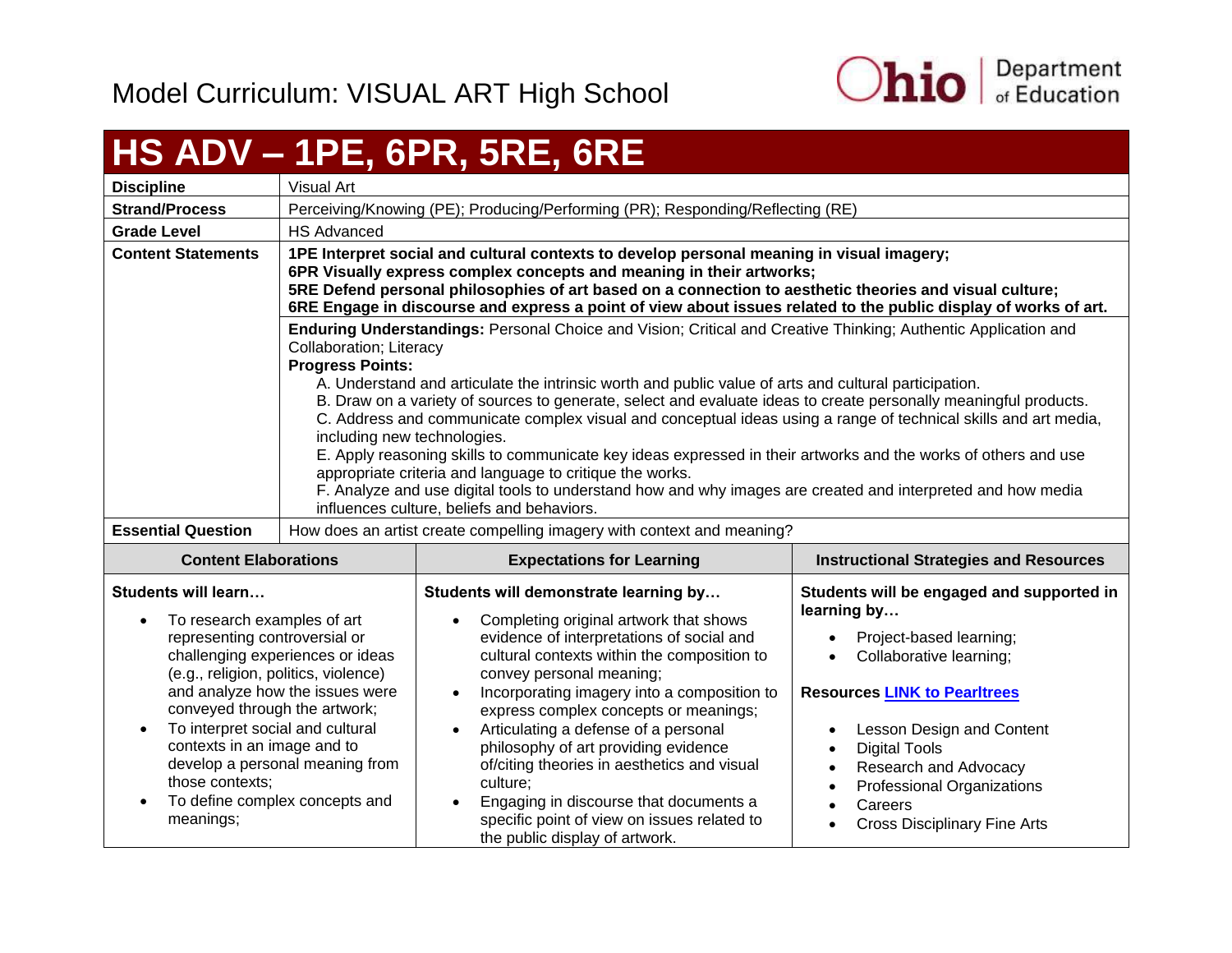

| To apply complex concepts and<br>$\bullet$<br>meanings to imagery within an<br>artwork;<br>To develop strategies based on<br>aesthetics and visual culture<br>theories to defend a personal<br>philosophy of art;<br>Strategies to engage in discourse<br>$\bullet$<br>and express a point of view;<br>How to identify issues related to<br>the public display of artwork.                                                                                                                                                                                                                                                                                                                                                                                                             | <b>Assessment</b><br>Students will know how well they are learning<br>by<br><b>Standards-Based Rubric Template</b><br>$\bullet$<br><b>Arts Assessment Menu</b><br>$\bullet$                                                                                                                                                                                                                                                                                            |                                                                                                                                                                                                               |
|----------------------------------------------------------------------------------------------------------------------------------------------------------------------------------------------------------------------------------------------------------------------------------------------------------------------------------------------------------------------------------------------------------------------------------------------------------------------------------------------------------------------------------------------------------------------------------------------------------------------------------------------------------------------------------------------------------------------------------------------------------------------------------------|------------------------------------------------------------------------------------------------------------------------------------------------------------------------------------------------------------------------------------------------------------------------------------------------------------------------------------------------------------------------------------------------------------------------------------------------------------------------|---------------------------------------------------------------------------------------------------------------------------------------------------------------------------------------------------------------|
|                                                                                                                                                                                                                                                                                                                                                                                                                                                                                                                                                                                                                                                                                                                                                                                        | <b>Application</b>                                                                                                                                                                                                                                                                                                                                                                                                                                                     |                                                                                                                                                                                                               |
| <b>Student Performance Tasks</b><br>Students collect objects that reflect<br>aspects of their daily life then organize<br>them to form a sculpture or installation.<br>They write a brief description of each<br>object's significance to them and describe<br>how it contributes to the finished artwork.<br>Students work as a group to curate the<br>found-object sculptures and design a<br>public display complete with text and titles.<br>Teachers create a blog that poses various<br>questions to current trending art and<br>culture. Students are asked to respond to<br>those questions and defend their position.<br>Students create a series of works that<br>share common themes. The objects can<br>represent personal meaning about an<br>event in the artist's life. | <b>Career Connections</b><br><b>Pearltrees Careers Link</b><br>Lecturer/Art Historian<br>$\bullet$<br><b>Art Consultant</b><br>$\bullet$<br><b>Learning Standards Connections</b><br><b>English Language Arts</b><br>Grades 11-12<br>$\bullet$<br><b>Science</b><br>High School Science Model Curriculum<br>$\bullet$<br><b>Social Studies</b><br>American History<br>$\bullet$<br><b>American Government</b><br>$\bullet$<br><b>Modern World History</b><br>$\bullet$ | <b>Diverse Learners</b><br>Strategies for meeting the needs of learners<br>with special needs and talents in the arts can<br>be found below.<br><b>ODE Diverse Learners</b><br><b>VSA Ohio</b><br><b>CAST</b> |
|                                                                                                                                                                                                                                                                                                                                                                                                                                                                                                                                                                                                                                                                                                                                                                                        |                                                                                                                                                                                                                                                                                                                                                                                                                                                                        | <b>BACK</b>                                                                                                                                                                                                   |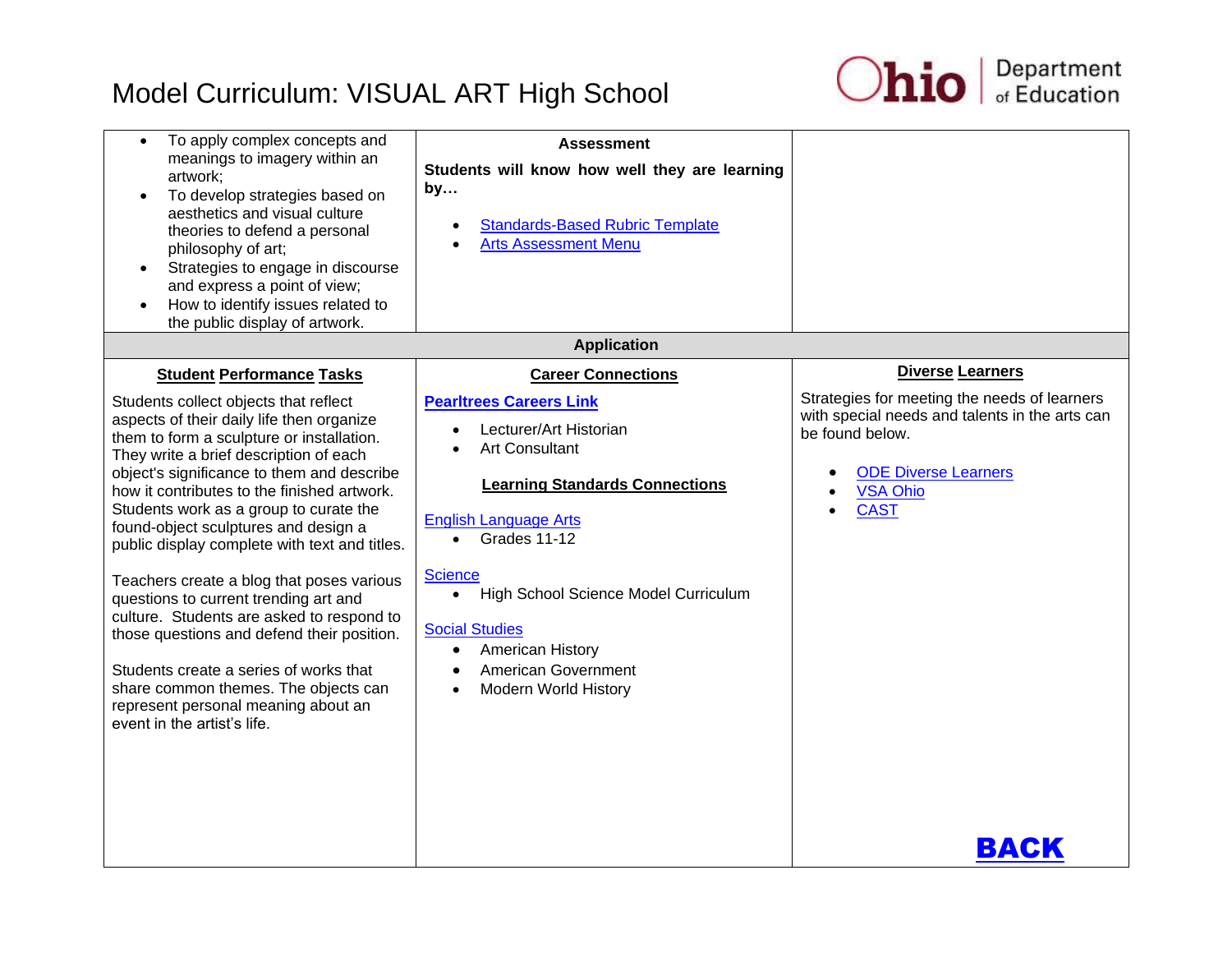

#### <span id="page-54-0"></span>**HS ADV – 2PE, 4PE Discipline** Visual Art **Strand/Process** | Perceiving/Knowing (PE) **Grade Level HS Advanced Content Statements 2PE Interpret and evaluate the way a theme or meaning in an artwork expresses the social, political or cultural context; 4PE Form and defend judgments regarding the relationships between artists and culture. Enduring Understandings:** Personal Choice and Vision; Literacy **Progress Points:**  A. Understand and articulate the intrinsic worth and public value of arts and cultural participation; E. Apply reasoning skills to communicate key ideas expressed in their artworks and the works of others and use appropriate criteria and language to critique the works. **Essential Question** | What inspires artists? How do artists generate ideas? **Content Elaborations Expectations for Learning Instructional Strategies and Resources Students will learn…** • To interpret theme/meaning of an artwork; • To evaluate how a theme/meaning is influenced by social, political or cultural context; • How to form and defend a judgment about a relationship between two areas of study. **Students will demonstrate learning by…** • Articulating an interpretation of a theme/meaning of an artwork citing specific contexts (social, political, cultural); Articulating and defending a judgment about the relationship between artists and culture. **Students will be engaged and supported in learning by…** • Indirect instruction: • Experimental learning; • Independent learning; • Interactive instruction. **Resources [LINK to Pearltrees](http://www.pearltrees.com/ohioartsed)** • Lesson Design and Content • Digital Tools Research and Advocacy Professional Organizations **Careers**  Cross Disciplinary Fine Arts **Assessment Students will know how well they are learning by…** [Standards-Based Rubric Template](https://education.ohio.gov/getattachment/Topics/Ohio-s-New-Learning-Standards/Fine-Arts/Standards_based_Rubric.pdf.aspx) [Arts Assessment Menu](https://education.ohio.gov/getattachment/Topics/Ohio-s-New-Learning-Standards/Fine-Arts/Arts-Assess-Chart.pdf.aspx)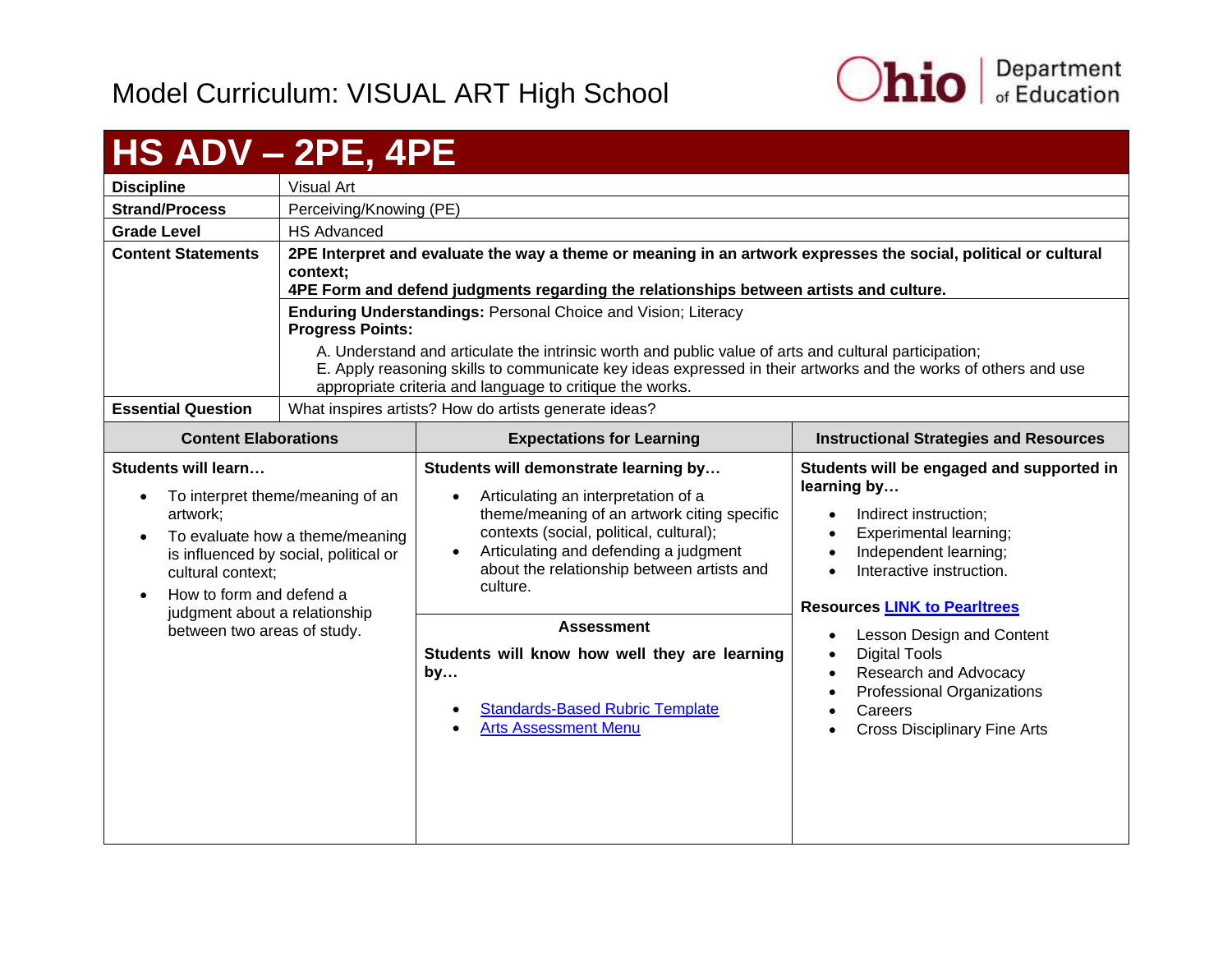

| <b>Application</b>                                                                                                                                                                                                                                                                                                                                             |                                                                                                                                                                                                             |                                                                                                                                                                                                                            |
|----------------------------------------------------------------------------------------------------------------------------------------------------------------------------------------------------------------------------------------------------------------------------------------------------------------------------------------------------------------|-------------------------------------------------------------------------------------------------------------------------------------------------------------------------------------------------------------|----------------------------------------------------------------------------------------------------------------------------------------------------------------------------------------------------------------------------|
| <b>Student Performance Tasks</b><br>Students research a local artist and<br>visually present how the artist reflects the<br>culture of the community.<br>Students create a visual biography of an<br>artist where contextual details in the<br>artist's work are emulated in the images<br>the student creates and communicate<br>themes/styles of the artist. | <b>Career Connections</b><br><b>Pearltrees Careers Link</b><br>Columnist<br>$\bullet$<br>Art Lecturer<br><b>Learning Standards Connections</b><br><b>English Language Arts</b><br>Grades 11-12<br>$\bullet$ | <b>Diverse Learners</b><br>Strategies for meeting the needs of learners<br>with special needs and talents in the arts can<br>be found below.<br><b>ODE Diverse Learners</b><br><b>VSA Ohio</b><br><b>CAST</b><br>$\bullet$ |
|                                                                                                                                                                                                                                                                                                                                                                |                                                                                                                                                                                                             | <b>BACK</b>                                                                                                                                                                                                                |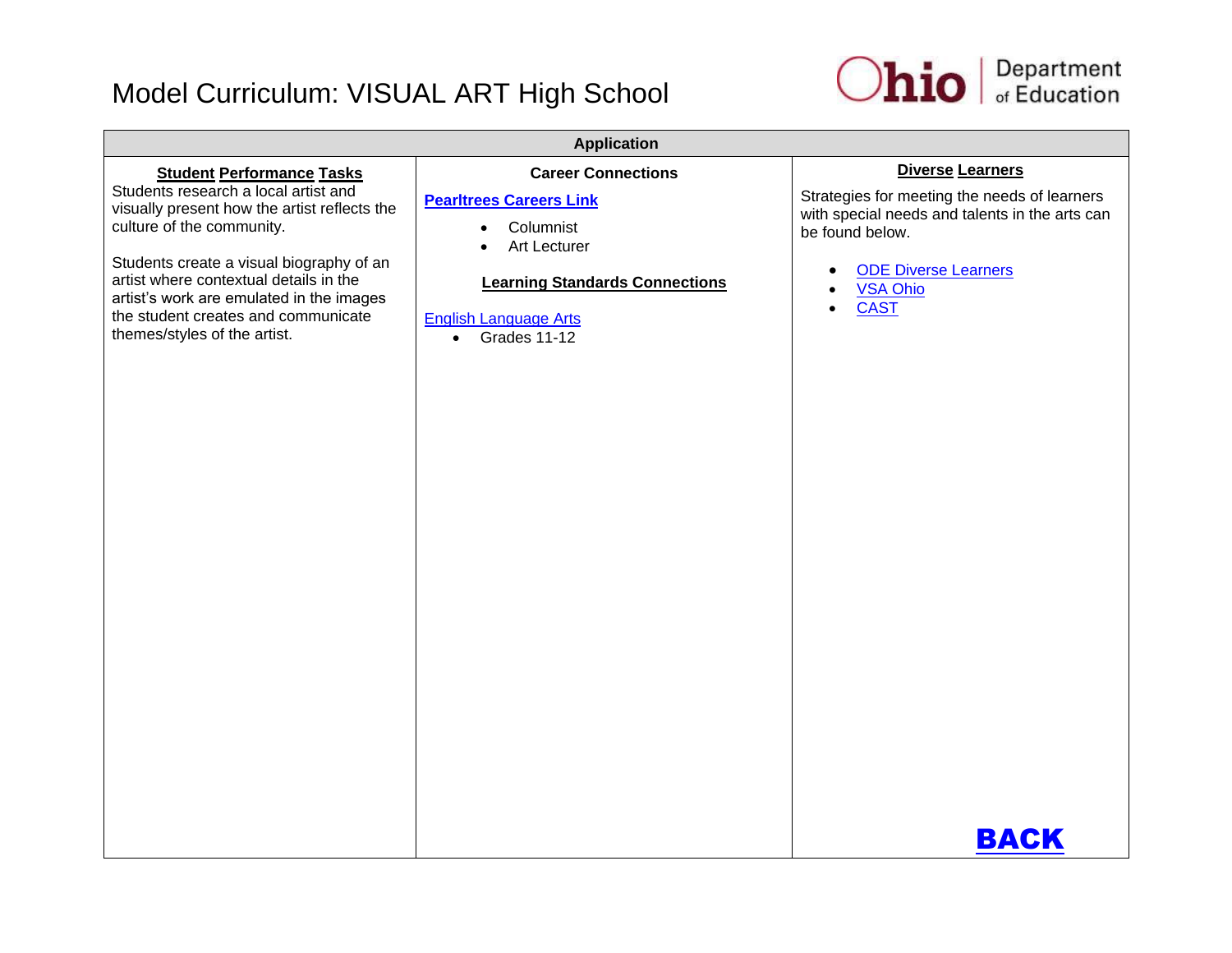

# <span id="page-56-0"></span>**HS ADV – 3PE, 7RE**

|                           | _ _ _ _ _ _ _                                                                                                                                                                                                                                                                       |  |  |
|---------------------------|-------------------------------------------------------------------------------------------------------------------------------------------------------------------------------------------------------------------------------------------------------------------------------------|--|--|
| <b>Discipline</b>         | Visual Art                                                                                                                                                                                                                                                                          |  |  |
| <b>Strand/Process</b>     | Perceiving/Knowing (PE); Responding/Reflecting (RE)                                                                                                                                                                                                                                 |  |  |
| <b>Grade Level</b>        | <b>HS Advanced</b>                                                                                                                                                                                                                                                                  |  |  |
| <b>Content Statements</b> | 3PE Compare and contrast universal themes and sociopolitical issues in artworks from different cultures and<br>historical periods;                                                                                                                                                  |  |  |
|                           | 7RE Form and demonstrate personal strategies for lifelong involvement and advocacy in the arts.                                                                                                                                                                                     |  |  |
|                           | <b>Enduring Understandings: Personal Choice and Vision; Literacy</b><br><b>Progress Points:</b>                                                                                                                                                                                     |  |  |
|                           | A. Understand and articulate the intrinsic worth and public value of arts and cultural participation;<br>E. Apply reasoning skills to communicate key ideas expressed in their artworks and the works of others and use<br>appropriate criteria and language to critique the works; |  |  |
|                           | F. Analyze and use digital tools to understand how and why images are created and interpreted and how media<br>influences culture, beliefs and behaviors.                                                                                                                           |  |  |
| <b>Essential Question</b> | How do artists and their art intersect with the community? How does one instill lifelong learning in the arts?                                                                                                                                                                      |  |  |

| <b>Content Elaborations</b>                                                                                                                                                                                                                                       | <b>Expectations for Learning</b>                                                                                                                                                                                                                                                                                                  | <b>Instructional Strategies and Resources</b>                                                                                                                                                                                                                                                 |
|-------------------------------------------------------------------------------------------------------------------------------------------------------------------------------------------------------------------------------------------------------------------|-----------------------------------------------------------------------------------------------------------------------------------------------------------------------------------------------------------------------------------------------------------------------------------------------------------------------------------|-----------------------------------------------------------------------------------------------------------------------------------------------------------------------------------------------------------------------------------------------------------------------------------------------|
| Students will learn<br>To define universal themes and<br>sociopolitical issues based in<br>cultures and historical periods;<br>To compare and contrast issues;<br>How to form personal strategies<br>demonstrating lifelong involvement<br>and advocacy the arts. | Students will demonstrate learning by<br>Articulating comparisons between universal<br>themes and sociopolitical issues in specific<br>artworks from different cultures and<br>historical periods;<br>Documenting and demonstrating how to<br>engage in a personal strategy for lifelong<br>involvement and advocacy in the arts. | Students will be engaged and supported in<br>learning by<br>Discussion and dialogue;<br>Project-based learning;<br>$\bullet$<br>Inquiry-based learning;<br>$\bullet$<br>Collaborative learning;<br>$\bullet$<br><b>Resources LINK to Pearltrees</b><br>Lesson Design and Content<br>$\bullet$ |
|                                                                                                                                                                                                                                                                   | <b>Assessment</b><br>Students will know how well they are learning<br>by<br><b>Standards-Based Rubric Template</b><br><b>Arts Assessment Menu</b>                                                                                                                                                                                 | <b>Digital Tools</b><br>$\bullet$<br>Research and Advocacy<br>$\bullet$<br>Professional Organizations<br>$\bullet$<br>Careers<br>$\bullet$<br><b>Cross Disciplinary Fine Arts</b>                                                                                                             |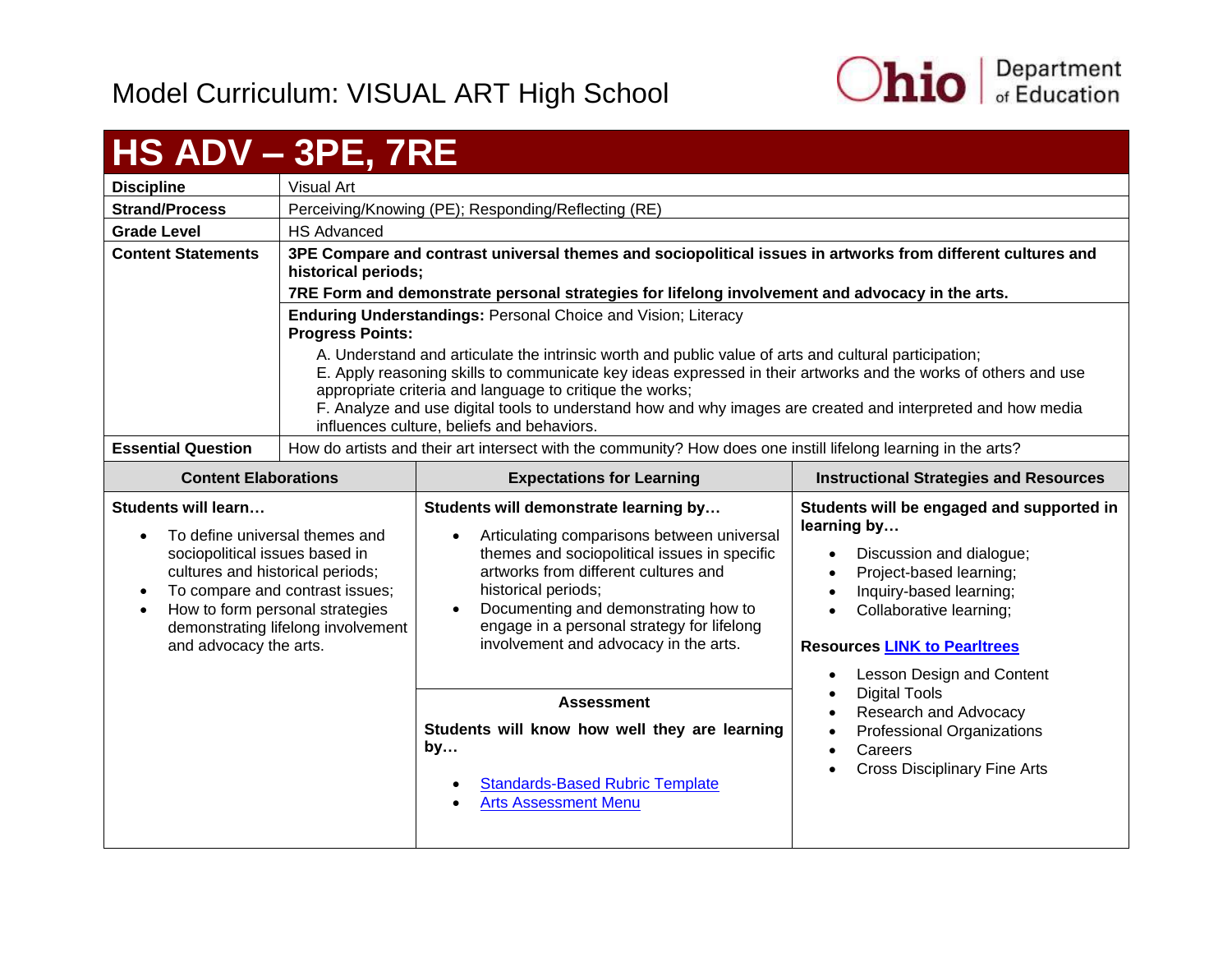

| <b>Diverse Learners</b>                                                                                                                                                                                 |
|---------------------------------------------------------------------------------------------------------------------------------------------------------------------------------------------------------|
|                                                                                                                                                                                                         |
| Strategies for meeting the needs of learners<br>with special needs and talents in the arts can<br>be found below.<br><b>ODE Diverse Learners</b><br>$\bullet$<br><b>VSA Ohio</b><br><b>CAST</b><br>BACK |
|                                                                                                                                                                                                         |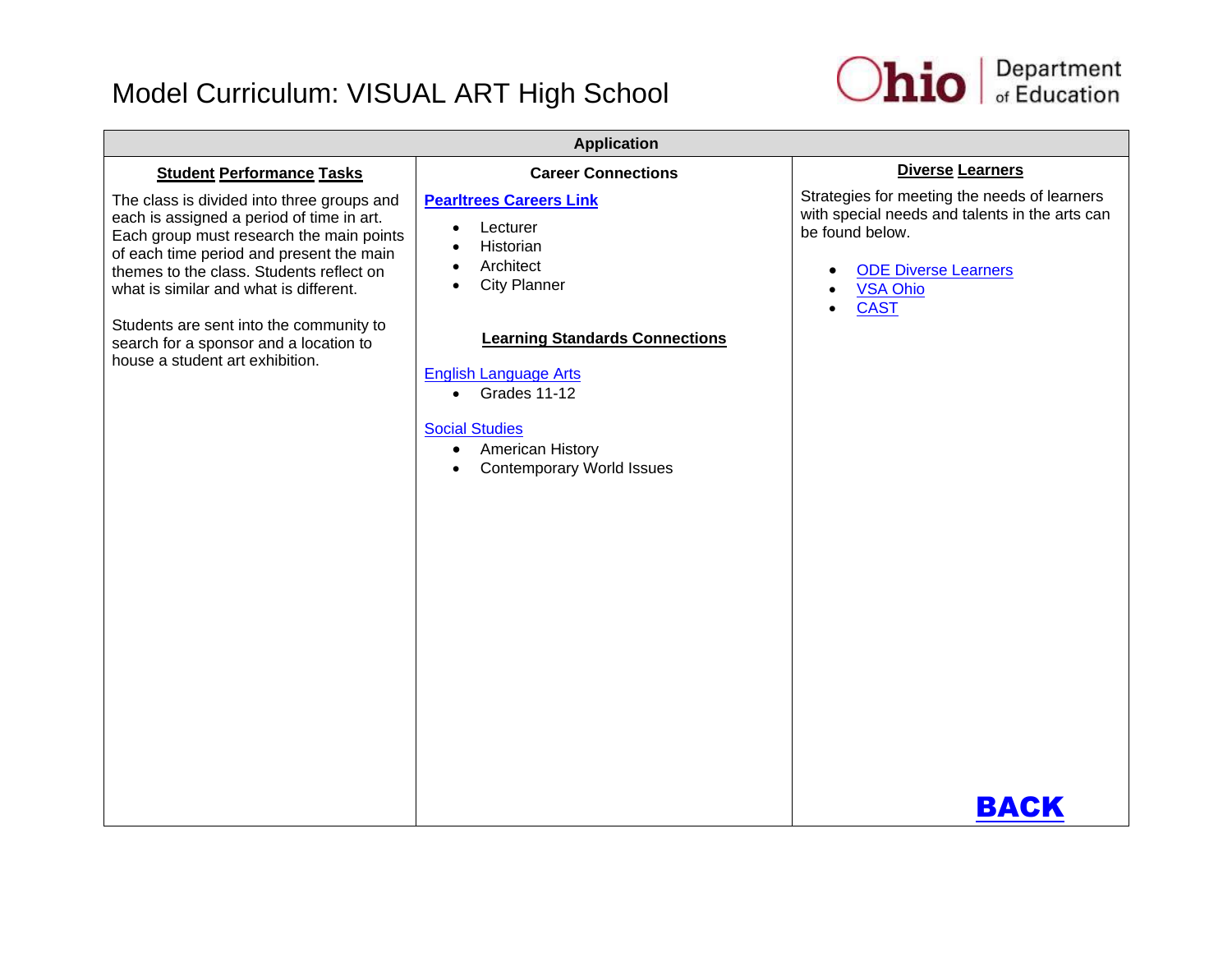

# <span id="page-58-0"></span>**HS ADV – 5PE, 5PR, 4RE**

| <b>Discipline</b>                                                                                                                           | Visual Art                                                                                                                                                                                                                                                                                                                                                         |                                                                                                                                                                                                                                                                                                                                                                                                                                                                                                                                                                                                                                                                                                                                                                                                           |                                                                                                                                                                                                         |
|---------------------------------------------------------------------------------------------------------------------------------------------|--------------------------------------------------------------------------------------------------------------------------------------------------------------------------------------------------------------------------------------------------------------------------------------------------------------------------------------------------------------------|-----------------------------------------------------------------------------------------------------------------------------------------------------------------------------------------------------------------------------------------------------------------------------------------------------------------------------------------------------------------------------------------------------------------------------------------------------------------------------------------------------------------------------------------------------------------------------------------------------------------------------------------------------------------------------------------------------------------------------------------------------------------------------------------------------------|---------------------------------------------------------------------------------------------------------------------------------------------------------------------------------------------------------|
| <b>Strand/Process</b>                                                                                                                       |                                                                                                                                                                                                                                                                                                                                                                    | Perceiving/Knowing (PE); Producing/Performing (PR); Responding/Reflecting (RE)                                                                                                                                                                                                                                                                                                                                                                                                                                                                                                                                                                                                                                                                                                                            |                                                                                                                                                                                                         |
| <b>Grade Level</b>                                                                                                                          | <b>HS Advanced</b>                                                                                                                                                                                                                                                                                                                                                 |                                                                                                                                                                                                                                                                                                                                                                                                                                                                                                                                                                                                                                                                                                                                                                                                           |                                                                                                                                                                                                         |
| <b>Content Statements</b>                                                                                                                   | 5PE Envision and explain how technology can impact visual art and literacy;<br>5PR Create original artworks that demonstrate the ability to select, use and vary available digital tools and<br>innovative technologies;<br>4RE Analyze and explain the relationship between the content and ideas in artworks and the use of media and<br>compositional elements. |                                                                                                                                                                                                                                                                                                                                                                                                                                                                                                                                                                                                                                                                                                                                                                                                           |                                                                                                                                                                                                         |
|                                                                                                                                             | <b>Collaboration</b> ; Literacy<br><b>Progress Points:</b><br>including new technologies;                                                                                                                                                                                                                                                                          | Enduring Understandings: Personal Choice and Vision; Critical and Creative Thinking; Authentic Application and<br>A. Understand and articulate the intrinsic worth and public value of arts and cultural participation;<br>B. Draw on a variety of sources to generate, select and evaluate ideas to create personally meaningful products;<br>C. Address and communicate complex visual and conceptual ideas using a range of technical skills and art media,<br>E. Apply reasoning skills to communicate key ideas expressed in their artworks and the works of others and use<br>appropriate criteria and language to critique the works;<br>F. Analyze and use digital tools to understand how and why images are created and interpreted and how media<br>influences culture, beliefs and behaviors. |                                                                                                                                                                                                         |
| <b>Essential Question</b>                                                                                                                   | How does technology influence art making?                                                                                                                                                                                                                                                                                                                          |                                                                                                                                                                                                                                                                                                                                                                                                                                                                                                                                                                                                                                                                                                                                                                                                           |                                                                                                                                                                                                         |
| <b>Content Elaborations</b>                                                                                                                 |                                                                                                                                                                                                                                                                                                                                                                    | <b>Expectations for Learning</b>                                                                                                                                                                                                                                                                                                                                                                                                                                                                                                                                                                                                                                                                                                                                                                          | <b>Instructional Strategies and Resources</b>                                                                                                                                                           |
| <b>Students will learn</b><br>Strategies to envision how<br>future;<br>original works of art;<br>How to analyze and articulate<br>$\bullet$ | technology will influence art in the<br>How to apply technology to create<br>relationships observed in artwork.                                                                                                                                                                                                                                                    | Students will demonstrate learning by<br>Articulating how technology will impact<br>creating art and the way art is perceived;<br>Showing visual evidence of the application<br>of technology within an original artwork,<br>documenting choices for selecting;<br>Using and varying digital tools and<br>$\bullet$<br>technologies throughout the creative<br>process;<br>Documenting the connections between<br>$\bullet$<br>media elements and content/composition in<br>an artwork.                                                                                                                                                                                                                                                                                                                   | Students will be engaged and supported in<br>learning by<br>Indirect instruction;<br>$\bullet$<br>Experimental learning;<br>$\bullet$<br>Independent learning;<br>$\bullet$<br>Interactive instruction. |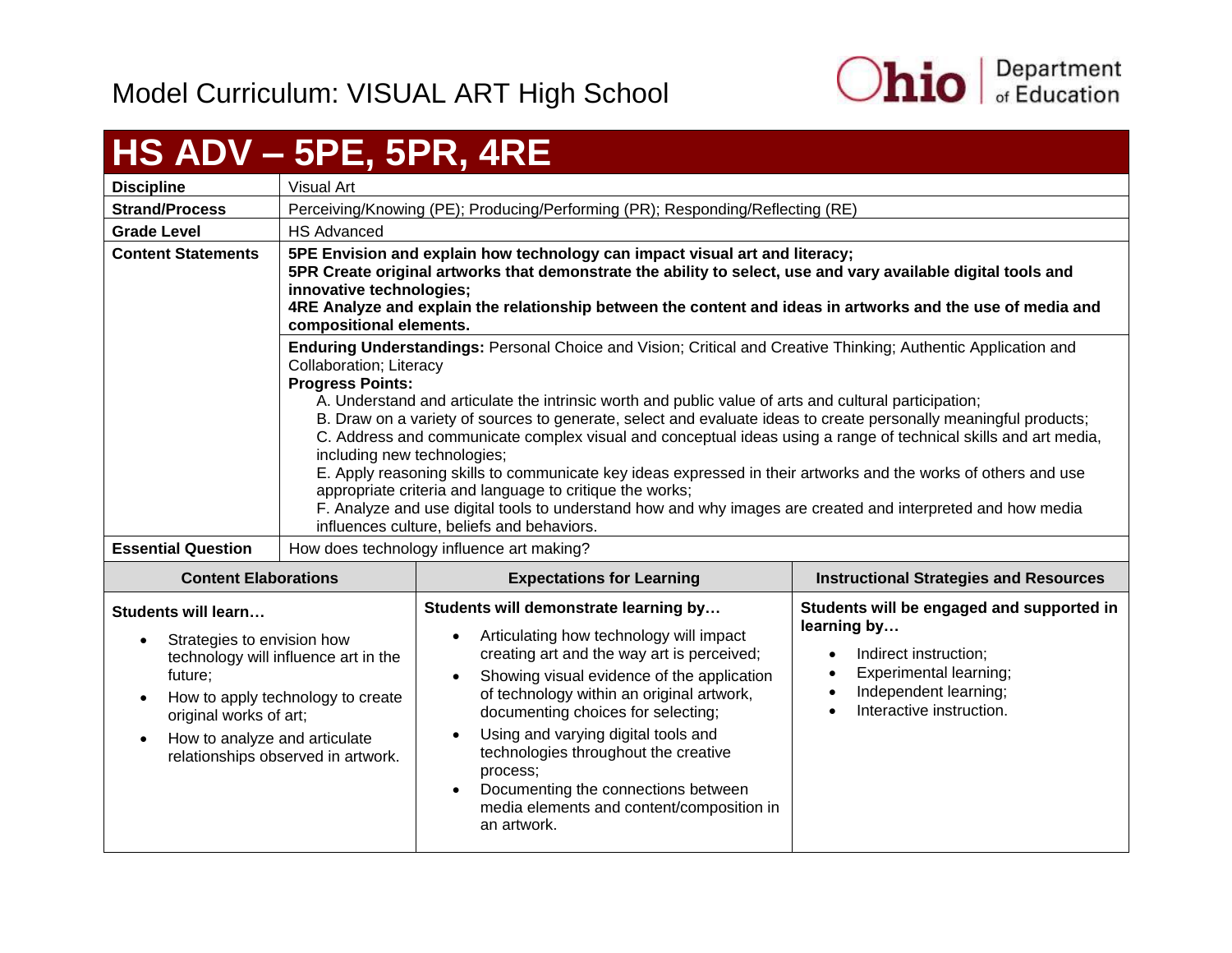

|                                                                                                                                                                                              | <b>Assessment</b><br>Students will know how well they are learning<br>by<br><b>Standards-Based Rubric Template</b><br><b>Arts Assessment Menu</b>                                                                                                   | <b>Resources LINK to Pearltrees</b><br>Lesson Design and Content<br>$\bullet$<br><b>Digital Tools</b><br>$\bullet$<br>Research and Advocacy<br>$\bullet$<br>Professional Organizations<br>$\bullet$<br>Careers<br>$\bullet$<br><b>Cross Disciplinary Fine Arts</b><br>$\bullet$ |
|----------------------------------------------------------------------------------------------------------------------------------------------------------------------------------------------|-----------------------------------------------------------------------------------------------------------------------------------------------------------------------------------------------------------------------------------------------------|---------------------------------------------------------------------------------------------------------------------------------------------------------------------------------------------------------------------------------------------------------------------------------|
|                                                                                                                                                                                              | <b>Application</b>                                                                                                                                                                                                                                  |                                                                                                                                                                                                                                                                                 |
| <b>Student Performance Tasks</b><br>Students use an image altering program<br>(e.g., Photoshop) to create a new<br>mythological creature using multiple<br>photographs of real life animals. | <b>Career Connections</b><br><b>Pearltrees Careers Link</b><br><b>Toy Designer</b><br>$\bullet$<br>Digital Photographer<br><b>Graphic Designer</b><br>Web Page Developer<br>Design Consultant                                                       | <b>Diverse Learners</b><br>Strategies for meeting the needs of learners<br>with special needs and talents in the arts can<br>be found below.<br><b>ODE Diverse Learners</b><br>$\bullet$<br><b>VSA Ohio</b><br>$\bullet$<br><b>CAST</b><br>$\bullet$                            |
|                                                                                                                                                                                              | <b>Learning Standards Connections</b><br><b>English Language Arts</b><br>Grades 11-12<br>$\bullet$<br><b>Science</b><br>High School Science Model Curriculum<br>$\bullet$<br><b>Social Studies</b><br><b>Contemporary World Issues</b><br>$\bullet$ |                                                                                                                                                                                                                                                                                 |
|                                                                                                                                                                                              |                                                                                                                                                                                                                                                     | BACK                                                                                                                                                                                                                                                                            |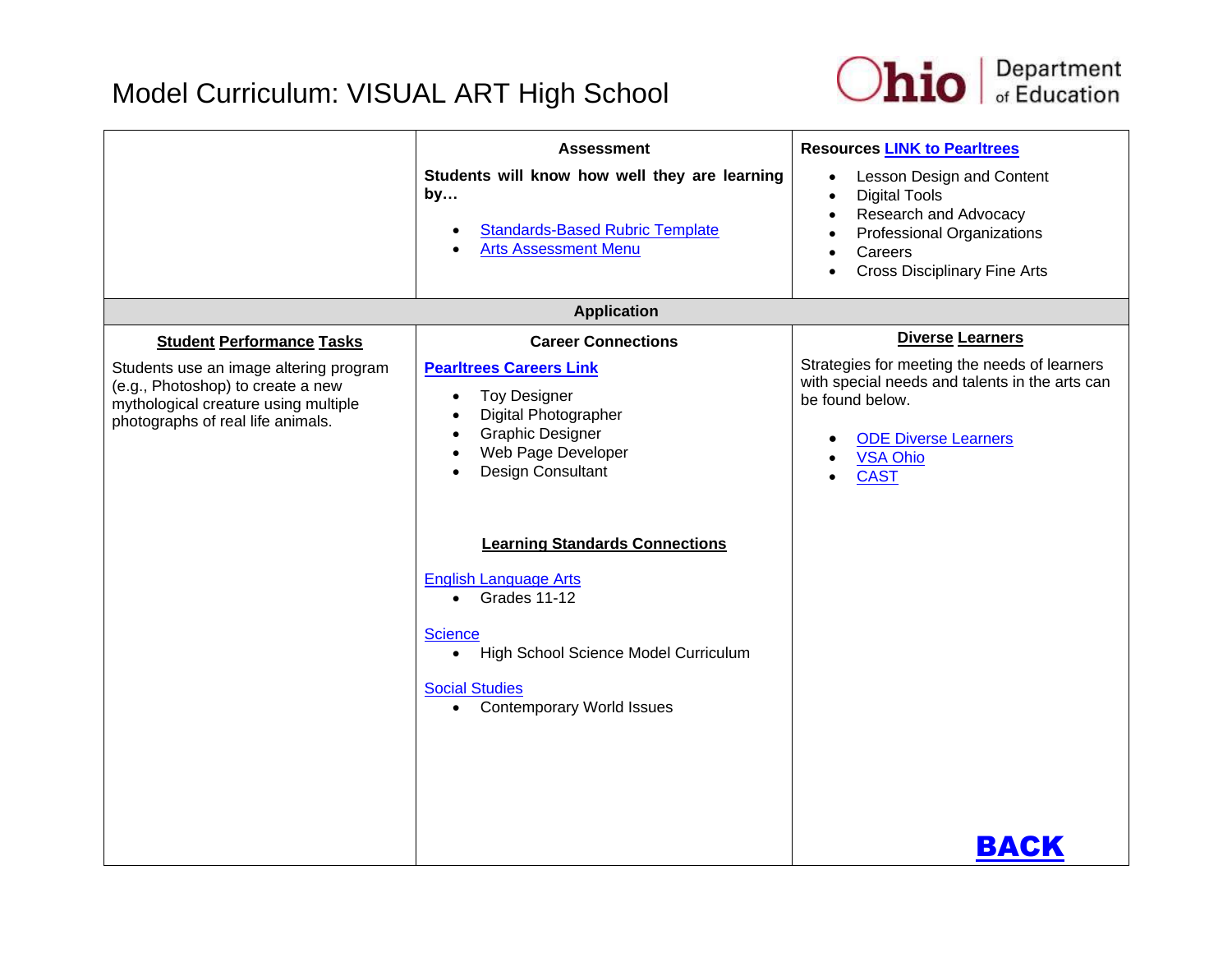

<span id="page-60-0"></span>

| <b>HS ADV - 6PE</b>                                                                                |                                                                                                                |                                                                                                                                                                                                                                                                                                                                                                                                                                                                  |                                                                                                                                                                                                                    |
|----------------------------------------------------------------------------------------------------|----------------------------------------------------------------------------------------------------------------|------------------------------------------------------------------------------------------------------------------------------------------------------------------------------------------------------------------------------------------------------------------------------------------------------------------------------------------------------------------------------------------------------------------------------------------------------------------|--------------------------------------------------------------------------------------------------------------------------------------------------------------------------------------------------------------------|
| <b>Discipline</b>                                                                                  | Visual Art                                                                                                     |                                                                                                                                                                                                                                                                                                                                                                                                                                                                  |                                                                                                                                                                                                                    |
| <b>Strand/Process</b>                                                                              | Perceiving/Knowing (PE)                                                                                        |                                                                                                                                                                                                                                                                                                                                                                                                                                                                  |                                                                                                                                                                                                                    |
| <b>Grade Level</b>                                                                                 | <b>HS Advanced</b>                                                                                             |                                                                                                                                                                                                                                                                                                                                                                                                                                                                  |                                                                                                                                                                                                                    |
| <b>Content Statements</b>                                                                          | problem.                                                                                                       | 6PE Apply self-direction, independence and a purposed approach when defining and solving a visual design                                                                                                                                                                                                                                                                                                                                                         |                                                                                                                                                                                                                    |
|                                                                                                    | <b>Progress Points:</b>                                                                                        | Enduring Understandings: Personal Choice and Vision; Literacy                                                                                                                                                                                                                                                                                                                                                                                                    |                                                                                                                                                                                                                    |
|                                                                                                    |                                                                                                                | E. Apply reasoning skills to communicate key ideas expressed in their artworks and the works of others and use<br>appropriate criteria and language to critique the works;<br>F. Analyze and use digital tools to understand how and why images are created and interpreted and how media<br>influences culture, beliefs and behaviors;<br>G. Demonstrate flexibility and reflective habits when creating visual art forms in a variety of artistic contexts and |                                                                                                                                                                                                                    |
|                                                                                                    | environments;<br>innovation and quality.                                                                       | H. Demonstrate respect for, and effectively work with, socially and culturally diverse teams or content to increase                                                                                                                                                                                                                                                                                                                                              |                                                                                                                                                                                                                    |
| <b>Essential Question</b>                                                                          |                                                                                                                | What does it mean to design an object?                                                                                                                                                                                                                                                                                                                                                                                                                           |                                                                                                                                                                                                                    |
|                                                                                                    | <b>Expectations for Learning</b><br><b>Instructional Strategies and Resources</b>                              |                                                                                                                                                                                                                                                                                                                                                                                                                                                                  |                                                                                                                                                                                                                    |
| <b>Content Elaborations</b>                                                                        |                                                                                                                |                                                                                                                                                                                                                                                                                                                                                                                                                                                                  |                                                                                                                                                                                                                    |
| Students will learn<br>$\bullet$<br>independent working and a<br>purposeful approach;<br>$\bullet$ | Strategies to foster self-direction,<br>To define and research strategies<br>to solve a visual design problem. | Students will demonstrate learning by<br>Providing evidence of how self-direction,<br>independent working and purposeful<br>approach strategies were applied during the<br>creative process to solve a visual design<br>problem.                                                                                                                                                                                                                                 | Students will be engaged and supported in<br>learning by<br>Direct Instruction;<br>$\bullet$<br>Independent learning;<br>$\bullet$<br>Project-based learning;<br>$\bullet$<br>Inquiry-based learning.<br>$\bullet$ |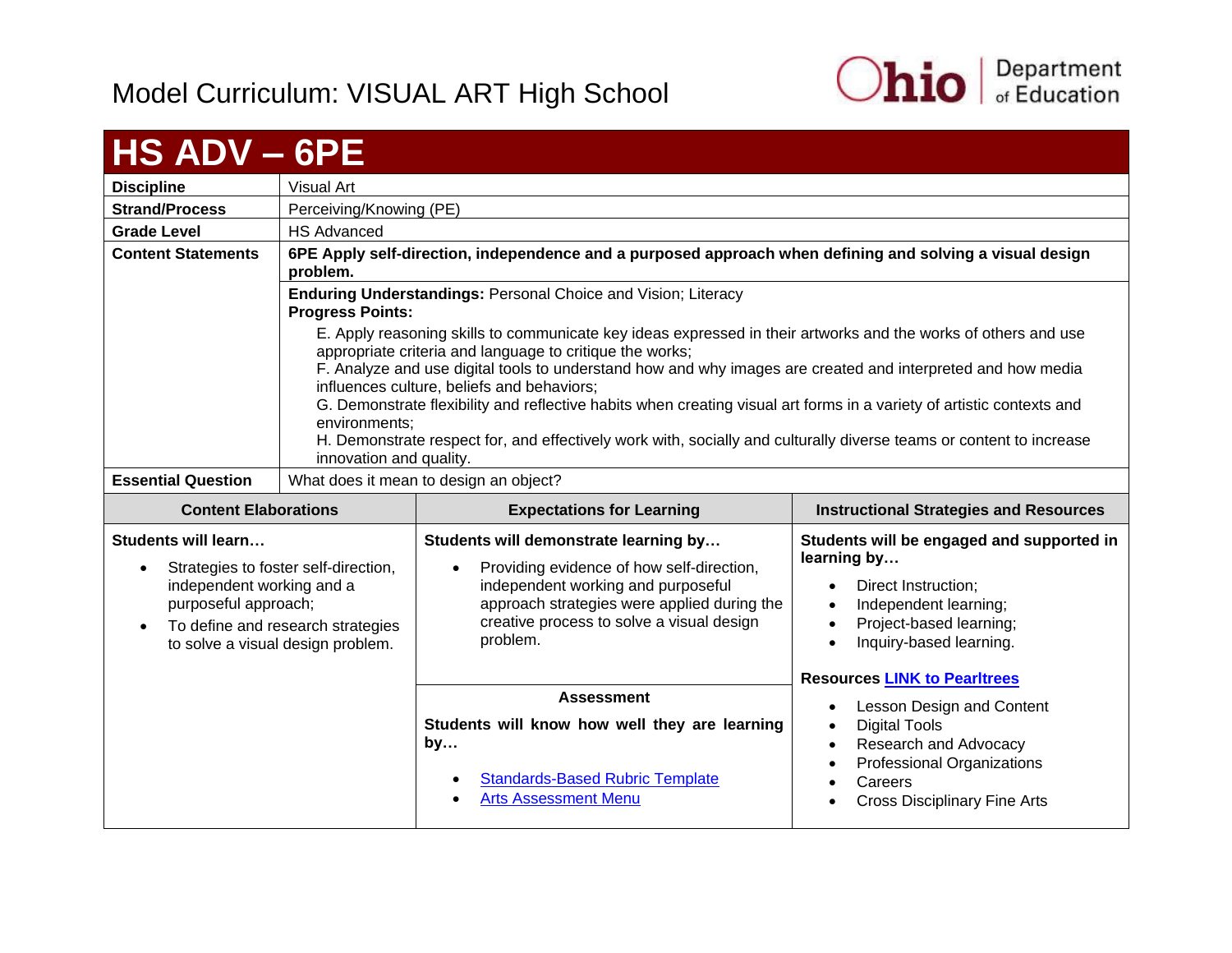

| <b>Application</b>                                                                                                                                                                                   |                                                                                                                                                                                                   |                                                                                                                                                                                                                                       |
|------------------------------------------------------------------------------------------------------------------------------------------------------------------------------------------------------|---------------------------------------------------------------------------------------------------------------------------------------------------------------------------------------------------|---------------------------------------------------------------------------------------------------------------------------------------------------------------------------------------------------------------------------------------|
| <b>Student Performance Tasks</b><br>Students work with their teacher, following<br>AP Art guidelines, to create parameters<br>that meet the criteria of a series of works<br>having a concentration. | <b>Career Connections</b><br><b>Pearltrees Careers Link</b><br><b>Industrial Designer</b><br>$\bullet$<br><b>Toy Designer</b><br><b>Graphic Designer</b><br><b>Learning Standards Connections</b> | Diverse Learners<br>Strategies for meeting the needs of learners<br>with special needs and talents in the arts can<br>be found below.<br><b>ODE Diverse Learners</b><br>٠<br><b>VSA Ohio</b><br>$\bullet$<br><b>CAST</b><br>$\bullet$ |
|                                                                                                                                                                                                      | <b>English Language Arts</b><br>$\bullet$ Grades 11-12<br><b>Science</b><br>High School Science Model Curriculum<br>$\bullet$                                                                     |                                                                                                                                                                                                                                       |
|                                                                                                                                                                                                      |                                                                                                                                                                                                   |                                                                                                                                                                                                                                       |
|                                                                                                                                                                                                      |                                                                                                                                                                                                   | BACK                                                                                                                                                                                                                                  |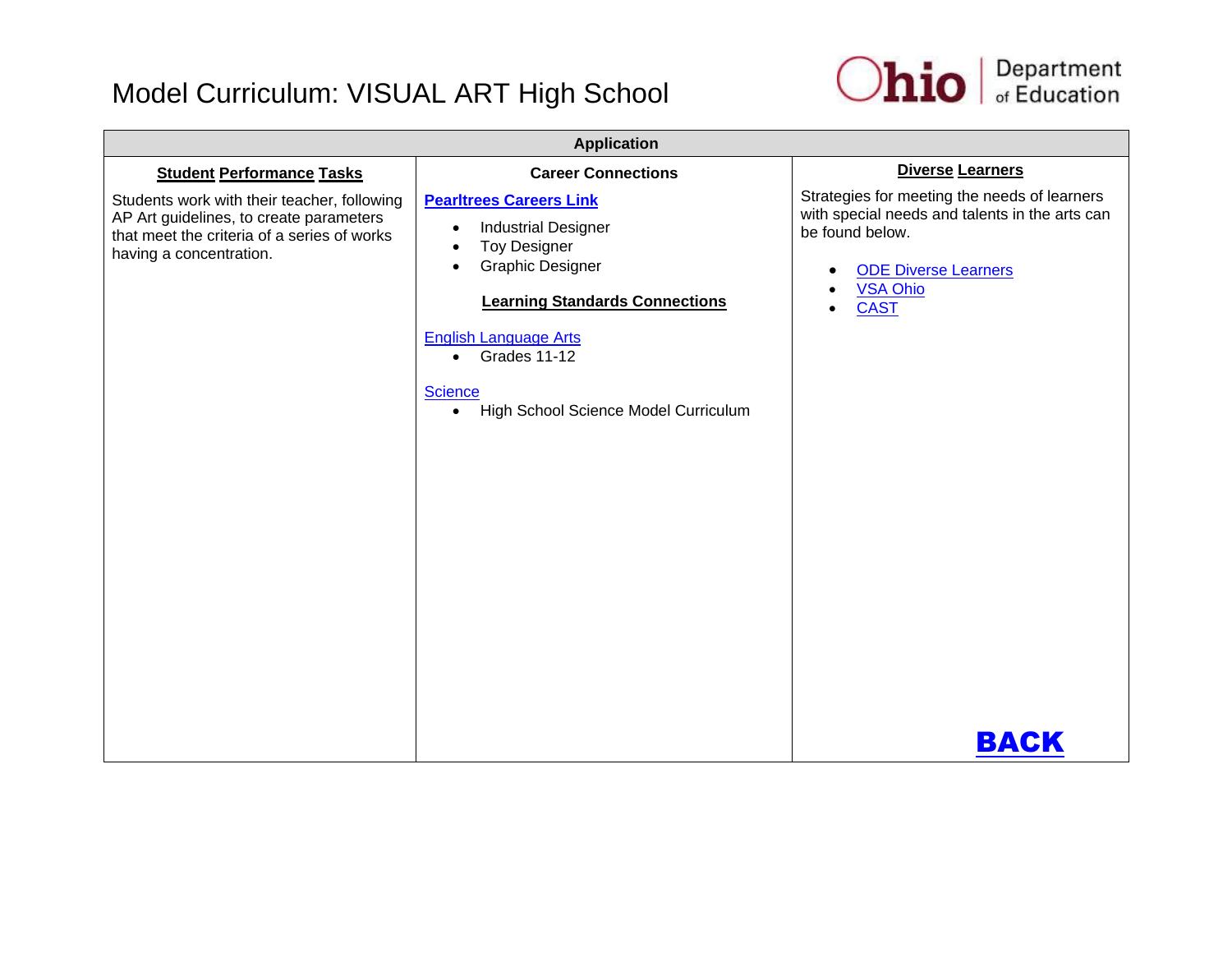

#### <span id="page-62-0"></span>**HS ADV – 1PR, 2PR Discipline** Visual Art **Strand/Process** | Producing/Performing (PR) **Grade Level HS Advanced Content Statements 1PR Demonstrate advanced technical skills and craftsmanship with various art media when creating images from observation, memory and imagination; 2PR Use criteria to revise works-in-progress and describe changes made and what was learned in the process. Enduring Understandings:** Personal Choice and Vision; Critical and Creative Thinking; Authentic Application and Collaboration **Progress Points:** B. Draw on a variety of sources to generate, select and evaluate ideas to create personally meaningful products; C. Address and communicate complex visual and conceptual ideas using a range of technical skills and art media, including new technologies. **Essential Question** | How does an artist develop technical skill and make informed choices in creating art? **Content Elaborations Expectations for Learning Instructional Strategies and Resources Students will learn…** • Advanced technical skill in the use of various art mediums; • The meaning and qualities of advanced craftsmanship as they relate to a chosen medium; To create images from observation, memory and imagination; • Strategies of refinement; To document personal learning. **Students will demonstrate learning by…** Establishing and applying the criteria for advanced technical skill and craftsmanship when creating an original work. • Providing evidence of how work was changed/revised in-progress and learning documented during the creative process citing applied criteria. **Students will be engaged and supported in learning by…** Observing and drawing; • Inquiry-based learning: • Formative assessment: • Critical reasoning. **Resources [LINK to Pearltrees](http://www.pearltrees.com/ohioartsed)** Lesson Design and Content Digital Tools Research and Advocacy Professional Organizations • Careers Cross Disciplinary Fine Arts **Assessment Students will know how well they are learning by…** [Standards-Based Rubric Template](https://education.ohio.gov/getattachment/Topics/Ohio-s-New-Learning-Standards/Fine-Arts/Standards_based_Rubric.pdf.aspx) [Arts Assessment Menu](https://education.ohio.gov/getattachment/Topics/Ohio-s-New-Learning-Standards/Fine-Arts/Arts-Assess-Chart.pdf.aspx)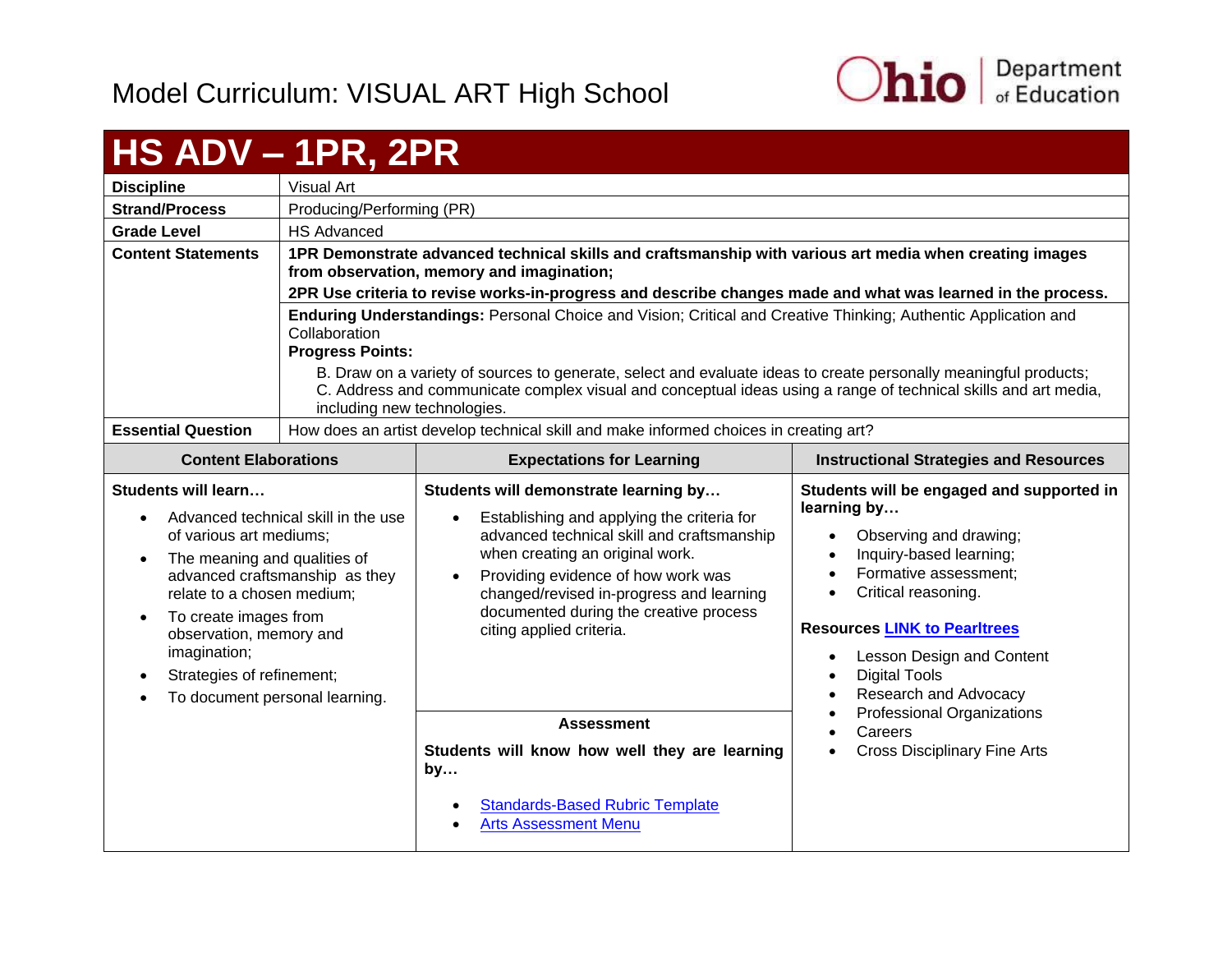

| <b>Application</b>                                                                                                                                                                                                                                                                                                                                                                                                                                                                                                |                                                                                                                                                                                                                                                                                                                                                   |                                                                                                                                                                                                         |
|-------------------------------------------------------------------------------------------------------------------------------------------------------------------------------------------------------------------------------------------------------------------------------------------------------------------------------------------------------------------------------------------------------------------------------------------------------------------------------------------------------------------|---------------------------------------------------------------------------------------------------------------------------------------------------------------------------------------------------------------------------------------------------------------------------------------------------------------------------------------------------|---------------------------------------------------------------------------------------------------------------------------------------------------------------------------------------------------------|
| <b>Student Performance Tasks</b>                                                                                                                                                                                                                                                                                                                                                                                                                                                                                  | <b>Career Connections</b>                                                                                                                                                                                                                                                                                                                         | <b>Diverse Learners</b>                                                                                                                                                                                 |
| Students will be asked to draw a still life<br>that the teacher has arranged in the<br>classroom. Students will then be asked to<br>add creatures from their imaginations to<br>interacting with the realistic still-life.<br>Students will be asked to work with the<br>teacher to create a rubric during the<br>process of a project. Each student will<br>work with the teacher to fill out the rubric,<br>discussing the progress of the piece and<br>what needs to be done for the piece to be<br>completed. | <b>Pearltrees Careers Link</b><br><b>Model Maker</b><br>$\bullet$<br>Make Up Artist<br>$\bullet$<br>Illustrator<br>$\bullet$<br><b>Graphic Designer</b><br>$\bullet$<br><b>Learning Standards Connections</b><br><b>English Language Arts</b><br>Grades 11-12<br>$\bullet$<br><b>Science</b><br>High School Science Model Curriculum<br>$\bullet$ | Strategies for meeting the needs of learners<br>with special needs and talents in the arts can<br>be found below.<br><b>ODE Diverse Learners</b><br>$\bullet$<br><b>VSA Ohio</b><br><b>CAST</b><br>BACK |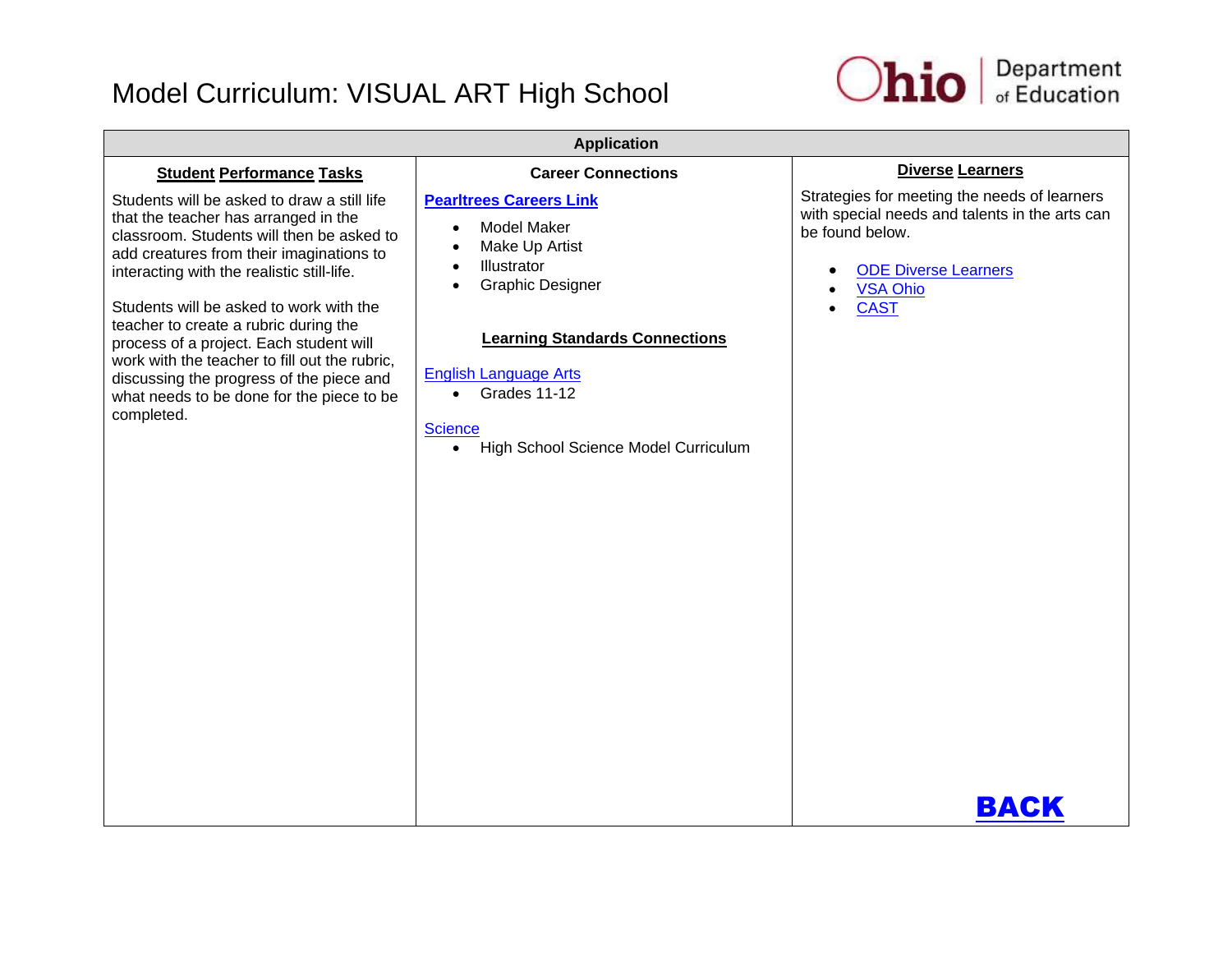

## <span id="page-64-0"></span>**HS ADV – 3PR, 4PR, 2RE**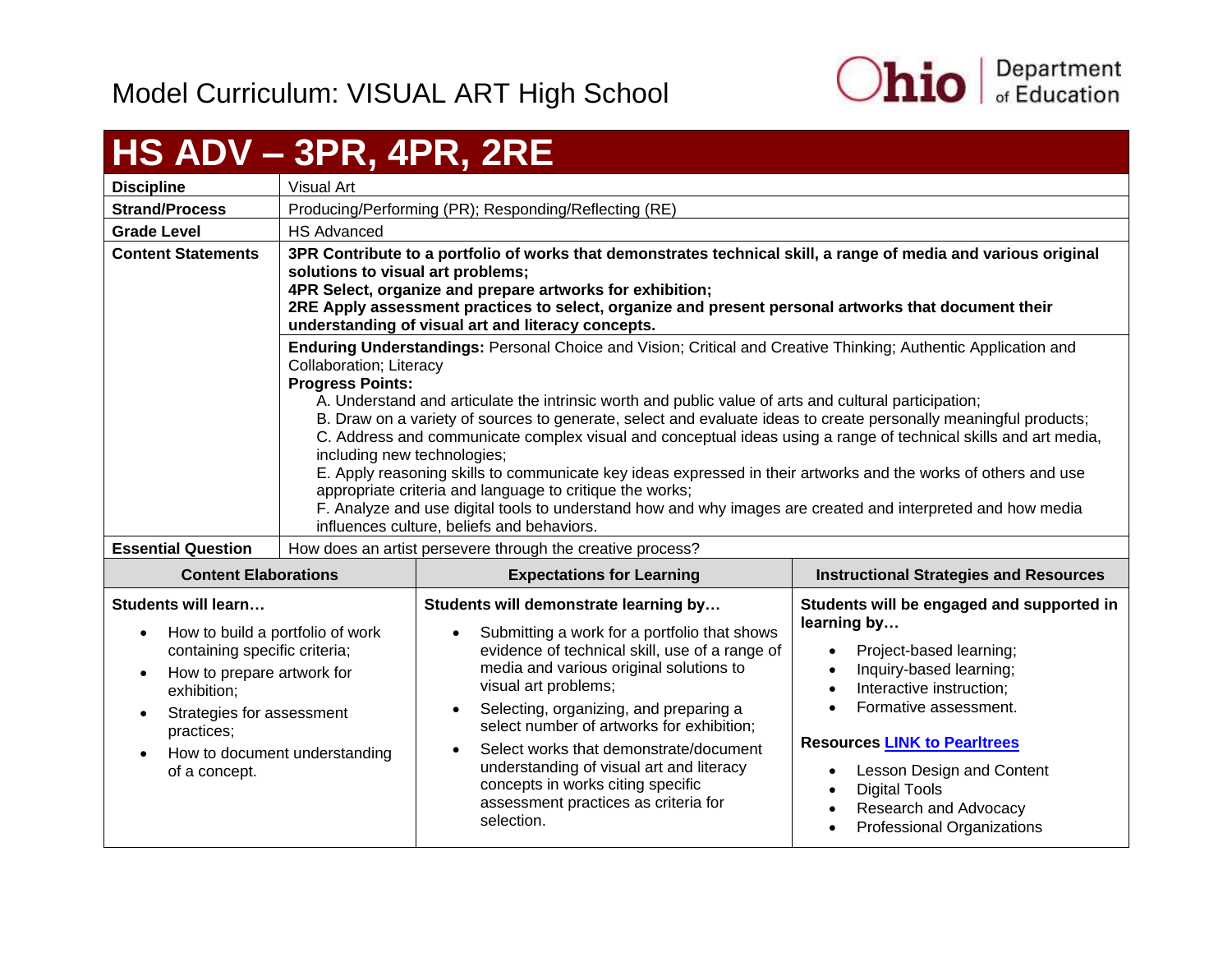

|                                                                                                                                                                                                                                                             | <b>Assessment</b><br>Students will know how well they are learning<br>by<br><b>Standards-Based Rubric Template</b><br><b>Arts Assessment Menu</b>                                                                                                                                                                                                                            | Careers<br>$\bullet$<br><b>Cross Disciplinary Fine Arts</b>                                                                                                                                                   |
|-------------------------------------------------------------------------------------------------------------------------------------------------------------------------------------------------------------------------------------------------------------|------------------------------------------------------------------------------------------------------------------------------------------------------------------------------------------------------------------------------------------------------------------------------------------------------------------------------------------------------------------------------|---------------------------------------------------------------------------------------------------------------------------------------------------------------------------------------------------------------|
|                                                                                                                                                                                                                                                             | <b>Application</b>                                                                                                                                                                                                                                                                                                                                                           |                                                                                                                                                                                                               |
| <b>Student Performance Tasks</b><br>Students will create a concentration of<br>several artworks in a series that can focus<br>on theme, story or diverse media.<br>Students will prepare portfolios for course<br>review following pre-determined criteria. | <b>Career Connections</b><br><b>Pearltrees Careers Link</b><br>Illustrator<br>$\bullet$<br><b>Graphic Designer</b><br><b>Learning Standards Connections</b><br><b>English Language Arts</b><br>Grades 11-12<br>$\bullet$<br><b>Science</b><br>• High School Science Model Curriculum<br><b>Social Studies</b><br><b>American History</b><br>$\bullet$<br>American Government | <b>Diverse Learners</b><br>Strategies for meeting the needs of learners<br>with special needs and talents in the arts can<br>be found below.<br><b>ODE Diverse Learners</b><br><b>VSA Ohio</b><br><b>CAST</b> |
|                                                                                                                                                                                                                                                             |                                                                                                                                                                                                                                                                                                                                                                              | BACK                                                                                                                                                                                                          |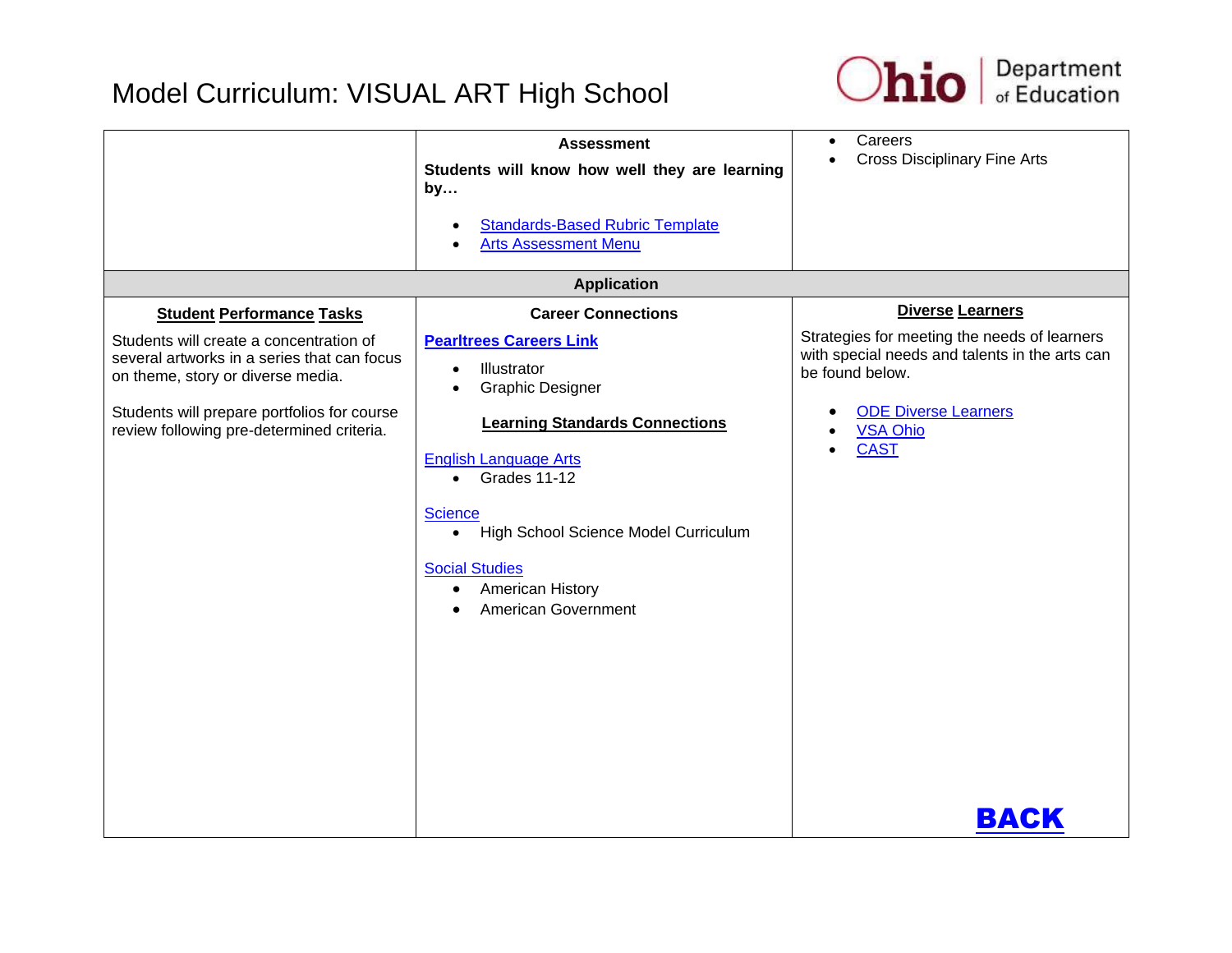

# <span id="page-66-0"></span>**HS ADV – 1RE, 3RE**

| <b>Discipline</b>         | Visual Art                                                                                                                                                                                                                                                                                                                      |
|---------------------------|---------------------------------------------------------------------------------------------------------------------------------------------------------------------------------------------------------------------------------------------------------------------------------------------------------------------------------|
| <b>Strand/Process</b>     | Responding/Reflecting (RE)                                                                                                                                                                                                                                                                                                      |
| <b>Grade Level</b>        | <b>HS Advanced</b>                                                                                                                                                                                                                                                                                                              |
| <b>Content Statements</b> | 1RE Apply art criticism methods and inquiry skills as viewer, critic and consumer of visual images produced by<br>new media and media arts;                                                                                                                                                                                     |
|                           | 3RE Apply inquiry and analytic processes when viewing, judging and consuming visual content and images<br>produced by new media and media arts.                                                                                                                                                                                 |
|                           | <b>Enduring Understandings: Literacy</b><br>A. Understand and articulate the intrinsic worth and public value of arts and cultural participation;<br>E. Apply reasoning skills to communicate key ideas expressed in their artworks and the works of others and use<br>appropriate criteria and language to critique the works; |
|                           | F. Analyze and use digital tools to understand how and why images are created and interpreted and how media<br>influences culture, beliefs and behaviors.                                                                                                                                                                       |
| <b>Essential Question</b> | How does an artist use inquiry and discussion skills to communicate about art?                                                                                                                                                                                                                                                  |

| <b>Content Elaborations</b>                                                                                                                                                                           | <b>Expectations for Learning</b>                                                                                                                           | <b>Instructional Strategies and Resources</b>                                                                                                                                                                                     |
|-------------------------------------------------------------------------------------------------------------------------------------------------------------------------------------------------------|------------------------------------------------------------------------------------------------------------------------------------------------------------|-----------------------------------------------------------------------------------------------------------------------------------------------------------------------------------------------------------------------------------|
| Students will learn<br>To apply definitions of art criticism<br>and inquiry skills to interpret a<br>visual image;<br>To define new media and media<br>arts:                                          | Students will demonstrate learning by<br>Documenting application of specific skills<br>and processes when viewing, judging and<br>consuming visual images. | Students will be engaged and supported in<br>learning by<br>Inquiry-based learning;<br>$\bullet$<br>Collaborative learning.<br>$\bullet$<br><b>Resources LINK to Pearltrees</b>                                                   |
| What it means to be a viewer,<br>critic and consumer of art;<br>To define the creative process<br>(perceiving, producing, reflecting);<br>To apply definitions for inquiry and<br>analytic processes. | <b>Assessment</b><br>Students will know how well they are learning<br>by<br><b>Standards-Based Rubric Template</b><br><b>Arts Assessment Menu</b>          | Lesson Design and Content<br>$\bullet$<br>Digital Tools<br>$\bullet$<br>Research and Advocacy<br>$\bullet$<br>Professional Organizations<br>$\bullet$<br>Careers<br>$\bullet$<br><b>Cross Disciplinary Fine Arts</b><br>$\bullet$ |